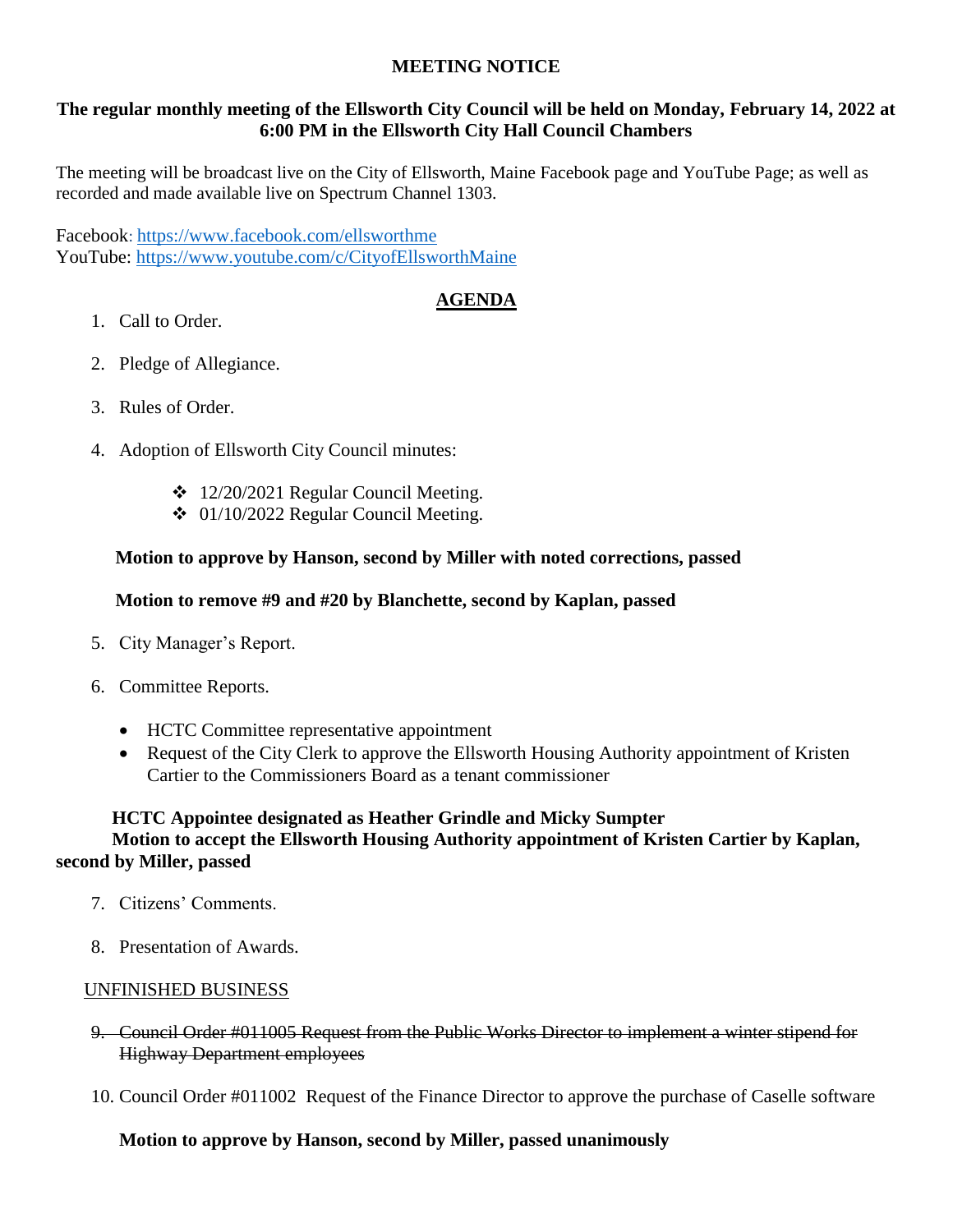- 11. Discussion to review or form a charter commission- Sponsored by Hamilton
- 12. Discussion to create a workshop to develop the goals and plan for the usage of ARPA funding-Sponsored by Hanson

**Motion to have a series of meetings to discuss goals and plan for ARPA funding with the first being educational workshops, second by Blanchette, passed 4-3 (O'Halloran, Lyons, Kaplan opposed)**

#### CONSENT AGENDA

CONSENT AGENDA: All items with an asterisk (\*) are considered to be routine and will be enacted by one motion. There will be no separate discussion of these items unless a Council member so requests, in which event, the item will be removed from the Consent Agenda and considered in its normal sequence on the Agenda.

13. Council Order #021422, Request of the Deputy Treasurer/Tax Collector to accept Supplemental bill payments and authorize the City Manager to release said properties through Municipal Quit-Claim deeds

# **Motion to approve by Blanchette, second by Miller, passed unanimously**

# NEW BUSINESS

14. Public hearing and action on the issuance of Business License (s):

- Atlantic Coast Inn, 200 High Street, for renewal of a City Lodging House License. **Motion to approve by Blanchette, second Miller, passed 7-0**
- Ell Gov's, LLC d/b/a Governor's Restaurant, 253 High Street, for renewal of a City Class C License (Victualer/Liquor) and renewal of a State Restaurant (Class III and IV) Malt and Vinous Liquor License.

**Motion to approve by Blanchette, second Hanson, passed 7-0**

• Siam Sky LLC d/b/a Siam Sky 2, 78 Downeast Highway for renewal of a City Class C License (Liquor and Victualer) and renewal of a State Class III and IV Restaurant Malt and Vinous Liquor License.

**Motion to approve by Miller, seond by Blanchette, passed 7-0**

 Sanjeeva Abeyasekera d/b/a Serendib, 2 State Street, for renewal of a City Class C License (Victualer/Liquor) and renewal of a State Restaurant (Class III and IV) Malt and Vinous Liquor License.

**Motion to approve by Blanchette, second Miller, passed 7-0**

- GC Pizza Hut, LLC d/b/a Pizza Hut, 211 High Street, for renewal of a City Class C (Victualer and Liquor) License and renewal of a State Restaurant (Class IV) Malt Liquor License. **Motion to approve by Blanchette, second Miller, passed 7-0**
- The Grand, 165 Main Street, for renewal of a City Class B License (Victualer, Liquor, and Amusement) and renewal of a State Other (Auditorium/Theatre) Class III and IV Malt and Vinous Liquor License.

**Motion to approve by Blanchette, second Hanson, passed 7-0**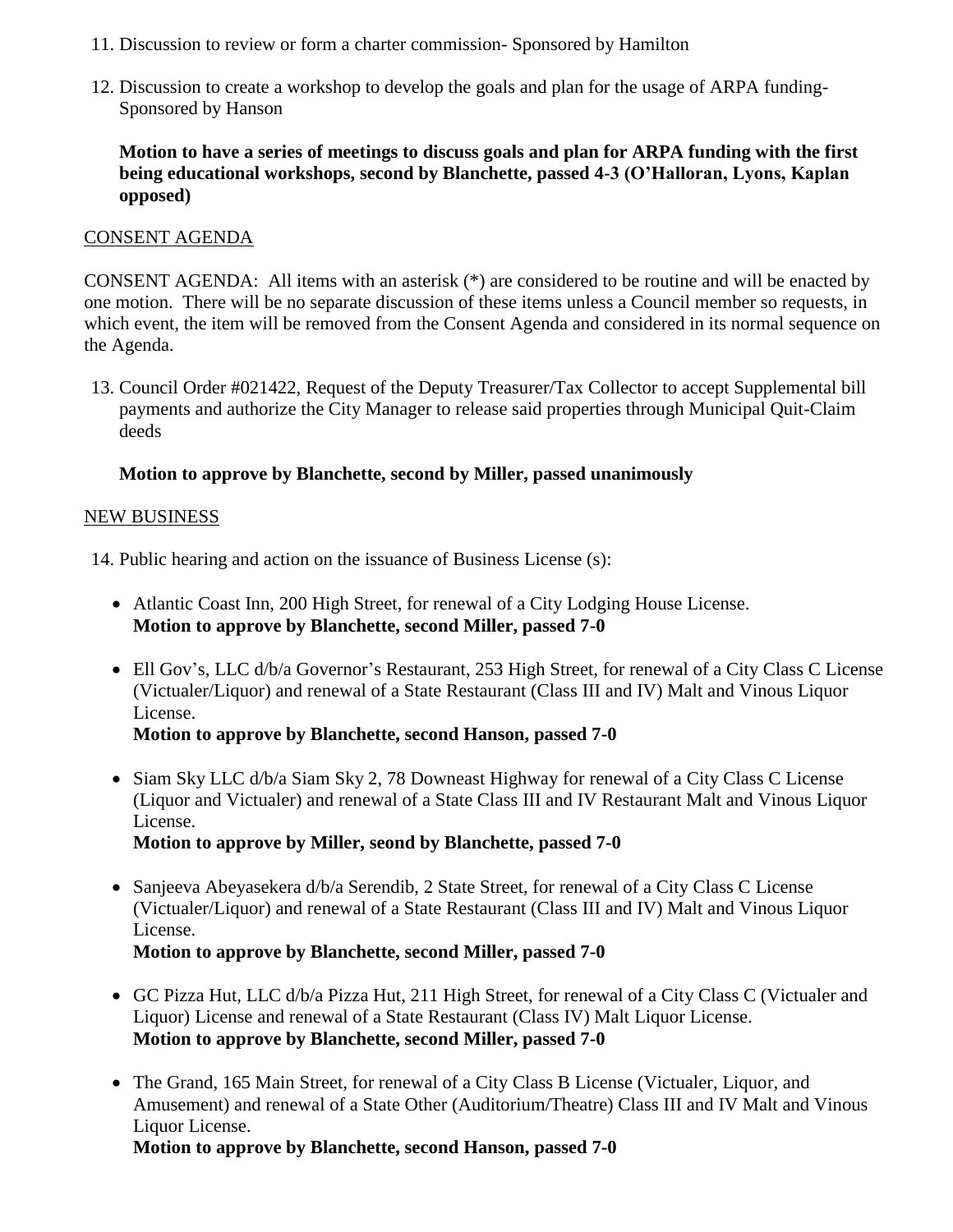- Charlies Pizza, 18 Hancock Street, for renewal of a City Class C License (Victualer and liquor) **Motion to approve by Blanchette, second Miller, passed 7-0**
- 15. Council Order #021401 Request of the Harbor Commission to award a food vendor contract for the Harbor Park **Motion to approve by Blanchette, second Miller, passed 7-0**
- 16. Presentation by the Economic Development Director and staff on the upcoming Comprehensive Plansponsored by Hamilton
- 17. Discussion and action on allocating TIF funds toward the Comprehensive Plan **Motion to allocate \$47,500 of unallocated TIF funds to the Comp Plan by Blanchette, second by Miller, passed 4-3 (Kaplan, O'Halloran, Lyons opposed)**
- 18. Discussion to change City Council meetings to meet twice per month on the first and third Monday'ssponsored by O'Halloran **Motion by O'Halloran to meet twice per month, first and third Monday starting July 1, 2022. Failed for lack of second.**
- 19. Executive Session pursuant to 1 M.R.S.A. §405 (6) D for discussion of labor negotiations with the Ellsworth Highway Unit Massachusetts and Northern New England Laborer's District Council, Local 327

**Motion to enter by Kaplan, second Miller, passed 6-1 (O'Halloran) Motion to exit by Kaplan, second Miller, passed 7-0 Motion to approve the side agreement by Kaplan, second by Lyons, passed 7-0**

- 20. Executive Session pursuant to 1 M.R.S.A. §405 (6) F and 36 M.R.S.A. §841(2)(E)for discussion of a request for a poverty abatement
- 21. Executive Session pursuant to 1 M.R.S.A §405 (6) A for Personnel Matters **Motion to enter by Kaplan, second Miller, passed 6-1 (O'Halloran) Motion to exit by Miller, second Kaplan, passed 7-0**
- 22. Adjournment **Motion by Kaplan, second Miller, passed 7-0**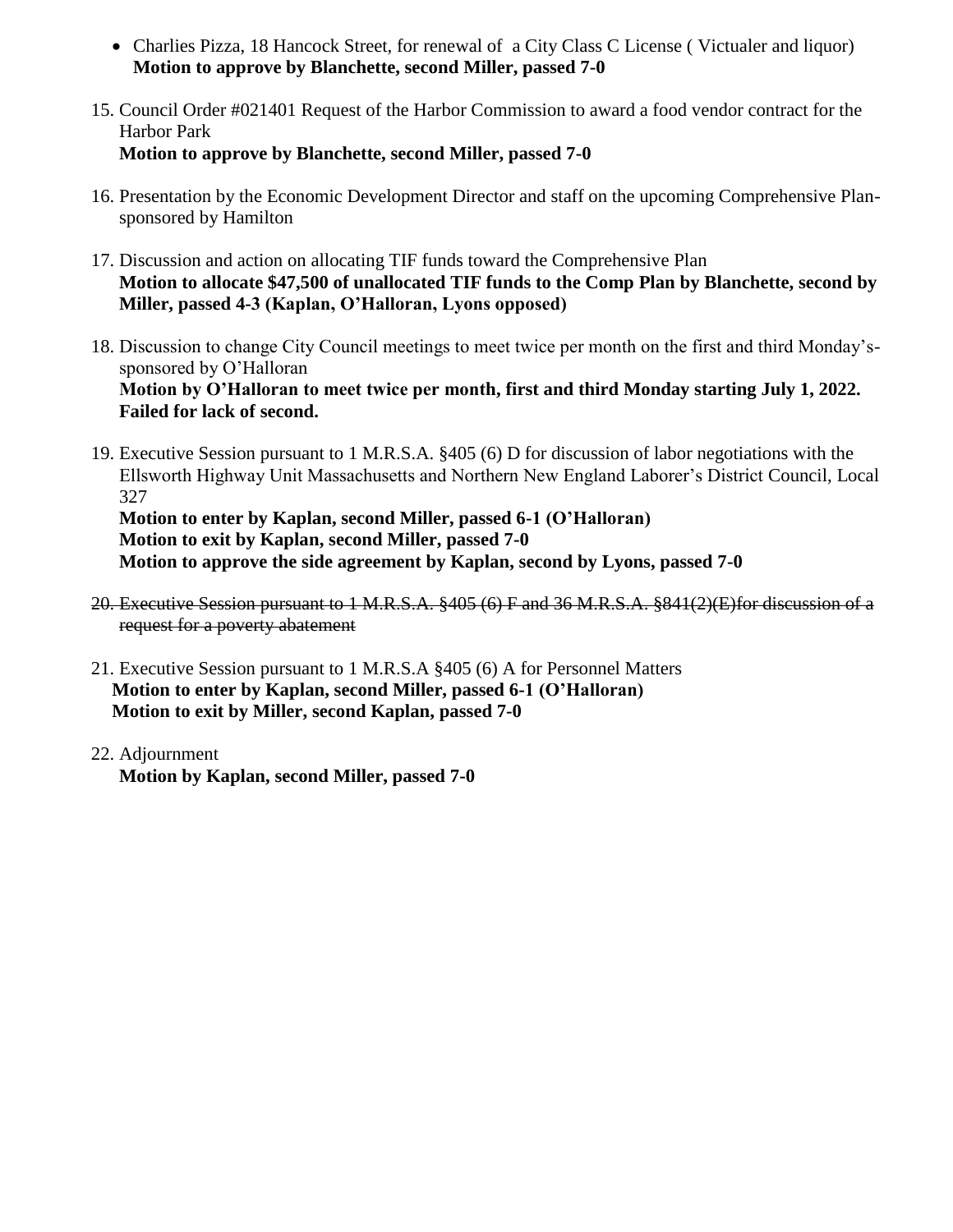# FEBRUARY 14, 2022- COUNCIL MINUTES

#### **Dale Hamilton**

Call to order this February 14 2022 Council meeting. First item on the agenda is our Pledge of Allegiance. (said by those in attendance) Item three rules of order- we follow Robert's Rules of Order and any other rules that are adopted at the annual organizational meeting.

# **# 4 Approval of Minutes**

# **Dale Hamilton**

Item four adoption of Ellsworth City Council minutes 122021 Regular council meeting and the 11022 regular council meeting. Councilor Hanson.

# **Casey Hanson**

I just have one question, which is for the December meeting number 17 discussion and action on criteria that will be used to allocate ARPA funds. It says we'll schedule a workshop that was the action item. So if we actually already decided that we were going to schedule a workshop, then maybe I don't need my agenda item to be on this time. I wasn't sure how we left that actually.

# **Dale Hamilton**

That's a good question. I'm not positive either. I, I think if we leave it on the council agenda for this evening, we can just make sure that and because I'm not sure we took a vote. So I think that,

# **Casey Hanson**

That sounds fine. I just wasn't sure. Okay. Motion to approve both of those meetings.

#### **Marc Blanchette**

A couple of changes need to be made to them? The changes that we received in a email earlier today from John DeLeo. If we can make those two changes. Then I would second that motion.

#### **Dale Hamilton**

And the Clerk has those changes at the receives, though, so you'll make those changes.

#### **Marc Blanchette**

And also, Mr. Chairman, before we go further, like to make a motion that we remove items nine, and item twenty from tonight's agenda.

#### **Dale Hamilton**

Both those being removed because they're not coming before us.

#### **Marc Blanchette**

That's correct.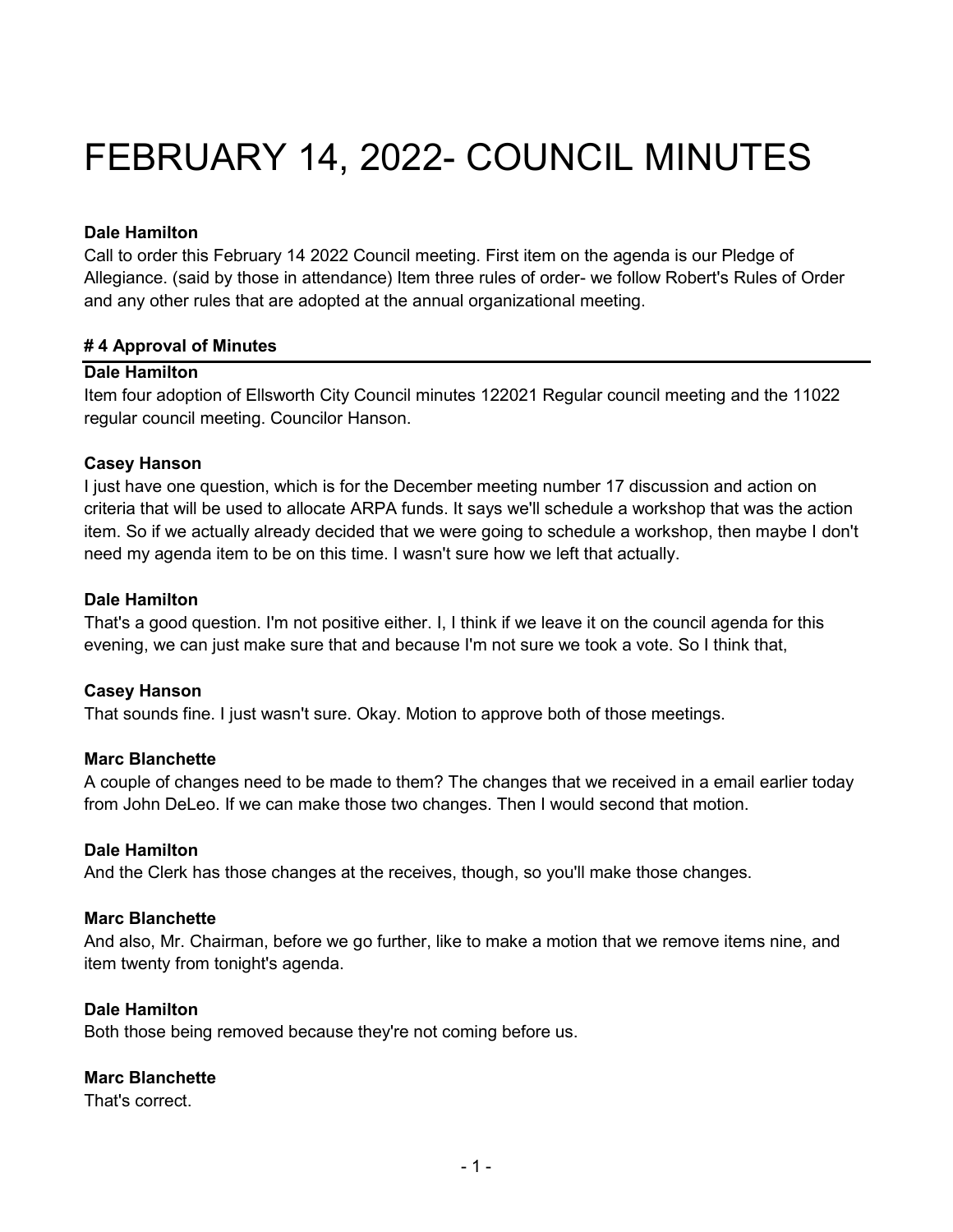# **Dale Hamilton**

So I have a motion is there a second? motion and a second to remove items nine and 20. Any discussion?

# **Michelle Kaplan**

And the specific reason we're removing that is

#### **Dale Hamilton**

they are not coming before us this evening. Okay. Any other discussion? All those in favor? Unanimous nine and twenty will be removed. And now on the minutes. So our motion to accept those changes,

# **Casey Hanson**

Motion to accept with the amendments.

# **Robert Miller**

Second.

#### **Dale Hamilton**

Second motion and second, any discussion? All those in favor? Unanimous. Item five city manager's report Manager Moshier.

# **#5- City Manager Report**

#### **Glenn Moshier**

Thank you counselor Hamilton and the rest of the board. Just a couple of quick announcements this evening. First, just want to let the public know that we City Hall and other entities will be closed on Monday, February 21 in recognition of Presidents Day. And then the other announcement is just to alert the citizens of Ellsworth, that Versant power has notified us that they will be in our community in an effort to switch out meters. So if you have a Versant power service at your home, and they show up they are coming around, and they need to upgrade and do replacement of meters at homes, so

#### **Marc Blanchette**

any chance while they're in town that they'll remove probably 50 utility poles from those that are no longer being used?

#### **Glenn Moshier**

Well, we can certainly raise that question to them. I suspect it's probably not the same people.

#### **Marc Blanchette**

No, I understand that. But they they seem to have developed a habit of when they replace poles they don't remove the old one. There's many, many, many of them. Just in the downtown area alone.

#### **Steven O'Halloran**

Could is it possible you update the citizens of Ellsworth of where we stand with the smell factory in the industrial park?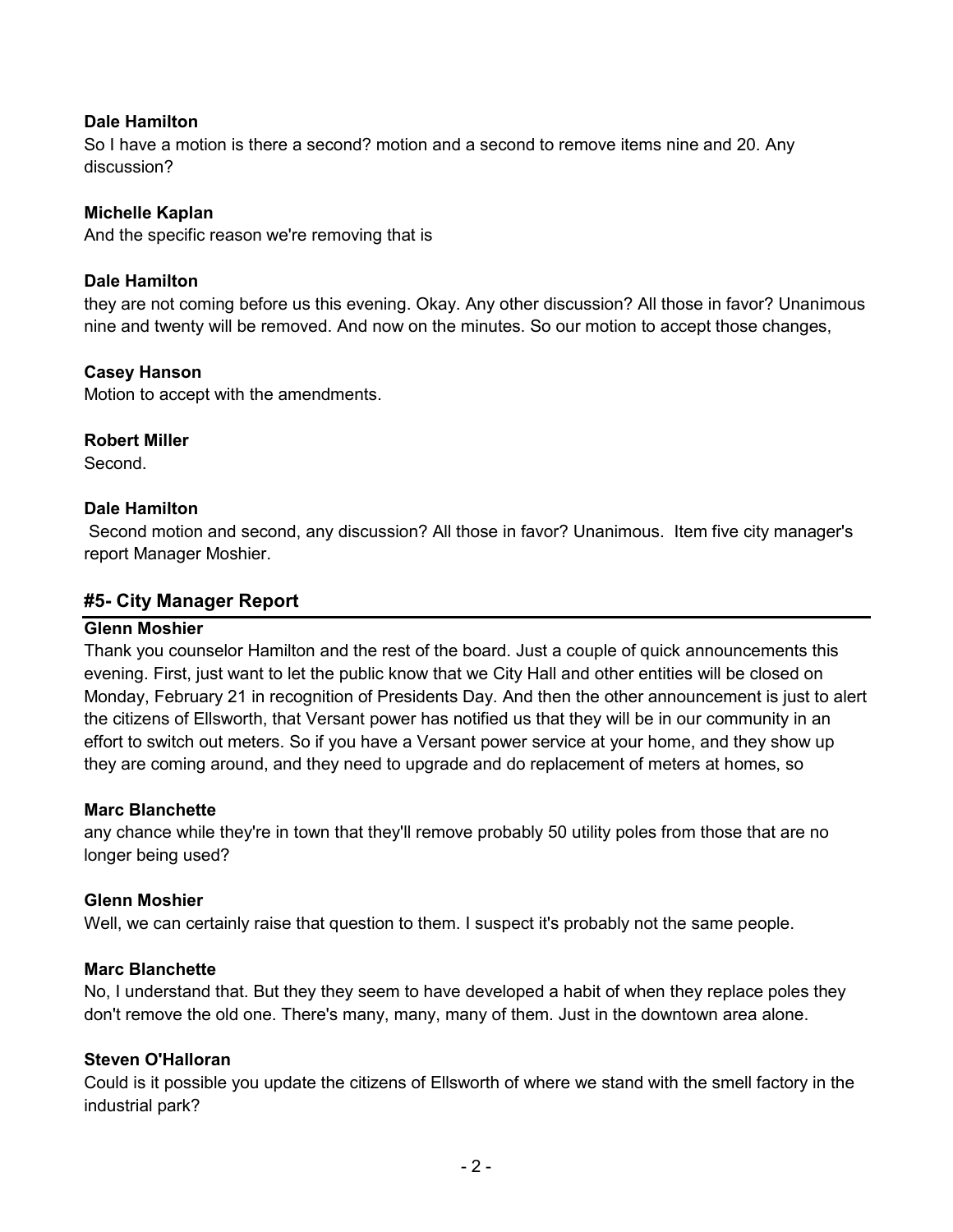#### **Glenn Moshier**

Well, I'm not really sure I don't have any prepared information about that other than to say that staff is visiting the location on a weekly basis taking notes. Regarding the condition at the location, the wastewater treatment plant supervisor is working with the facility up there to provide any assistance that he can regarding the situation up there at that particular facility. And we've been in contact with the DEP and they have provided information as to what their steps are that they plan to take to address the odor and bird issues with that particular business owner. So staff and others are continuing to work on it.

# **Steven O'Halloran**

Thank you.

# **#6- Committee Reports**

# **Dale Hamilton**

Any other questions for Manager Moshier? All right. Item six committee reports. Couple quick items. One is just to on the EMS committee, Councilor Blanchette has stepped off of that committee to allow for Councilor Kaplan to be appointed to that committee. So Councilor Kaplan will be sitting on that committee. On the HCTC committee, this is the committee that's been operating for a while now in terms of looking at the building and looking at the future needs of that building. Former Councilor Grindle was a part of the committee and the committee would like to have her continue on that as a community member, along with Mickey Sumpter. So I'm bringing it forward for this group to see if there's any concerns about having those two individuals appointed to the committee.

#### **Marc Blanchette**

Great idea.

**Robert Miller**  Yeah, good. Keep the continuity.

**Gene Lyons**  Do they want to do it?

#### **Dale Hamilton**

Yes. They're willing to do it. If the council's in agreement with it.

#### **Marc Blanchette**

willing or unwilling. I still like to have her on the Committee.

#### **Dale Hamilton**

everybody's okay if we add add them to the committee. Okay. We shall do that.

#### **Steven O'Halloran**

She's even in the advertisement for that isn't she? For that school?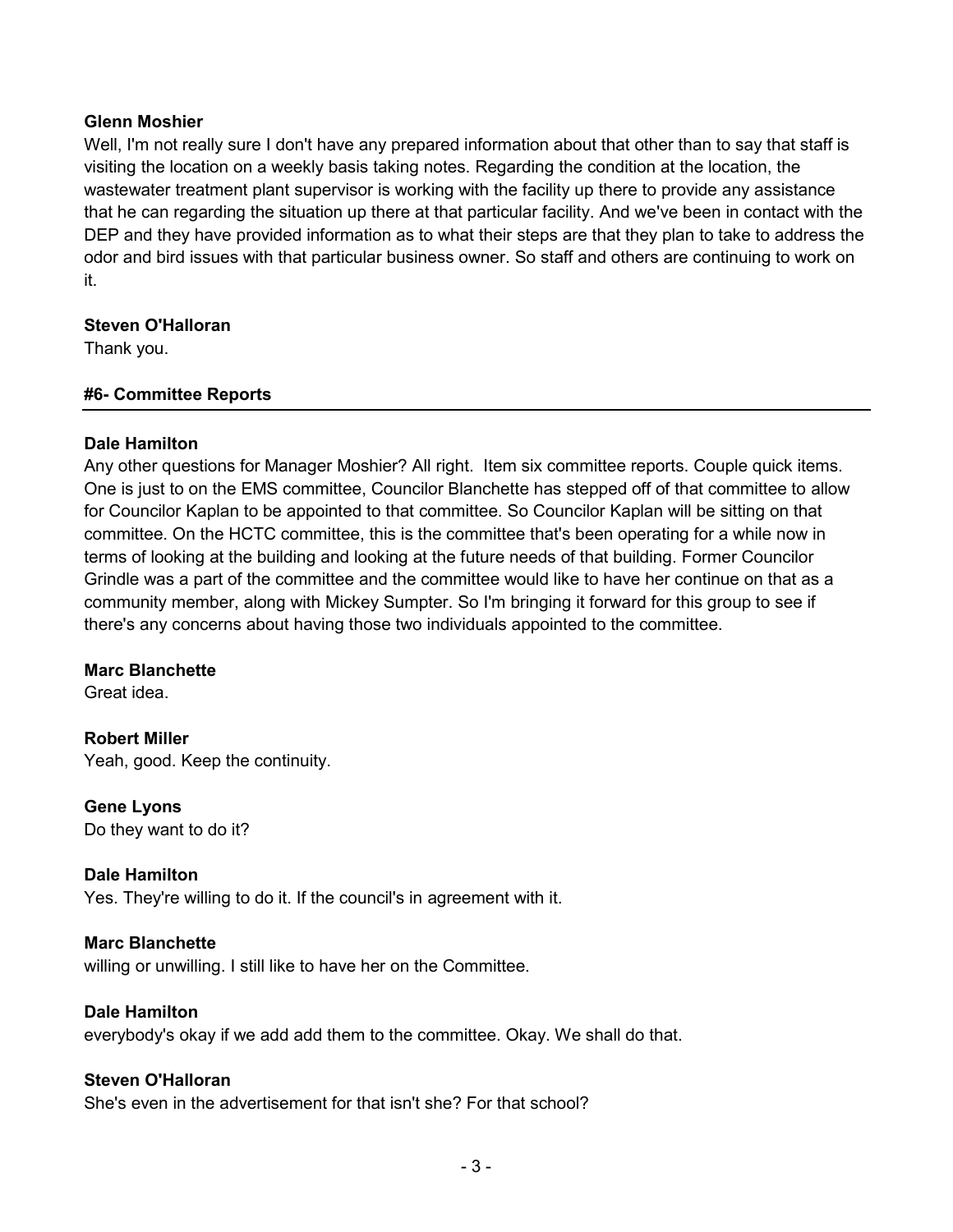# **Dale Hamilton**

Oh, you Yeah, they do. Yeah.

#### **Steven O'Halloran**

That's great.

#### **Dale Hamilton**

All right. And we have a request of the city clerk to approve the Ellsworth Housing Authority appointment of Kristin Cartier to the commissioners board as a tenant Commissioner. Is there a motion to accept that.

# **Michelle Kaplan**

Motion to accept

# **Robert Miller**

Second.

# **Dale Hamilton**

Motion a second. Any discussion on that? All in favor? Unanimous. And other counselors any body attended committee meeting since last meeting.

# **Marc Blanchette**

Mr. Chairman, local roads Committee met on January 26. I believe the date was in preparation of for the budget presentation in April, the FY 23 budget. And as expected, we have more roads then we have money that needed attention. But more importantly, it was explained to us quite well that before we can really do much work on any roads rather than just go ahead and paint them black we have to do something with the drainage and it's not going to be cheap. The drainage we have is more or less doing everything but draining. Some of it is plugged. Some of it was put in many many decades ago. It goes under private property goes under buildings that all has to be corrected. We have a lot of water that runs down from the area in the hospital- runs down Main, Church, Park, Lincoln and Davis streets, which runs on to Oak and continues it's run and eventually find its way down to the river. But not without doing a lot of damage beforehand. So we're going to have to bite the bullet. As we someone said that night, we've kicked the can as far as we can, we've kicked it up against the wall. And it's time that we have to do something, we don't have a choice, we're going to lose the streets. And the second piece of news that came out of that meeting was a letter from Maine, D O T. The residents that live on and use route 179, have been asking for quite some time to have a traffic light at 179 and route 1A. And the state has finally given their answer. And as you might suspect, there wasn't one that you wanted to hear. The regional engineer sent us a letter and he has his reasons. If you can make sense of them, you're a better man than I. But the last paragraph he says based on the benefits and cost signalization of this intersection would not qualify for Maine D O T funding as a safety project as a or as a mobility project. And he's only speaking of the light. If a light is put in, we also would have to put in a railroad crossing. DOT estimates the cost of the light at 275. railroad crossing is going to be all of that if not more? And they're saying No, they won't. They won't do it. But they do say hey, Ellsworth wants to put that in. Have at it. Thanks a lot. My comment to all of this. It's an election year people. The ones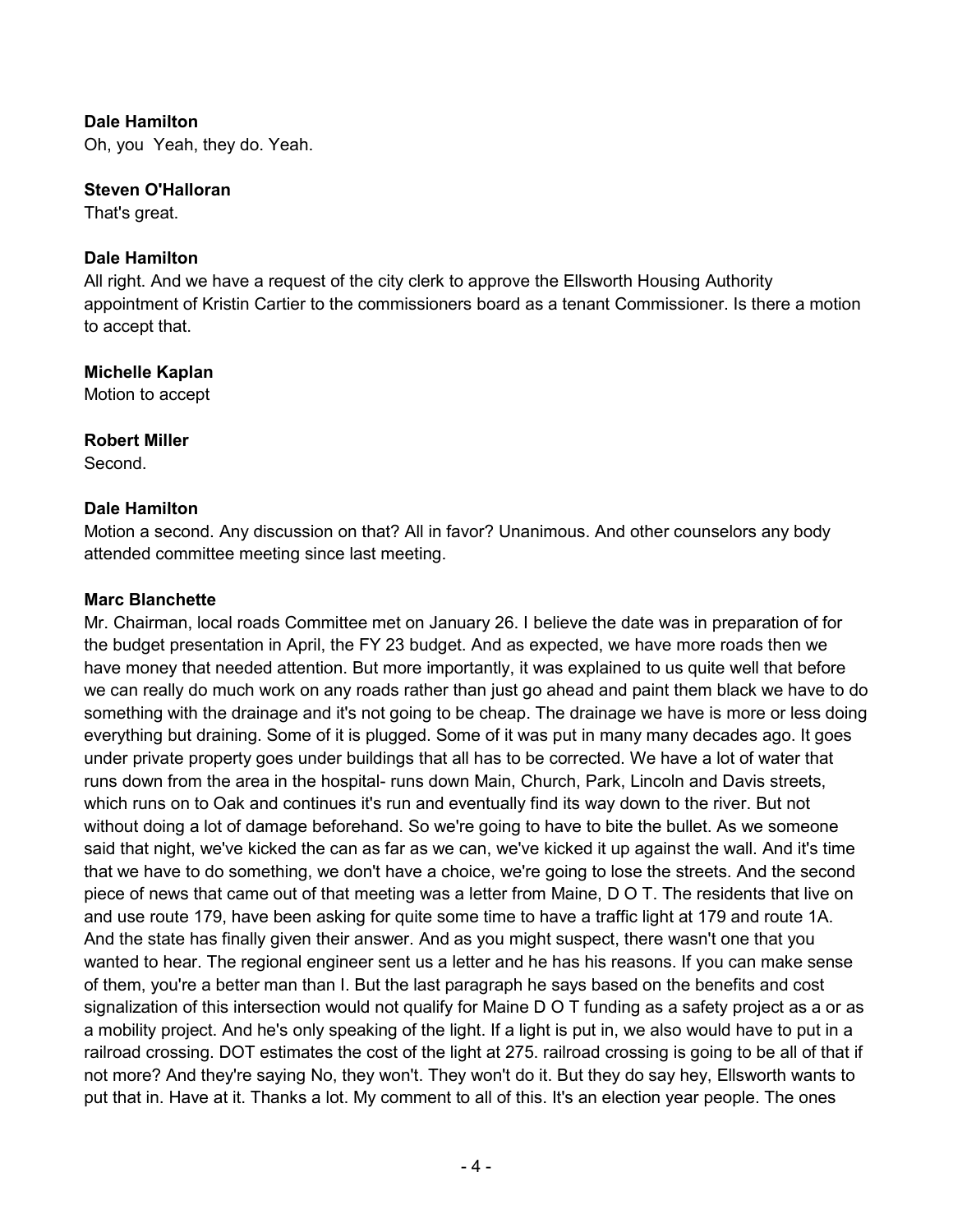that have that have that use this road live on this road, need this road or in the vicinity need the light. I'd start making phone calls and writing letters. The elections in November. And one of the people running uh, one of the elections is for governor. I'd go loud and proud with this request and have the D O. T. They've got more money than God right now. And I would fight that decision. So

# **Dale Hamilton**

Councilor Miller, than Councilor Kaplan.

# **Robert Miller**

Yeah. As a follow up to what Councilor Blanchette said I was at that meeting as well. And I also then wrote to a representative Grohowski and asked for her help. And she has reached out back to us saying that she's willing to get some people from the D O. T come and meet with the city again. And I forward that onto the city. And we'll see where it goes from here. But yeah, please, please, write, call do whatever you can. Because they're not going to put a light there unless somebody dies, it seems like.

# **Michelle Kaplan**

yeah, that was my next question is are they waiting until somebody dies there or? Yeah. And what data did they use specifically to come to this decision?

# **Marc Blanchette**

Well, hang on just a minute and I'll tell you. Additional research was done with regard to the crash history of the intersection most recent three year crash data was used October 18 through September of 21. Safety benefits are calculated using AASHTOHS Highway Safety Manual for the existing intersection. This safety benefit over a 10 year period is 173,000. I have no idea how they can get it in the dollar figures. The safety benefit does not outweigh an estimated signal cost \$275,000

# **Michelle Kaplan**

Who's this guy again.

# **Marc Blanchette**

This is Alan Farrington the original engineer for Maine DOT.

# **Michelle Kaplan**

I would invite him to come drive 179 and try and make make it out of there at rush hour.

# **Glenn Moshier**

may I may perhaps be able to add a little bit of clarity because we did meet with this individual and the DOT which is sponsored this this letter and in a in its simplest form, the traffic counts of vehicles coming off of 179 aren't at a level of such that a traffic light there, the created delay for north/south traffic by that traffic light is justified by the number of vehicles coming off of 179. So that's really where, where we come into the situation with the D O T, saying no, the delay that's going to be caused and the traffic issues that are going to arise by North South delay, thereby a traffic light are greater than the need for a traffic light for the people who are staged waiting to come up 179. Because the average week there by their counts and don't shoot the messenger, because I'm not doing it, but by their counts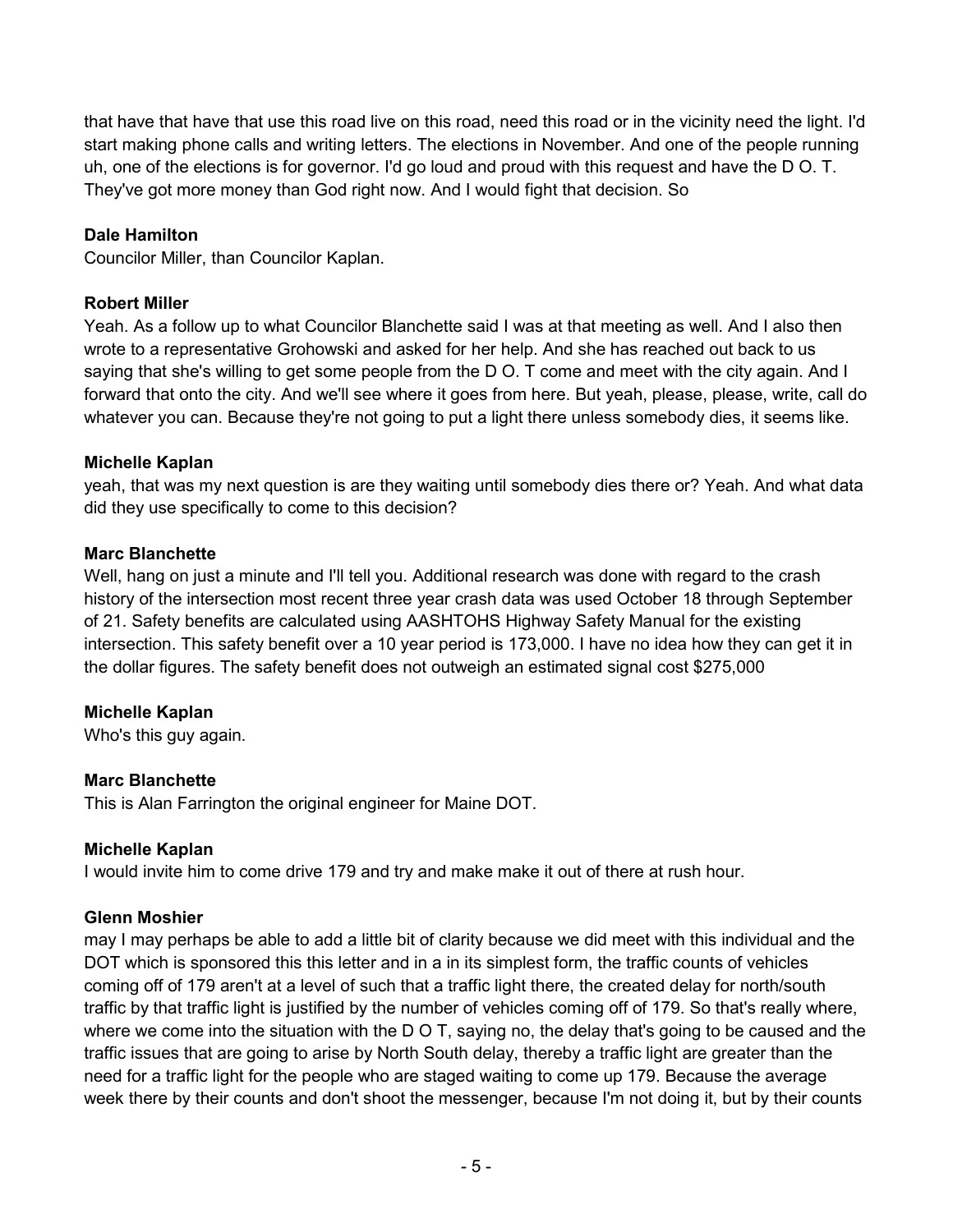are not great enough to warrant the additional delay. You have to keep in mind that D O T, in the state of Maine, their highest priority is going to be the north/south traffic because as we know, that's the direct route to tourism and down east and Acadia National Park, a Bar Harbor. So the greater delay there, the more impactful that is to the higher number of commuters, as opposed to the delay that's coming to the folks that are coming up about 179.

#### **Michelle Kaplan**

However, how many subdivisions are now on 179 that is about to be built.

# **Glenn Moshier**

And we have requested and they have told us that they will do an updated traffic count. But again, subdivision subdivisions being put in and actual houses and commuters living there are not going to be picked up and even updated.

# **Michelle Kaplan**

What time of year, did they actually do this traffic count?

# **Glenn Moshier**

It's was done in 2017. So which is again, why we requested a new one.

**Michelle Kaplan**  And what what month of 2017

#### **Glenn Moshier**

I think in fall?

#### **Lisa Sekulich**

definitely was fall, but they use factors to calculate the count in the fall. But then there's a factor they can use to factor when it would actually be in the summertime to factor out an actual

#### **Glenn Moshier**

But again, summertime is not going to help us because summertime is going to be peak more South traffic flow. So those traffic counts are going to be significantly higher.

#### **Michelle Kaplan**

That's when the most danger comes when you have 4 million people going right up that road. And the people who live on 179 can't get out. So they're making risky decisions.

#### **Glenn Moshier**

I agree. But what they what they're what they're comparing is the crash data for that particular intersection.

#### **Michelle Kaplan**

So there has to be a fatal crash before they'll do it.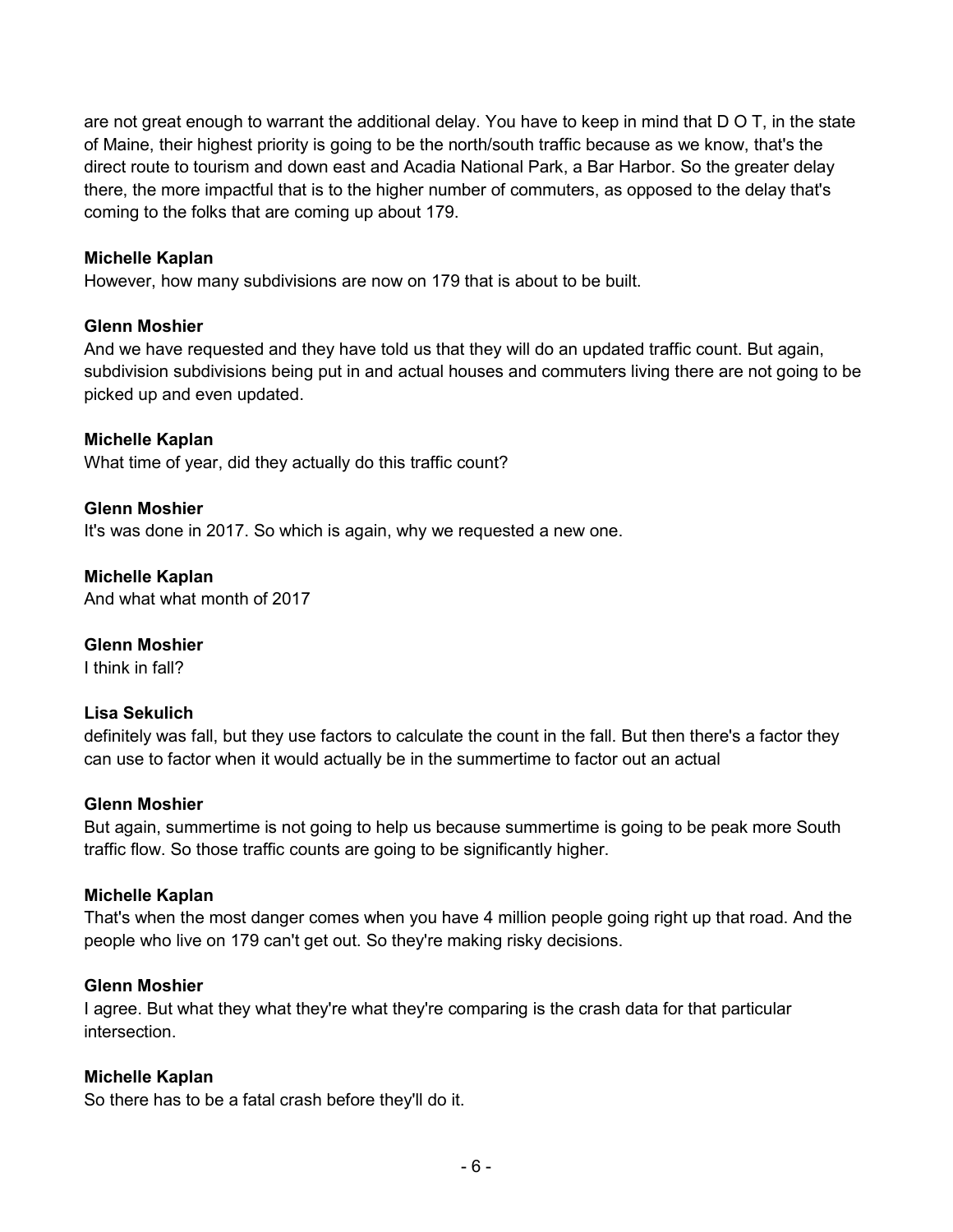# **Glenn Moshier**

I wouldn't say fatal, but the crashes have to be more happened with higher frequency than they currently do at that intersection in order for the safety feature to override the traffic impact of putting in the light there. And right now we're just not at that balance.

# **Dale Hamilton**

Councilor O'Halloran.

# **Steven O'Halloran**

I just like to add that. I think our frustration sounds like we're upset that the state won't fund the bill. We as a city could fund the bill if we find it necessary. Am I correct? We just crabbin' because the state won't pay the bill. Am I right? Right.

# **Gene Lyons**

I think we're lucky there's a lot of responsible people that way, because we don't get in accidents. Because it's some close. Every time you leave that road.

# **Steven O'Halloran**

if it doesn't meet the state's requirement to fund the bill. Can't there be a conversation about the city if they think it's bad? I mean, we're just sitting here angry that the state won't pay the bill. But there's a lot of intersections in Maine, they probably have more traffic counts. If the city thinks it's that serious. Let's grab the bull by the horns and deal with it.

#### **Dale Hamilton**

I and I guess this is not against having a traffic light there. I do think that information is important for a decision like this, especially an expensive decision. And the D O T certainly has a formula and an approach that they apply. So they have data. I think additional conversation is certainly warranted and helpful. But I think there's also the point and Manager Moshier you pointed this out in the past is what is the the other side of the coin in terms of the risks the start and stop traffic. So you put another light there, particularly when it's congested, and you now have traffic that's starting and stopping at another point which impacts going in the other direction. Does that lead to I'm sure there's data that they would have in terms of number of lights distance and all of that, could that lead to greater crashes and more challenges? So I think it's warranted to have more information to understand the decision making process before any decision in terms of local appropriation for it, because I just wonder about that.

#### **Steven O'Halloran**

And I, I would agree with that. I'm not saying throw money at the problem just because a few people are upset by it. Certainly you got to do diligence to get through the process. But just because the state won't pay for it, if due diligence says that it's needed, then. Let's deal with it.

#### **Glenn Moshier**

And as Councilor Miller pointed out, we are going to reconvene a follow up meeting with DOT. And we have already requested a traffic new traffic count. So it's, it's a continuing process. It's not something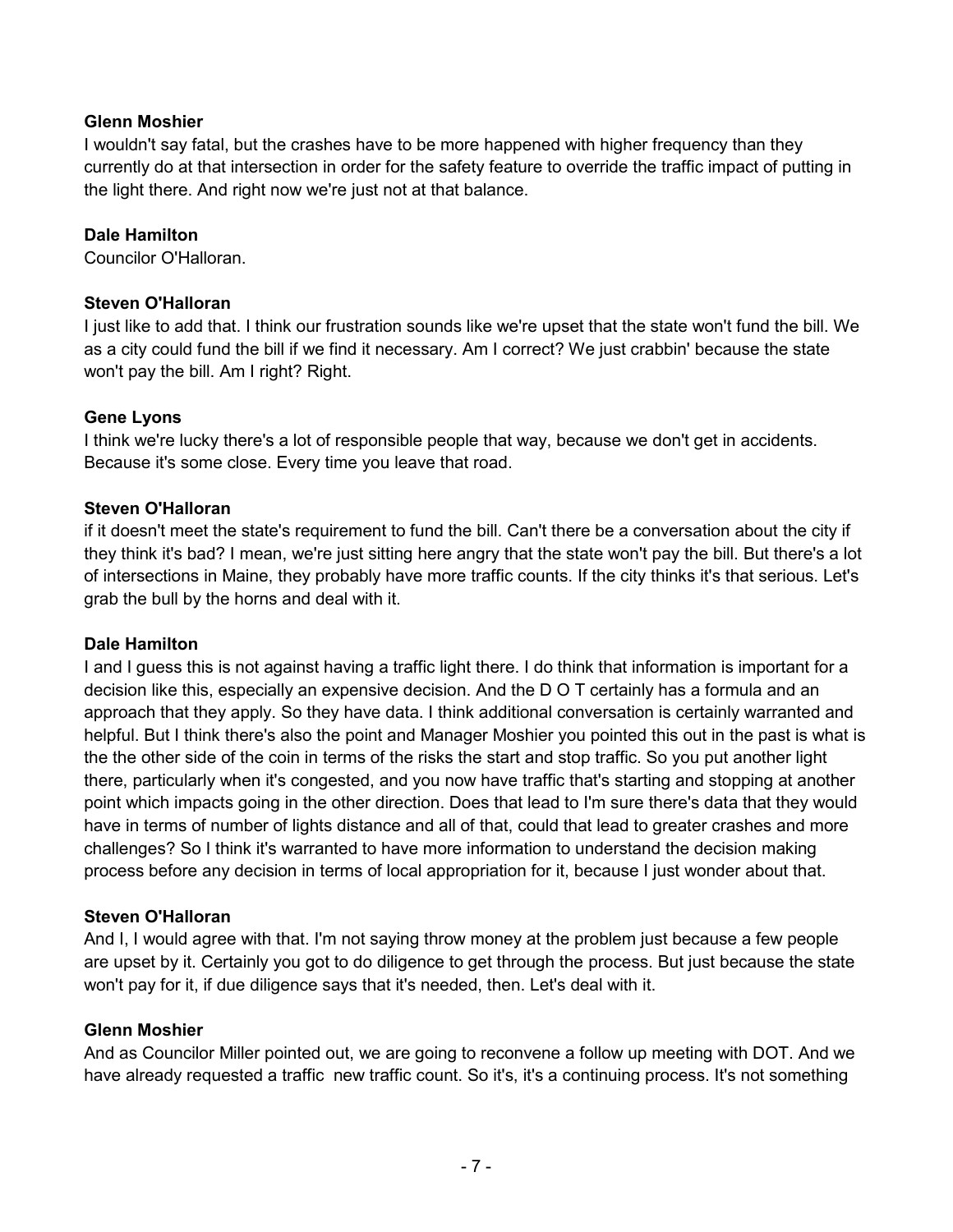that I think, obviously we're not gonna make any decisions here tonight, but we will certainly bring the information back to the council. And something that we can continue to discuss.

**\_\_\_\_\_\_\_\_\_\_\_\_\_\_\_\_\_\_\_\_\_\_\_\_\_\_\_\_\_\_\_\_\_\_\_\_\_\_\_\_\_\_\_\_\_\_\_\_\_\_\_\_\_\_\_\_\_\_\_\_\_\_\_\_\_\_\_\_\_\_\_\_\_\_\_\_**

# **#7- Citizens Comments**

#### **Dale Hamilton**

any other committees. Seeing none. move on to item seven citizens comments, this part of the agenda where citizens can step forward, introduce yourself, where you're from, and you can talk about any item you wish. If it's on the agenda, you'll have an opportunity at that time to talk about an agenda. Otherwise, don't worry.

#### **John Linnehan**

Good evening councilors. I'm John Linnehan, founder of Constitution Hall. For those who aren't unfamiliar with what Constitution Hall is, it's the old cinema, the Maine Coast mall, it's been shut down for approximately four to five years, fell into disrepair. And I was thinking several months ago about how to find a venue here in town that I could utilize to be a proponent and educational source for our constitutional freedoms. I'm concerned as a proud American and citizen of Maine citizen of Ellsworth that our constitutional rights are disappearing, some we give up willingly, some have been taken away from us like that. And I think a lot of it becomes because of the ignorance we have with the Constitution and the values of where the nation was founded. So my goal is to set up this Constitution Hall, which we've done, we renovated it, I gave you just a brief handout that we're handing out to everybody. We've been fortunate we've been blessed, we've had a lot of interest in it, we've had five activities just in the last two weeks there. So it's been very, very well received. We've got a lot of inquiries in it. And we've got a lot of plans for it. We're also going to put back in the movies in place there. We're going to do patriotic movies that would show the foundations of our nation, we have a group right now that every Thursday night is doing a study called the Constitution is a solution. And it looks at a lot of the problems that we have around a nation and I state in that town right now. And I personally believe is this, this group does that every solution can be found within a constitutional freedom. So that's every Thursday night at six o'clock, it's a six week course, depending on how it's reviewed, he's doesn't live here in town, he lives in the Union area, I believe. And he's going to evaluate it and probably maybe do that on an ongoing basis, knowing that we've had two or three other individuals that are similar groups that have different aspects of the Constitution and want to come up and do educational process. I also I know, Councilor Miller, your wife is on the school board, I believe. And I've had several people that have asked Is there any way that we can integrate this and make this like a class for the school, and that would be up to the school board or anybody on there that would be interested in doing that. But we certainly want to make it available. And if we have to schedule like matinees if you will to do it in the afternoons or do it. So it's something that our children and all age groups could come and see that and learn about the Constitution, we're more than willing to do that. I just believe it was originally taught in that education system, and then colleges and schools are across the board. We're all familiar with it, we've kind of lost that vision of what our constitution entails. So my simple mission statement is to provide a patriotic venue to unify all groups, organizations and individuals within Maine, that share a loyalty and love for our Constitution. For our God given freedoms of faith, family and friends, and who share one common goal of taking action to stand up for our Constitution. I tried to make it a very broad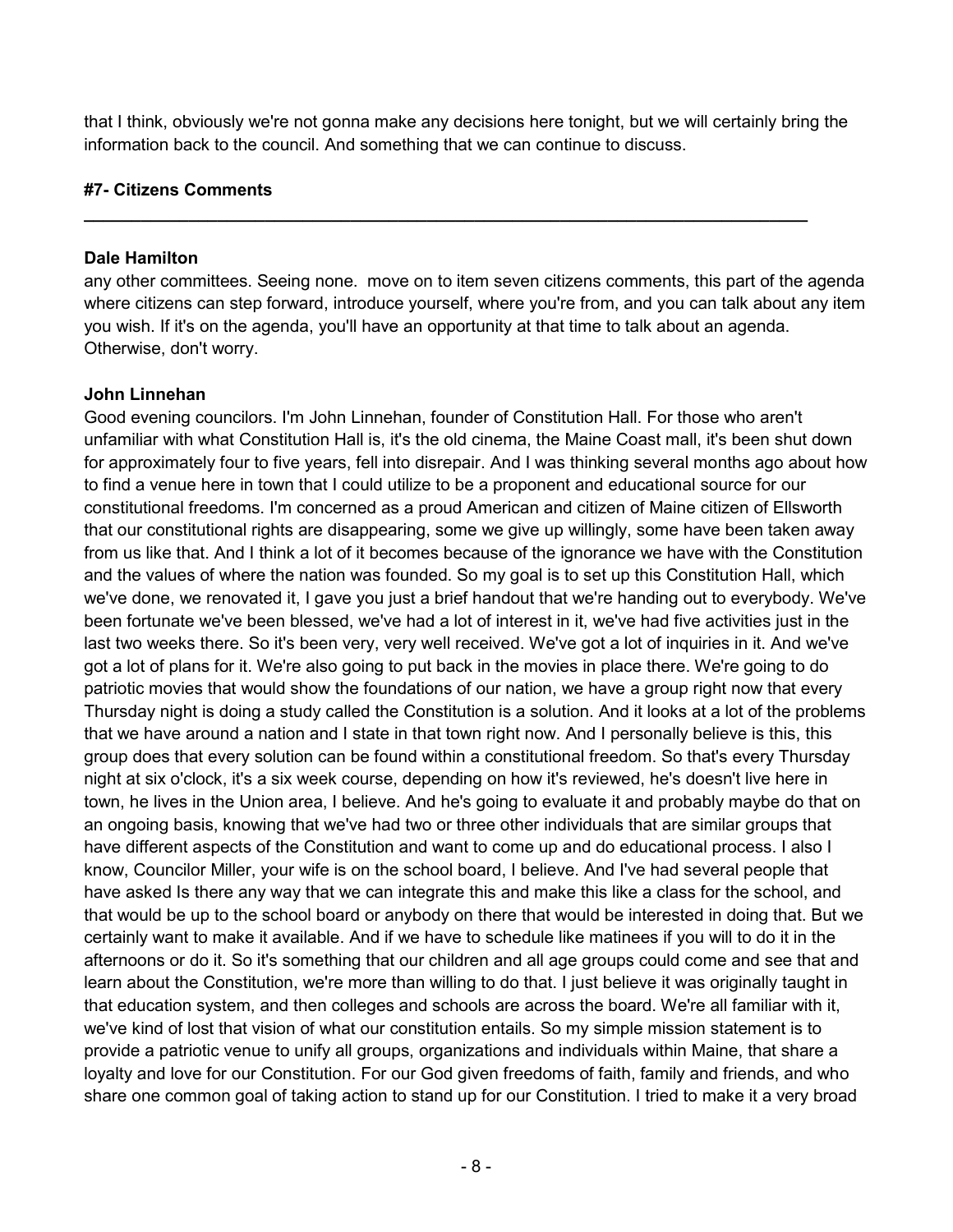mission statement. I'm personally involved with over 100 groups around the state of Maine with varying different, what I believe are constitutional concerns that they have. And so rather than have them splintered out and different groups, I'm trying to provide a venue where they could get together unify become acquainted one with another and they could build relationships. So that's what I've done. I've handed out this handout, this is what we do is centered out there. And I invite any of you to come out and check it out. If you have to give me a call, I'm not there 24 hours a day, I usually try to be there nine to 12 in the morning. But if you call before you come day ahead of time, I'll make sure I'd love to give you a personal tour through the place and show you what we're doing it also we have a website, Constitution hall.org, if you go on that website, you'll be able to see several pictures of what we've done on the interior. And just check it out and see what you think. But I believe it's been very well positively received in the community, we've taken an eyesore in the community, if you will, that was not being utilized and used, and I think make it into a very valuable venue for our community. So I just wanted to give you guys a heads up on it. I haven't had a grand opening yet. We will be having that in the next few weeks. And I just wanted to give you a heads up. So anytime you want to come out, you're more than welcome. And thank you very much for your time.

# **Dale Hamilton**

But I have a question for you. So in terms of this, this do you are the events you hold, do you take responsibility for information that's that comes out of those?

# **John Linnehan**

no, I just provide the venue for any group to say they're responsible for their own content, what's in those meetings.

# **Dale Hamilton**

Okay, because when you read the mission statement and bringing people together to you don't you don't vet that

# **John Linnehan**

No, I hit well, on my application, I vet it to the point where I want to know what their mission statement is and hopefully they'll line up when they if they don't line up with what we're trying to accomplish. And that, then they will not be allowed to come into the hall. And as you can see the mission statements very broad that I've put on there. But as far as specific comments, or what happens in the meeting, I don't vet any of that I don't see a script or I don't know what they're going to do on their agendas.

# **Dale Hamilton**

Would you would you address that in the future in terms of if if something that is very divisive happens. So you can vary statements that are factually incorrect? Would you then look at that, in terms of having that group back into that facility?

# **John Linnehan**

I would definitely take a look at that. Again, I don't know going forward what it is like that if a group was in there, and I felt were violating constitutional principles and procedures that are right there, then I certainly would take a look at it going forward. And the missions that is you can see the application is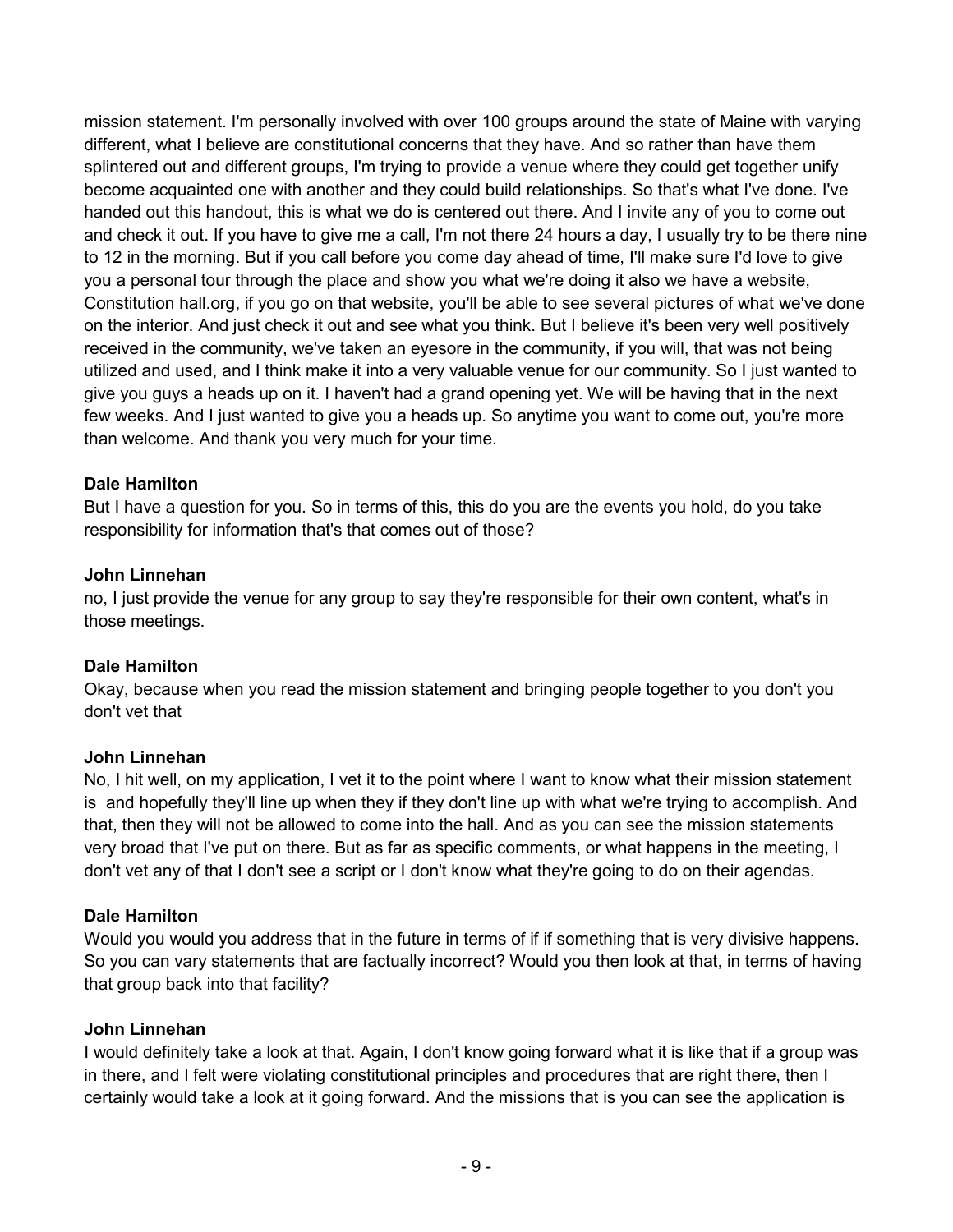on there as well what people apply send to us. And that's what I do is to try to look at what they're basically an overview link minded, a general thing like that. I think I am going to add that I don't have that statement writing though, if something is said that I do not personally agree with that's really I'm just providing the venue for that to happen right now. So I do need to have something like that. It's we're in the startup stage, if we will, right now, when those things become available, we will expand on that. Thank you. Yes,

# **Michelle Kaplan**

we have a venue are all welcome? To attend an event. Is there any reason that somebody would not be welcome

# **John Linnehan**

the company is all well, that's again, that's up to the individual group that's having it far as I'm concerned, they'd be all welcome back. When I provide lease this out to Hall, I don't have a financial fee for its donation only when they come in there. But that would be up to the group that's running the meeting, whether it's going to be public, private, or who does attend to that. My goal is just provide the meeting place the venue and not intrude, if you will, on their constitutional freedoms to run the meeting and have the particular venue that they apply there.

# **Michelle Kaplan**

Okay, I guess, if if we're advertised, Not we but you are advertising, you're providing the venue, and then a group comes in and they're advertising something to the public, right, are all welcome to attend that event.

# **John Linnehan**

That would be up to that group. I'm just providing the venue, what they do, how they market it, how they promote it, what their, you know, policy is on whether it's public or private, that's entirely up to groups coming up. I'm not going to micromanage theirs or even try to suggest that long as they meet up with the original thing with their mission statement matches up with what we're trying to accomplish like that. And we're gonna turn it over and let them use the venue like. and please come out anytime I know a couple of councils have been out, but please just stay indoors as quick as you'd like to say as long as you'd like. But I think you'll be happy with what you've seen that we've accomplished out there. And hopefully there'll be some useful for the City Council maybe uses their own meetings going forward or something like that. Sometimes you have a bigger attendance you have your night you might need a little bigger auditorium. We do have still the big screens are there. We've replaced those out there so there's 2 13 by 23 inch screens. I've just put one projector in which is going to put another projector in so we can live stream between both both auditoriums Thank you very much

# **Cara Romano- Heart of Ellsworth**

good evening. My name is Cara Romano. I I'm the director of heart of Ellsworth. I'm here this evening to report out about our event last month our annual meeting for heart of Ellsworth. Each year, the heart of Ellsworth board and staff invite community members to our annual meeting to engage the community in our work as an organization. We kick off the new year with highlights from prior year accomplishments, and we outline what's in store for the year ahead. The second half of the meeting is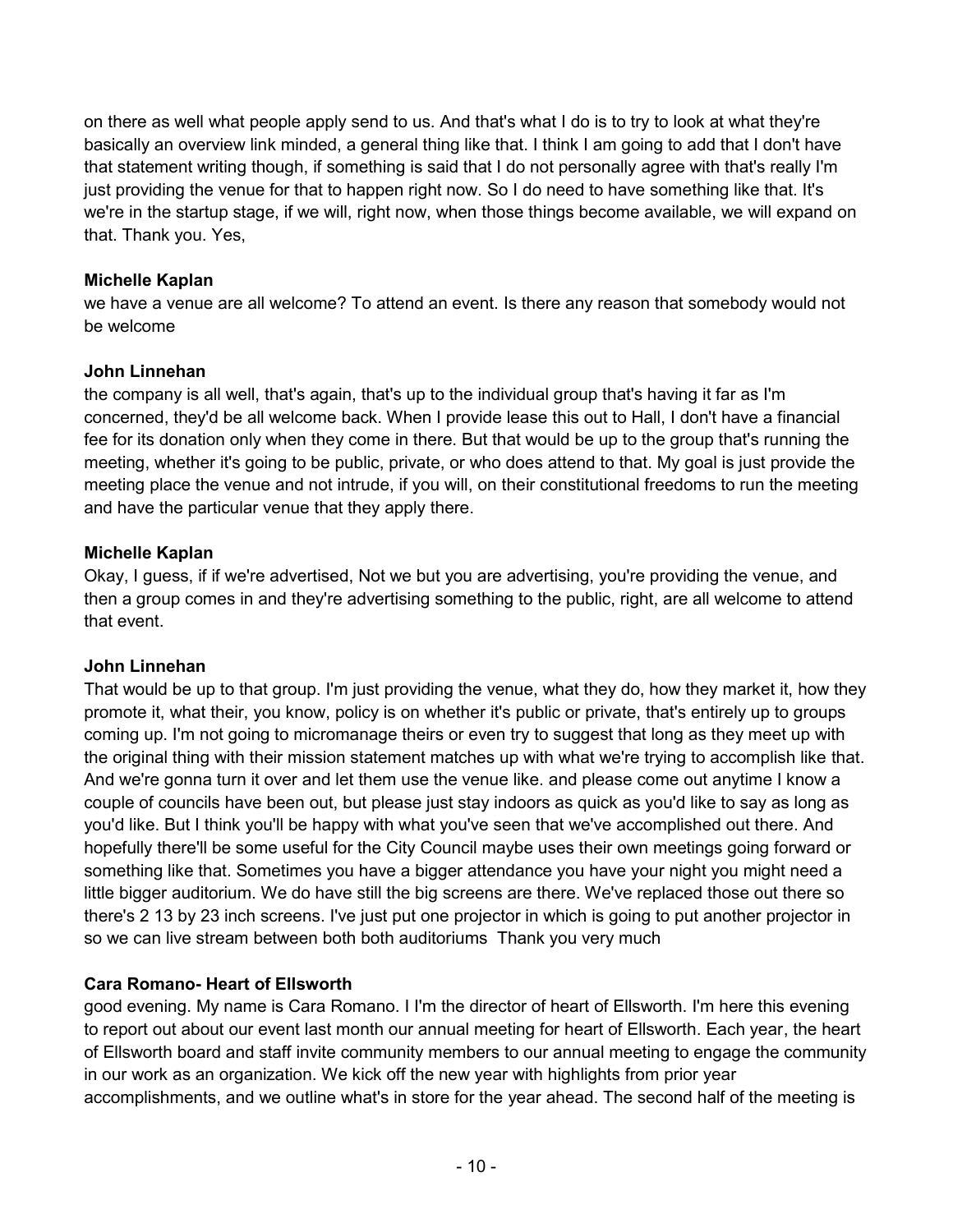reserved for conversation together, participant ideas, establish areas of improvement for the downtown and the organization of heart of Ellsworth, as well as provide a platform for open discussion. So this year's event goals, were to establish an open forum for community members create an opportunity for her develop reporting staff to update the community on organizational accomplishments, as I said, for the past year, and then to identify areas of opportunity and growth, for the heart of Ellsworth in downtown. The program budget for this, this year's event was a total of \$825. And we had 20 Plus volunteer hours that were worked to produce the event. We had a survey that we use to engage folks to sign up to pre register so that we were able to send a link to folks who wanted to attend, we had 90 people sign up. And we had 53 people that were on the call. So out of those 90 signups, the following areas that people had the most interest in learning about was our new initiatives, we had 79% of the folks who signed up saying that they were interested in new initiatives 52% Were interested in our small business entrepreneurial ecosystem work 47% For the downtown mural and art Ellsworth program, and 45. Folks, 45% of the folks were interested in how to become involved in the organization. This year, we were very fortunate to have a few city council members, quite a bit of staff from the city of Ellsworth that attended, which was a bit of a change from years past. So we were very, very, very encouraged to see that. We did have manager Moshier on the call, and he was able to directly respond to attendee questions. And it really created a nice open dialogue, ensuring that community members felt heard, and to have questions and items answered in real time. So it really sort of sort of diminished, sort of, I don't know, I guess conversation about things that may not have been true, or just getting people to sort of understand what really is happening rather than just rumors and things like that. So this kind of engagement really gets ideas circulating in our community. It fosters a deeper understanding of the city process, which was one thing that we had a lot of people comment on afterwards that they felt like they understood how things work inside the city and how that translates to what happens out on Main Street for their businesses. It also fosters a deeper understanding, like I said, of the city process, and it connects community leaders, community members and small business owners so that we all can work together to identify opportunities and creative solutions that better Ellsworth downtown and our correct collective approach to businesses. In your report, I stuck a couple of the verbatim comments from folks that were on the call. So you folks can can see, can see those as you're looking. But what I sort of tried to do in the report was kind of correlate the community feedback. So that folks on council that were not able to attend, would be able to understand how the information was organized, and sort of what it is that we're hearing from community members. So part of it, the first big thing, and I know that a lot of you know, but just in the spirit of trying to make sure that we're doing our due diligence of communicating back the wayfinding signage, I do understand that it is you folks are working on it. And we're really excited about keeping the community updated. So we're committed to the process of making sure that you folks have a platform that allows the community to to be updated, but we did have people stating that, you know, it's difficult for people to find places to park and no pedestrian signs or painted crosswalks being part of part of the issue. We had one attendee Jared Goulet, who from the Hancock County Planning Commission that talked about the Complete Streets program. So that's something that we hope that we can sort of help if there's a way for a heart of Ellsworth to help with that. The next thing was public restrooms. Again, we understand that that's a very, very, very expensive endeavor. But it is something that we hear oftentimes from downtown business owners that it would be lovely if there was a way that there was some sort of centrally located public restroom and downtown for our visitors. And the last one as we just talked about, walkability. And so, it is one of those things that it is a it is a challenge and it was really great because manager Moshier was able to speak directly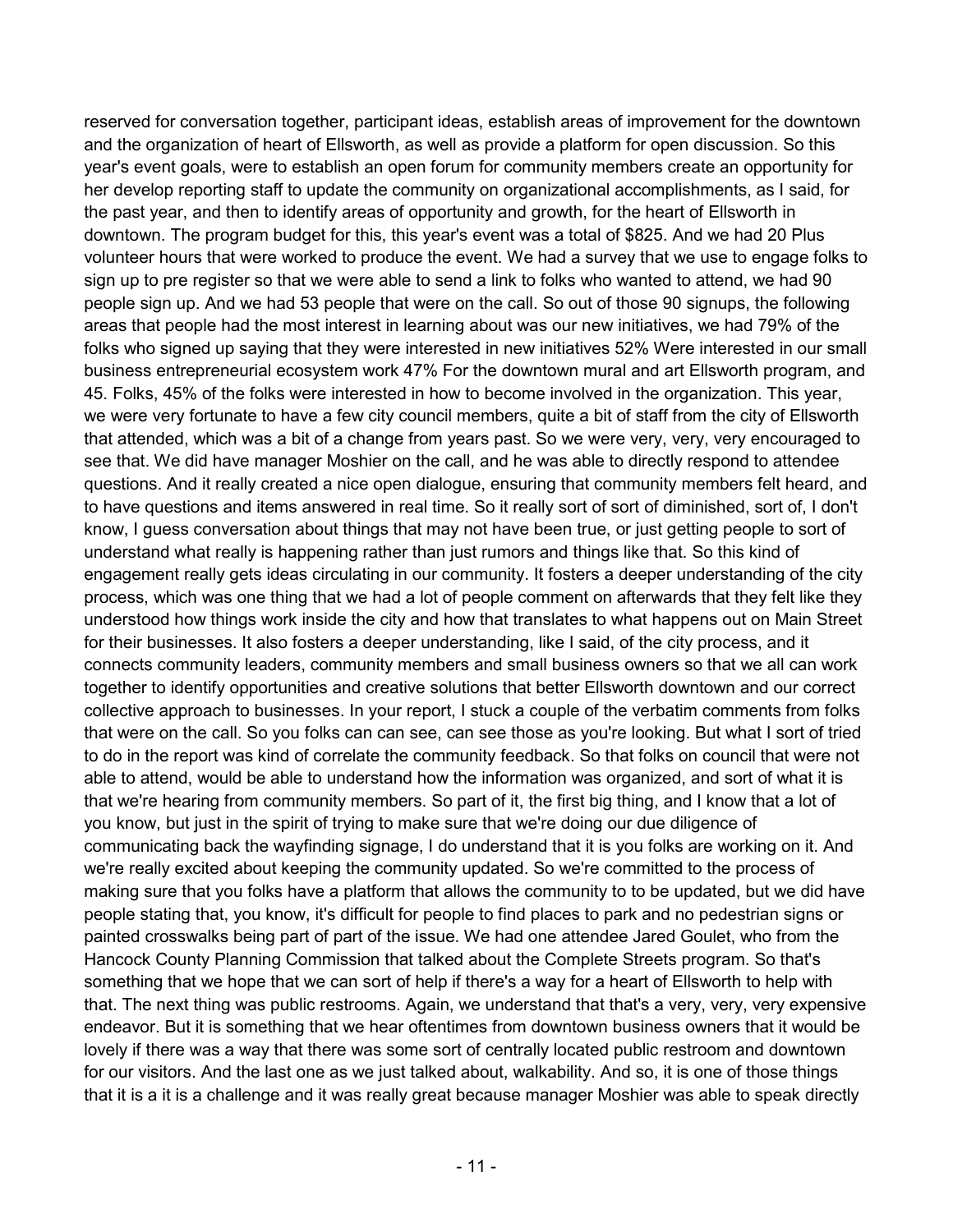to it. attendees on the call and to explain and update everybody in real time. So if anyone has any questions, I'm happy to answer them

#### **Marc Blanchette**

just one Cara, under walkability. This person, Sarah Bowden described it as, quote, very unsafe. What's unsafe about walking in downtown Ellsworth?

#### **Cara Romano- Heart of Ellsworth**

I think she was referencing directly the four way intersection that is connects Water Street, State Street and Main Street. And that area where there's less than three seconds of the white man walking to be able to cross the street and cars are still constantly able to turn, right, I guess on to Water street, even when this the light says, stop. So that's one area that's been identified. I certainly if you're interested in more information, I can certainly email her and try to get her to summarize exactly points of reference. But I think that that's the big area that I've heard from a lot of downtown merchants that that's what they're concerned about. Is that four way intersection. Okay.

#### **Marc Blanchette**

I'd be curious to know. Especially on the Main and Water Street. And if she has any comments on Main and High Street, intersection.

#### **Michelle Kaplan**

I believe when I had conversed with her via email, that it was the fact that if they go up, Franklin Street, there is no sidewalk. And so they're forced to go down Water Street

**Marc Blanchette**  There's a sidewalk on Franklin?

**Gene Lyons** 

She pushes a stroller with kids.

#### **Marc Blanchette**

This side walk you know, right. Right behind us. We'll call it Newberry's.

#### **Lisa Sekulich**

she talking about from Pine to Water street. She lives on water. And she had to come up here to main street She had to go to Water Street to Main Street. She prefer to go Franklin to Maine . But there's no sidewalks on Franklin Street.

#### **Michelle Kaplan**

So she's forced to push a stroller

#### **Marc Blanchette**

on that section of Franklin. There is not a goes as far as Pine Street from here.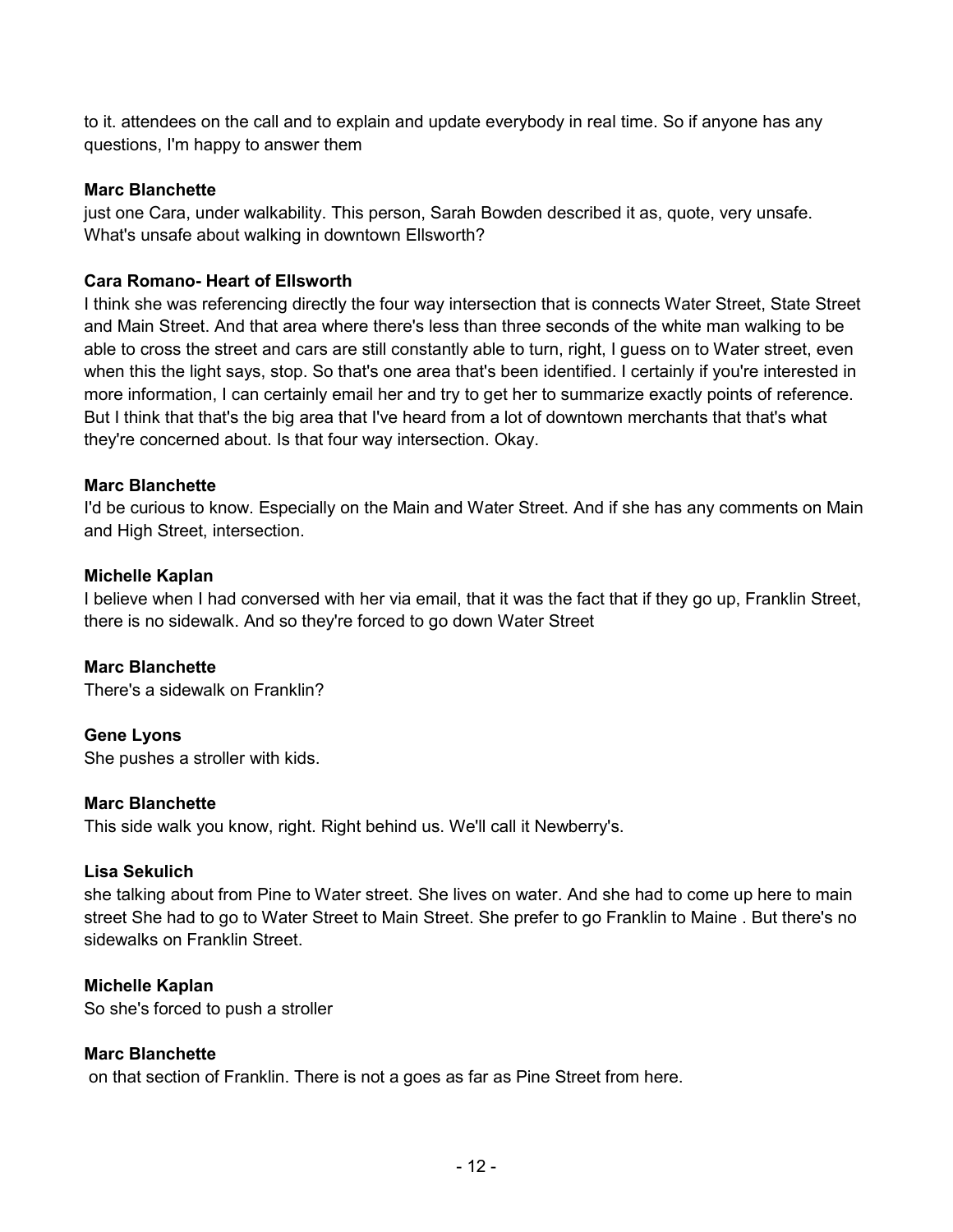# **Cara Romano- Heart of Ellsworth**

Yeah, that is an area that we have had others. And thank you everyone for saying that. We have had a lot of people ask about a sidewalk on Franklin Street connecting Water Street to to Main Street. So I mean, I know that it's a very high traffic area. And it's a cut through. So yeah, absolutely. But oh,

#### **Dale Hamilton**

You're talking to the right counselor over sidewalks...

#### **Cara Romano- Heart of Ellsworth**

I guess I also just sort of in general, one thing that I should have put on here, and I just realized that I didn't is is that the big part of all of this is is that heart of Ellsworth, our our goal with all of these community meetings that we're trying to conduct and trying to sort of allow space for people to state what it is that they're having difficult time with ideas, whatever it is that they want to bring to the table is making sure we can figure out how to create space for there to be public private partnerships between the city of Ellsworth and heart of Ellsworth. And one thing that we are committed to is trying to find outside funds to be able to bring them into the city to be able to help with projects, whether it be the Franklin Street park, or parklet. I should say it's, you know, our downtown grants program expanding that ways to be able to help with any sort of thing that it is that we already do. That's part of our mission statement. And trying to figure out we I would say that, on some levels. We've been successful with bringing money into the city and we are committed to doing that so that it lessens the burden on the taxpayer and being able to open up projects so that there space for other entities. So it isn't just the city of Ellsworth, always doing everything that has to get done in the city. It's a lot of different groups working together with the overall goal of lessening the burden on taxpayers. So thank you. Yeah. Thank you.

#### **Steven O'Halloran**

My name is Steve O'Halloran. I'm a resident of the city of Ellsworth and have been for 57 years. I've heard a lot of comments tonight about needing extra funds to lessen the burden on taxpayers. I thought it would be appropriate to share with you an incident that happened to me in this city as a resident when I came to city hall in 2015, to pay my excise tax. I came in and I'm not picking on employees. I'm just saying the city as a general should become more business friendly. I want to share with you I heard that looking to bring more money into town, etc, that I just heard this lady talk about. I came to city hall in the spring of 2015 to pay my excise tax on tractor trailer trucks. Okay. I stood in line, I asked what they needed. I got out of line got everything together and got back in line and attempted to pay my income. My excise tax. I handed the lady the paperwork. She told me that I lived in Bangor, and that I couldn't pay my excise tax in my own town. She didn't ask who I was. She didn't ask for any ID. But she told me I lived in Bangor. So I left picked up my stuff and left the city hall and went outside of town and wrote a check for \$30,000. Now excise tax stays in the city that you pay. That's an example of a unbusiness or less than business friendly. That's \$30,000 In one year, that could have been in this community to work on some of these issues.

#### **Marc Blanchette**

Mr. O'Halloran, Where were those leased vehicles housed?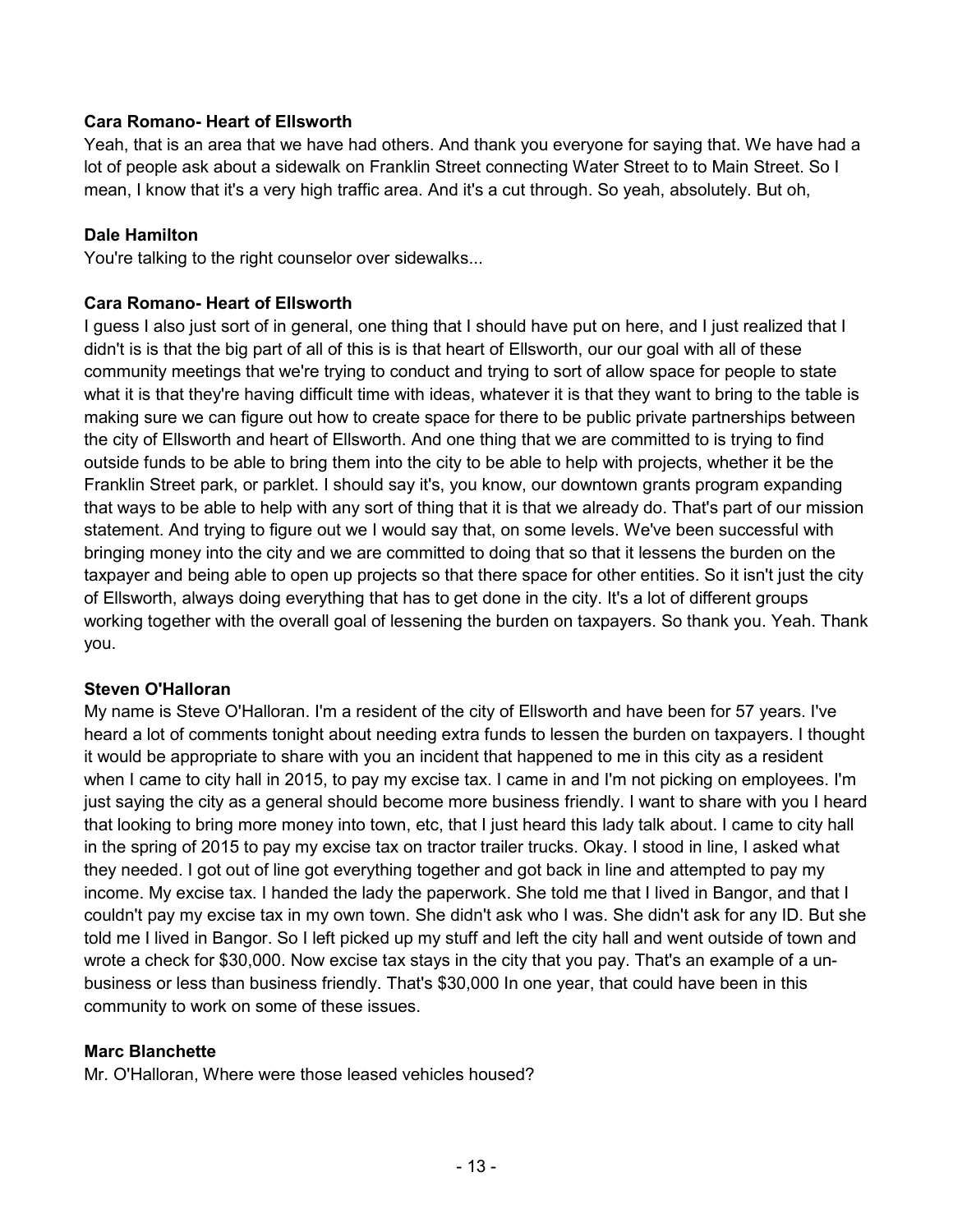**Steven O'Halloran** 

Ellsworth, Maine,

**Marc Blanchette**  where were they housed then?

**Steven O'Halloran**  Ellsworth,

**Marc Blanchette**  Where were they leased out of? We were going to the office.

# **Dale Hamilton**

I'm gonna ask that we don't get into a debate. You can finish your comment, then. Thank you, and then we're going to

# **Steven O'Halloran**

thank you. My point is this. And then

# **Dale Hamilton**

I'll let you have a comment Councilor Blanchette.

#### **Steven O'Halloran**

Ellsworth needs to be more business friendly. Here I am. Trying to pay the excise tax in the town that I live in. The trucks were brand new. They were sitting at my garage in Ellsworth. But I was told that I live in Bangor. So bring that fast forward. That means not only did \$30,000 walk out the door that day, how many years has it been since that has walked out the door that day? City Hall needs to be business friendly. You're in business to take money. That's what city hall does. \$30,000 that year may have built 10 foot sidewalk? I don't know. But that's free money. That got drove out of town. And this is 2022. That was 15. Do the math folks.

#### **Marc Blanchette**

Whoa, whoa, please. No, please stay right there. You can make the comment but you can't take the question. Is that correct? The way I understand state law dictates that where the vehicle is leased from is where the excise tax must be paid. She didn't say that you couldn't pay the excise tax because you were not a resident of Ellsworth. The vehicles were not a quote resident of Ellsworth.

#### **Dale Hamilton**

Alright, now I'm gonna call this to order. Councilor O'Halloran, you can go to the podium, but you're still a counselor. So if if you have comments, you can direct them to the chair to the group, not to individuals. Councilor Blanchette is entitled to his comments. Councilor Halloran, you are a member of the Council. You can sit here and address your comments. I will not recognize you at the podium again. You could you could speak from your chair, if you want to be recognized. I would comment that just for the record, that events do happen, and sometimes things don't play out. The way we would like. But I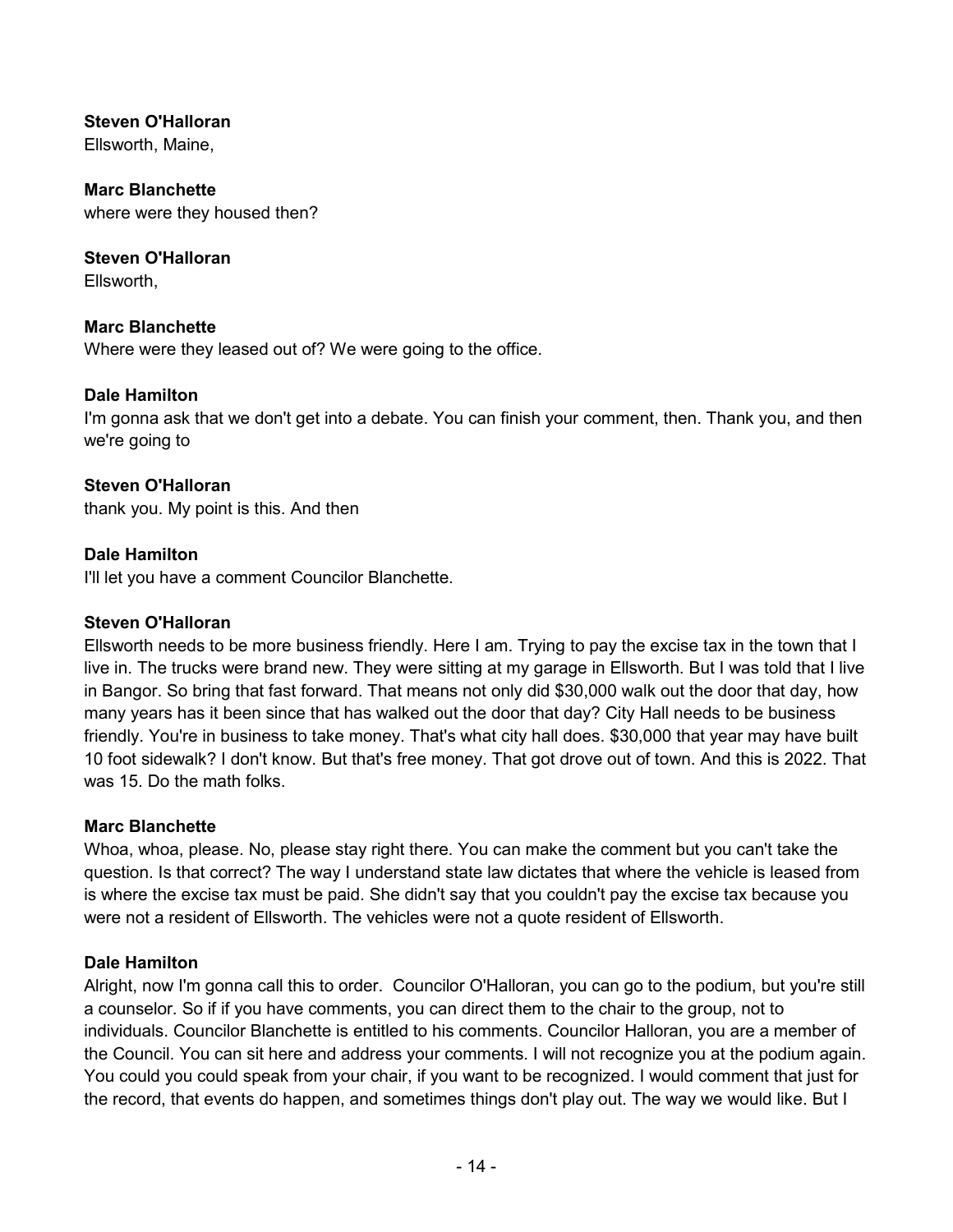would like to say that I have seen a tremendous since I've been on this council, a tremendous effort by the city of Ellsworth to be business friendly, and I can, I won't recount all of that. But I don't want to leave an impression that the city isn't business friendly. That's your opinion, and you're entitled to your opinion. But I just would say that, that that is not my experience.

# **Steven O'Halloran**

I didn't come here for a debate, I come here to just share as a citizen, the experience,

# **Dale Hamilton**

You're also a Councilor. And you're sharing an opinion based on it being a councilor and so my comment Councilor O'Halloran and you will not be recognized from the podium period, you will not you will not speak you are not recognized. Any other comments?

# **Gene Lyons**

I'd like to see this tension gone I'm kinda getting sick of it

# **Dale Hamilton**

We're following proper procedures, councilor Lyons. And I instructed if Council O'Halloran wants to comment he can he is free to comment. There's not preventing him, but he's not doing it from the podium. I do not understand why you go into the podium counselor O'Halloran? Can you answer that question for me?

#### **Steven O'Halloran**

Are you asking me to answer that? I did not relinquish my citizenship when I got elected.

# **Dale Hamilton**

That this portion, when you are in this meeting, you are representing as a counselor, that portion of the agenda is for citizens comments, you have full rein to address comments here as a counselor. And you can you can laugh it off all you want.

#### **Steven O'Halloran**

I am a citizen of this town.

#### **Dale Hamilton**

For the record, and I want you to hear this, because this is not my opinion, this is the opinion. When you make comments during this meeting, you do not relinquish your role as a councilor. So any comments you make come forward as a councilor, you are a citizen, but you have been elected to represent as a councilor. And when you make statements that represent the Council, as a councilor, other councilors have the right to ask questions and to make comments on those remarks. And that is what I was allowing this evening.

#### **Steven O'Halloran**

May I comment to that? Thank you. Just like to say this, there is a difference whether you're sitting here at this table as a councilor or at the podium as a citizen.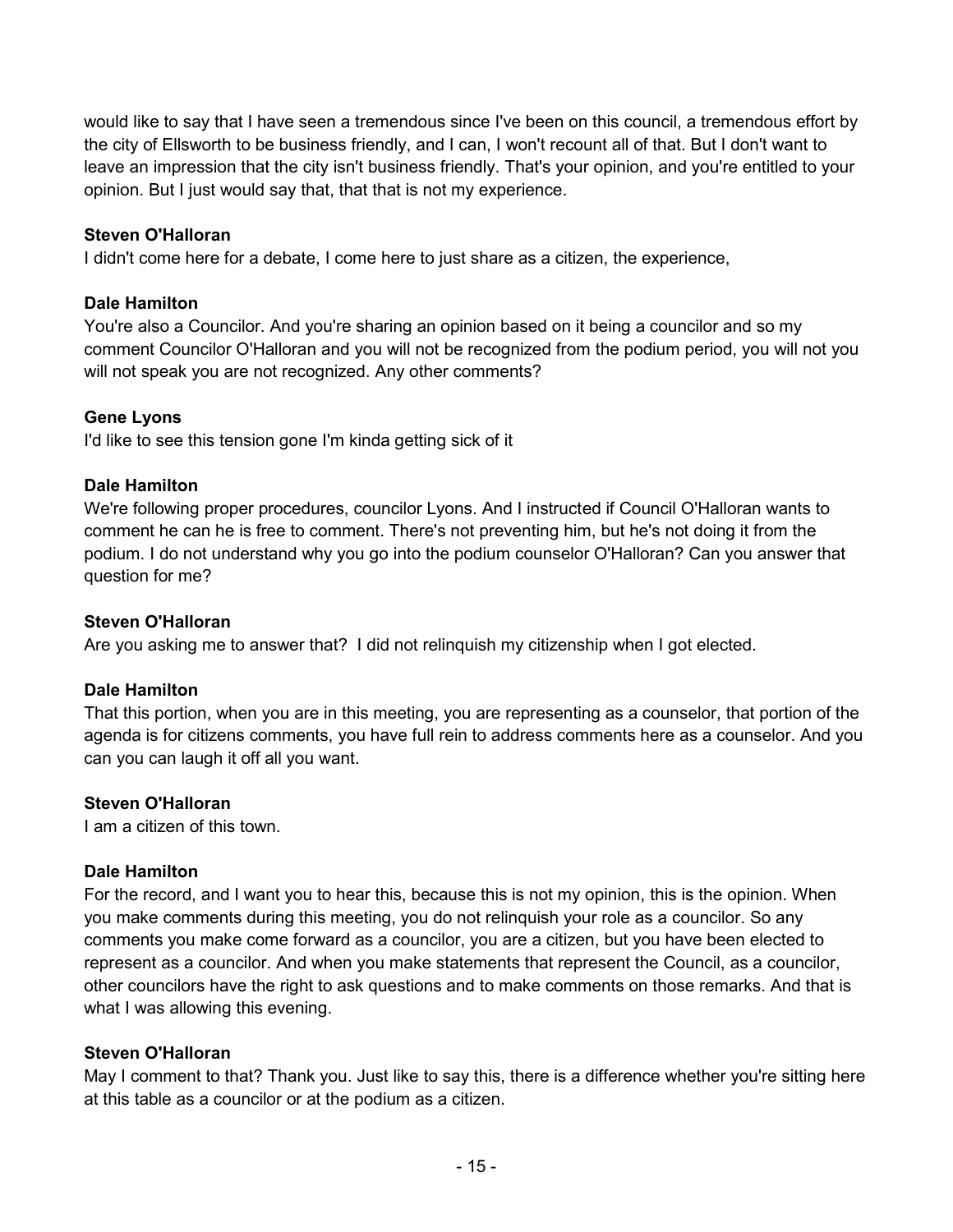# **Dale Hamilton**

And I just want to go on record so that I'm being clear with you because if it comes to it, as chair, there are certain things when you are standing there whether you believe it or not. If you make certain types of comments you are, you are there as a counselor, and you will not be allowed to make those type of comments. So I want to be very clear with you that that you can go down there and you can talk all you want but you are representing yourself as a counselor. And there are certain things you can and cannot say as a counselor.

# **Steven O'Halloran**

Just like to make the record clear that I go to the podium and talk about non agenda items. I talked about agenda items here. I did not debate anything. I was asked a question by a counselor. I was simply making comments. True comments. Big money comments.

# **#8- Presentation of Awards (none) and #10 Council Order 011002 Caselle Software purchase**

# **Dale Hamilton**

Anybody else wish to speak Item 8- presentation of awards. There are no presentations this evening. Unfinished business item number nine has been removed. So item 10. Council order number 011002 to request the finance director to approve the purchase of Caselle software

#### **Josh McIntyre**

Good evening councilors Josh McIntyre finance director. This request is kind of continuation of requests last month when the IT director stepped in and asked for the purchase of the trio software to replace part of the functions we currently use by our Munis software. You may remember that Munis was first purchased by the city about 10 years ago and implemented eight to nine years ago. There have been a lot of problems with this software from the beginning. upgrades that have taken longer than are necessary disruptions to services that citizens can access online. Lack general lack of service, which has become much worse in the last few years, and it's become very problematic, excessive times to perform routine services. And then just general unfriendliness of the software itself, it's very old software that was never really upgraded to make it more user friendly in a kind of a Windows based environment. So when I came on the city last year, it was already being discussed as possibly replacing Munis and in the summer, city manager Moshier put together a software committee to evaluate our options. And one of the first steps that we took last month was replacing Trio which basically serves the front counter and for the motor vehicle registration licenses. But it also importantly, does the tax billing, which has been very problematic in the last couple of years getting tax bills out efficiently, we're happy to say that we've already gone ahead and made that purchase with trio. And the implementation is on your way, hopefully, with an early May finish date. So it's great progress there. But the other part of the Munis that's being used is really the financial software. And that's where this request tonight comes from. Part of the continuation of the evaluation of existing options out there. For software, we narrowed it down to a couple of finalists, but Caselle, the company that's been in business for about 40 years, so they're not just Johnny come lately. They were founded by a CPA, who was also an auditor, so it's really strong on the auditing and financial side of the equation. They've got a tremendous amount of business in the West, since they're from Utah, but they are expanding East. We did a lot of due diligence, reaching out by email and by phone to customers, who've been with them for a long time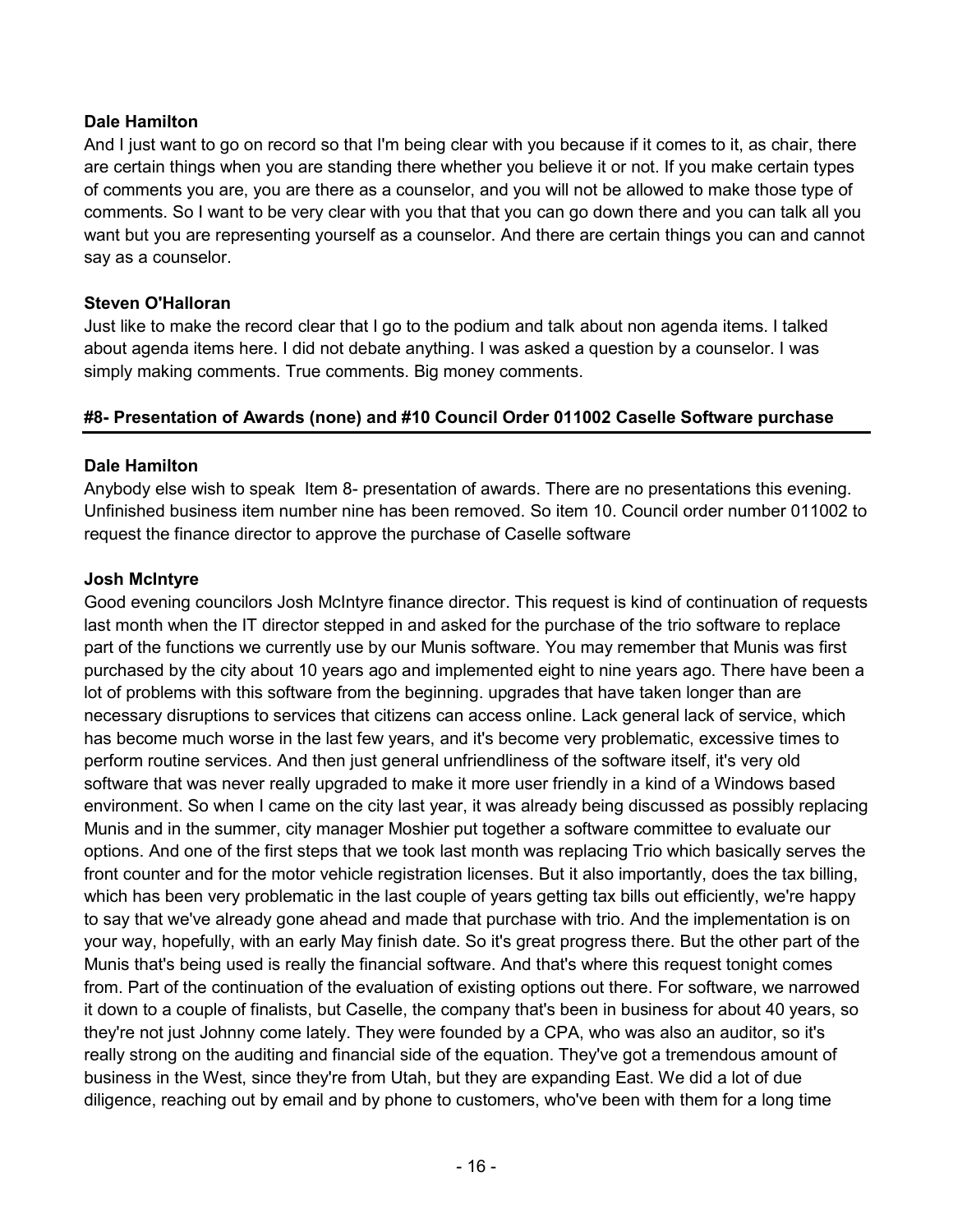customers who've been with the more recently, customers who specifically switch from units to sell, to find out what their experience has been. And I think on every single aspect here, we've tested them, they've excelled as far as even Nate from IT called up their service line one day just to check it out to see how long it would take to get a response. And it was very quick, very impressive. The feedback that he got, they also came out to people to give us a more than a full day demonstration on the middle of October on their service and how efficient it is how user friendly it is the amount of pre pre formed templates for reports for friendliness for end users to evaluate data and information overall, in every single way. It's a significant upgrade over Munis and what we have now and you know, in further, it's about \$30,000, less for the Caselle trio combination than what we're currently playing paying for Munis every year. There is, as you would expect, significant upfront costs about \$200,000 to purchase the software and implement it. But given the annual savings on the combined software, we're paying for Munis now, we expect a payback period within seven years to pay back our upfront costs. So we're very hopeful that you will grant us this ability to go forward today in purchase Caselle. I think that would be create a lot of efficiencies and get us better, much better data.

# **Marc Blanchette**

Josh? They do say they've been in business Four or 40?

# **Josh McIntyre**

40, late 1979 I think so maybe a little over 40.

#### **Michelle Kaplan**

So, last month, you had put forth all of the savings we were going to be getting. And this is a one time cost or

#### **Josh McIntyre**

for which part there's

#### **Michelle Kaplan**

Caselle, because with the ones that we passed last month, you were talking about a \$20,000 annual savings, and then 77,000 to change over to Munis. And that would be saving, what was it 8400 on that. But looking at this, this is \$190,000 to switch over to sell as opposed to continue with the Munis and the Tyler technologies. But the school board recently voted to accept Tyler technologies. So what is it

#### **Josh McIntyre**

Tyler has a ton of products so Munis is only one of their of their products. And that school board is they they have pretty good luck with the with the software that they have. It's better supported. They don't have any problems. I Munis has been widely known to be losing a lot of customers because their support is just horrible.

# **Michelle Kaplan**

Since the tech support itself,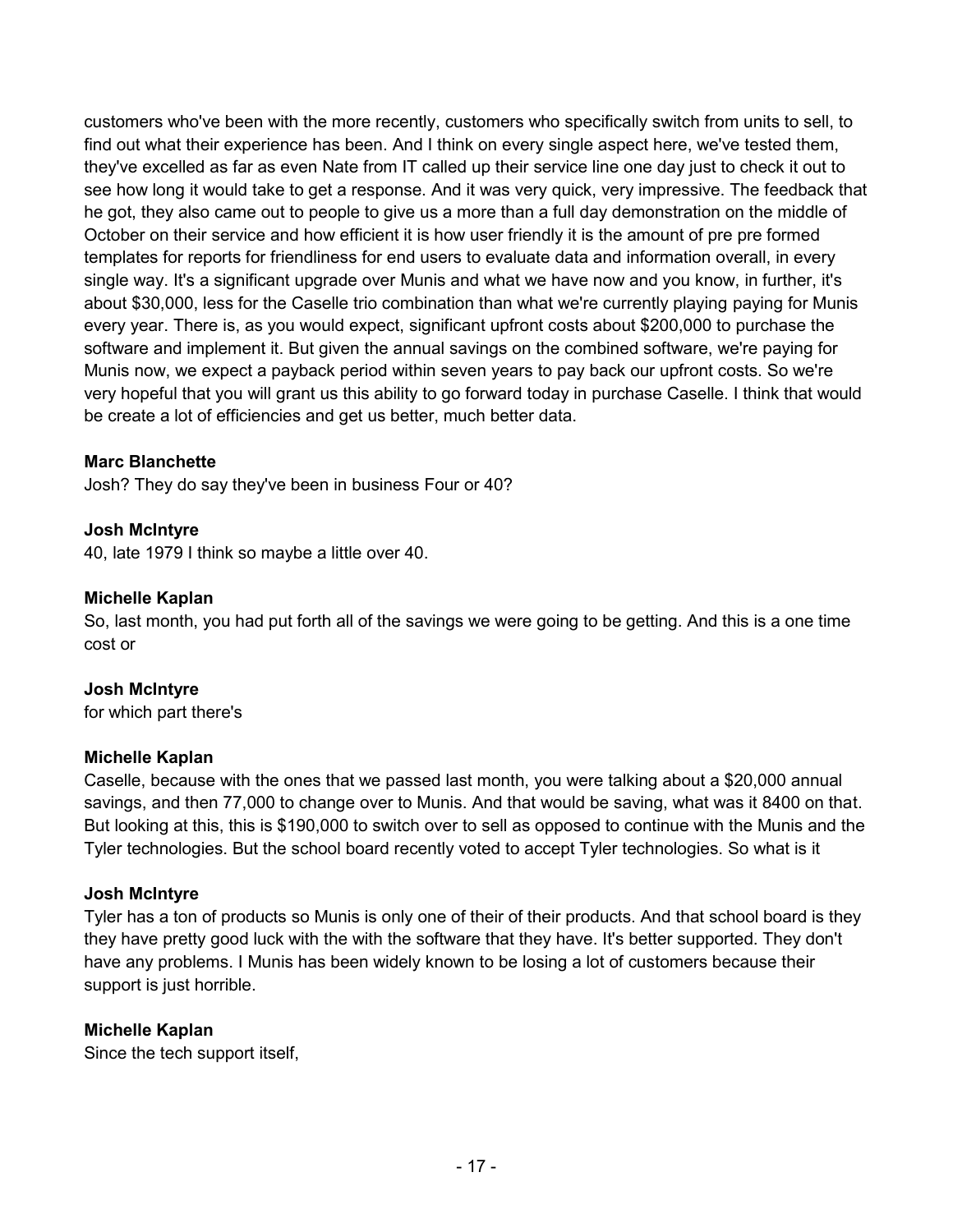#### **Josh McIntyre**

that's one of the major problems they have. They run Munis on several different versions simultaneously. So they have customers who are Munis, customers. But Bar Harbor is different from us different from Brewer different from Old Town, even though we all running Munis, and I think that they've under invested in their software service. And so you don't we have real problems finding people to talk to who are knowledgeable about the problems we call up with. IT had open software tickets or request tickets for literally years that were never closed out by Munis.

# **Michelle Kaplan**

Okay. And so this 190,000, that is a one time expense, that's

#### **Josh McIntyre**

the one time expense to implement Caselle, including a chart of accounts changeover and migrating historical date.

#### **Michelle Kaplan**

Okay. Is there an upgrade fee?

# **Josh McIntyre**

No, they when when Caselle gets any upgrades to the things, they push it out simultaneously to all their customers at once. There's no additional fees.

#### **Michelle Kaplan**

And what about on site training,

# **Josh McIntyre**

they're coming here to do it.

#### **Michelle Kaplan**

And that's going to cost

#### **Josh McIntyre**

it's in the cost of their flights for their people and their hotels. And that's that's not specified in the in the package that's yet to be determined, but it's not going to be a significant additional amount of money on that.

#### **Michelle Kaplan**

Okay. Can you foresee any other unmentioned costs in this proposal? Except for flights, hotels and meals?

#### **Josh McIntyre**

now we went through it pretty thoroughly as a committee and then last week with it again to go through in embedded and making sure that we had every everything that's been previously covered by Munis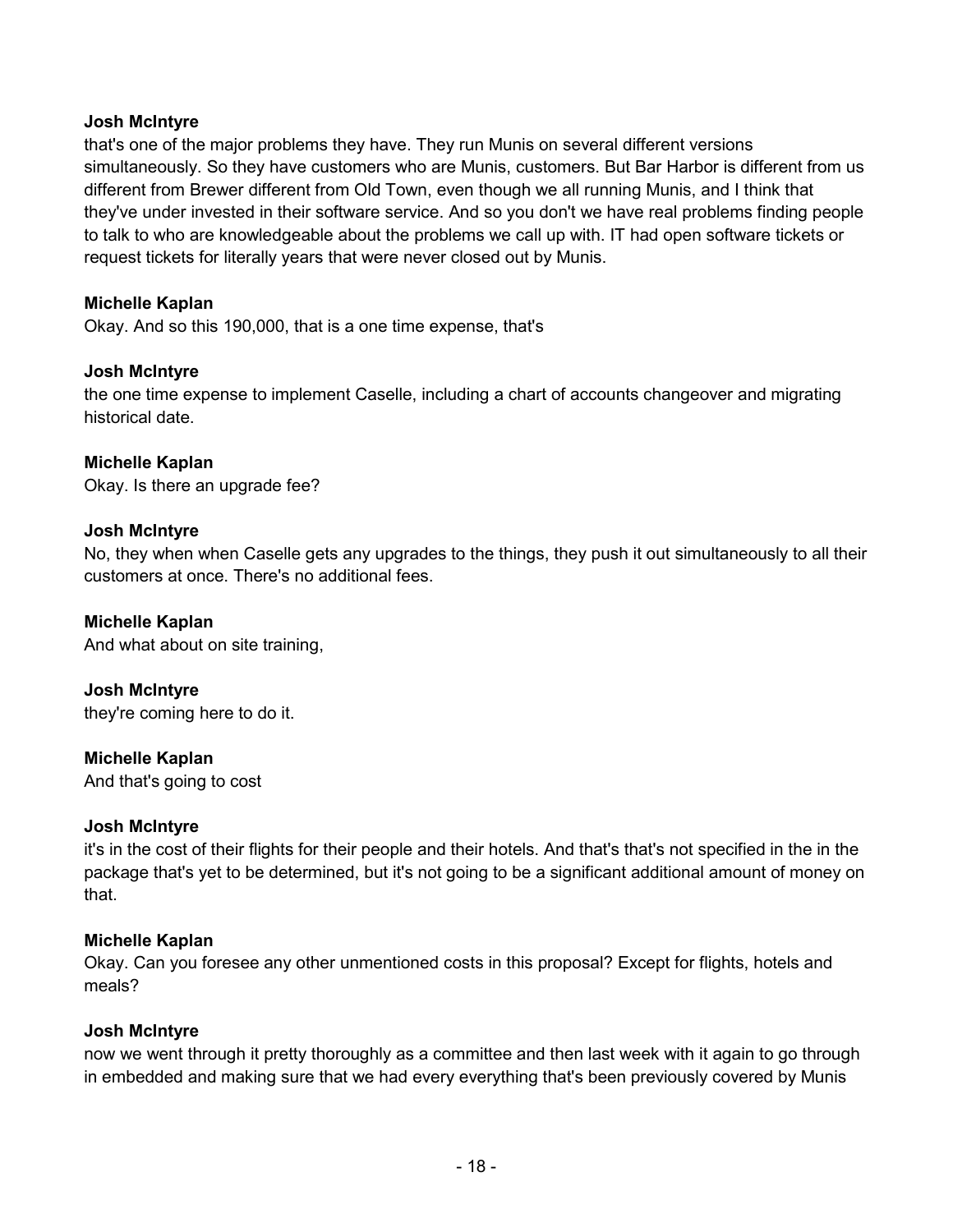would be covered between the trio Caselle combination. And I think that we've got it pretty well sussed out on a generous side on that cost basis. I don't know I don't expect it to go.

# **Michelle Kaplan**

And so the combination of these two will save labor and time and increase productivity of staff. Basically, it's what you're saying

# **Josh McIntyre**

and service to customers to the citizens really, even more importantly, I mean, we had a lot of problems in the last couple of years getting out the tax bills in a timely basis. A lot of that was just due to the software problems.

# **Michelle Kaplan**

You don't have to get them out.

# **Josh McIntyre**

Actually we don't it's not legally legally required. But people like to get them

# **Glenn Moshier**

just to add to the to the savings component. So we currently pay an annual fee to Munis, which is approximately 77,000. So the annual fee going forward, if we go with Caselle, and trio is approximately, almost \$40,000 Savings annually going forward in addition to the savings that you just indicated. So

#### **Michelle Kaplan**

thank you for explaining all that. Sure.

# **Dale Hamilton**

Do we have the workforce in place to make that transition, then there's going to be a lot of data migration and some of this manual and everything. So we're ready to take that on and move so that it doesn't come here. And then we find ourselves needing to contract for a longer period of time? What

#### **Josh McIntyre**

No, no, everything is good there. And I think that they said that. Typically, they said that an integration would be 12 to 15 months. But I talked to a finance director for a town in Pennsylvania who decided last spring to switch from Munis to Caselle, And they didn't deliver the data to the Caselle until the fall sometime and they went live January 1 with Caselle. They said it was a really quite an easy process. And they didn't have the IT staff that we do.

#### **Glenn Moshier**

And there's also a built in the estimate is or the cost is the contracting of Munis consultant for so to speak, to help us with that transition. Somebody who's well versed specifically in Munis to help us make the conversion from Munis into Caselle.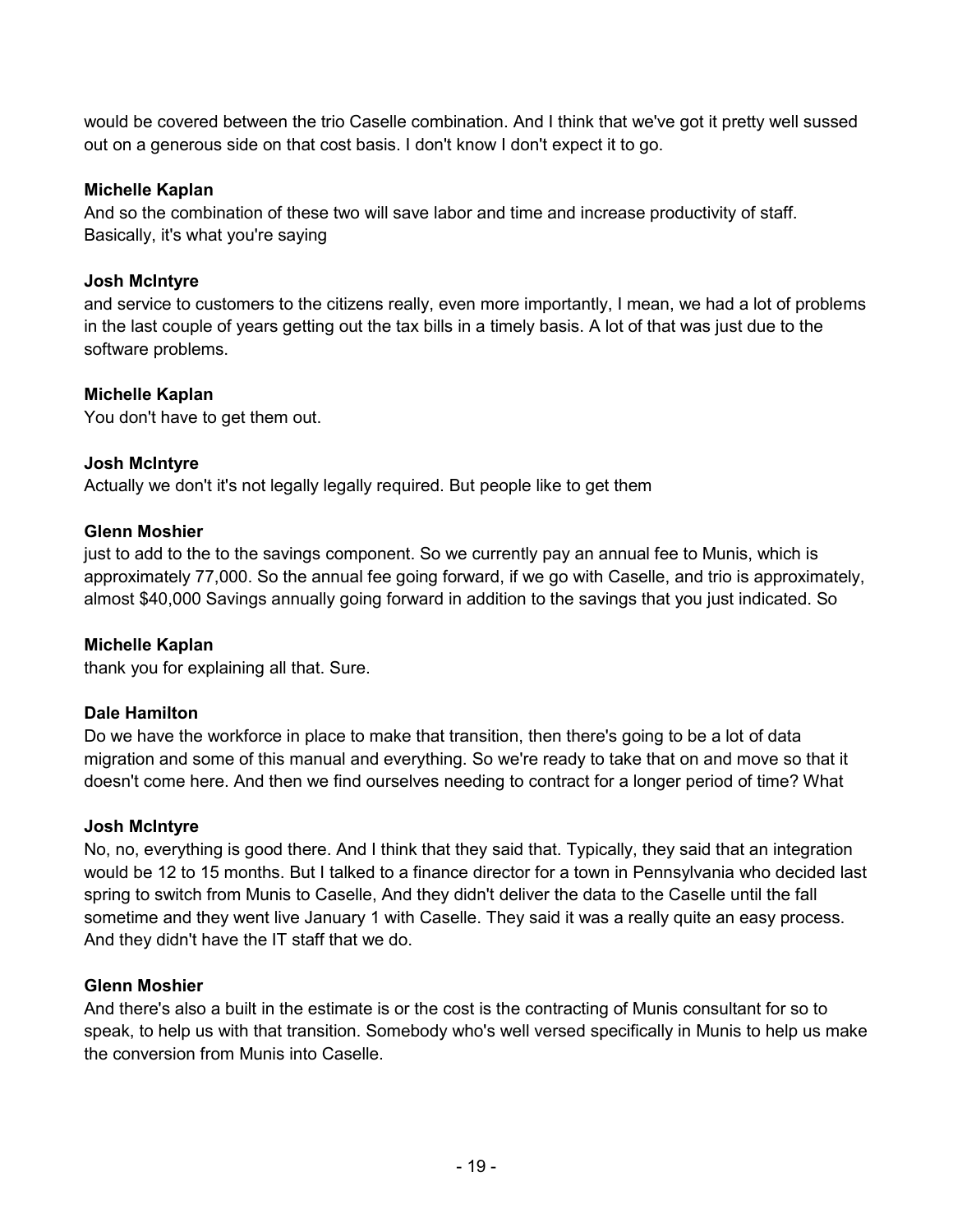# **Steven O'Halloran**

is there any penalties for leaving Munis that aren't in your numbers? No. So Munis will not give us a bill for cutting a contract or anything like that.

# **Casey Hanson**

I move to approve the purchase and implementation of Caselle ERP software with initial costs to be paid from the city's reserve fund and the remainder to be made from the fiscal year 23 budget.

# **Robert Miller**

Second.

# **#11- Charter Commission**

# **Dale Hamilton**

Have a motion and a second- discussion. All those in favor? Unanimous. Thank you. item 11 discussion to review or former charter commission, this is an item I sponsored. So I'll just set the stage. It's not an actual an item that I'm looking for action tonight, but it really more for public to be aware of the issue. So that we can take this up. charters are supposed to be reviewed every 10 years, by municipalities. And we're beyond that point. So we have an obligation to, to do that there are various ways of reviewing the Charter, the all the way up to having a formal charter Commission, which is a extensive process, and there's voting, there's lots to it. So I thought it would be important for both the council to understand what that process looks like as well as the community so that we can move on this issue and and do due diligence around this particular item. This much more other than to encourage everybody to do some research on it. And we will put it on a future agenda. If the community has comments, they should certainly connect with the council around this so that when we take action, we take the action that people are interested in.

# **Michelle Kaplan**

How many council members would be on this commission? And what it also includes citizenry, staff members?

#### **Dale Hamilton**

Yeah, it's it's pretty extensive. I can't say exactly. off the top my head in terms of the process. But if there's a commission, it's represented by the community. I believe there's one council member, if I recall correctly, but that's vague. That's why That's why I just wanted to bring it forward, because we have to, we have to take action on it. And like I said, there are several ways that that can happen from an informal review by the by the council to have in this the extensive commission if it's warranted, and there are some requirements around what constitutes warning, a charter commission. So there's this pretty involved in it's just important that rather than us just take it up at some meeting and vote on it, that we have some time to think about it, and more importantly, have the community think about it. All right, no other questions,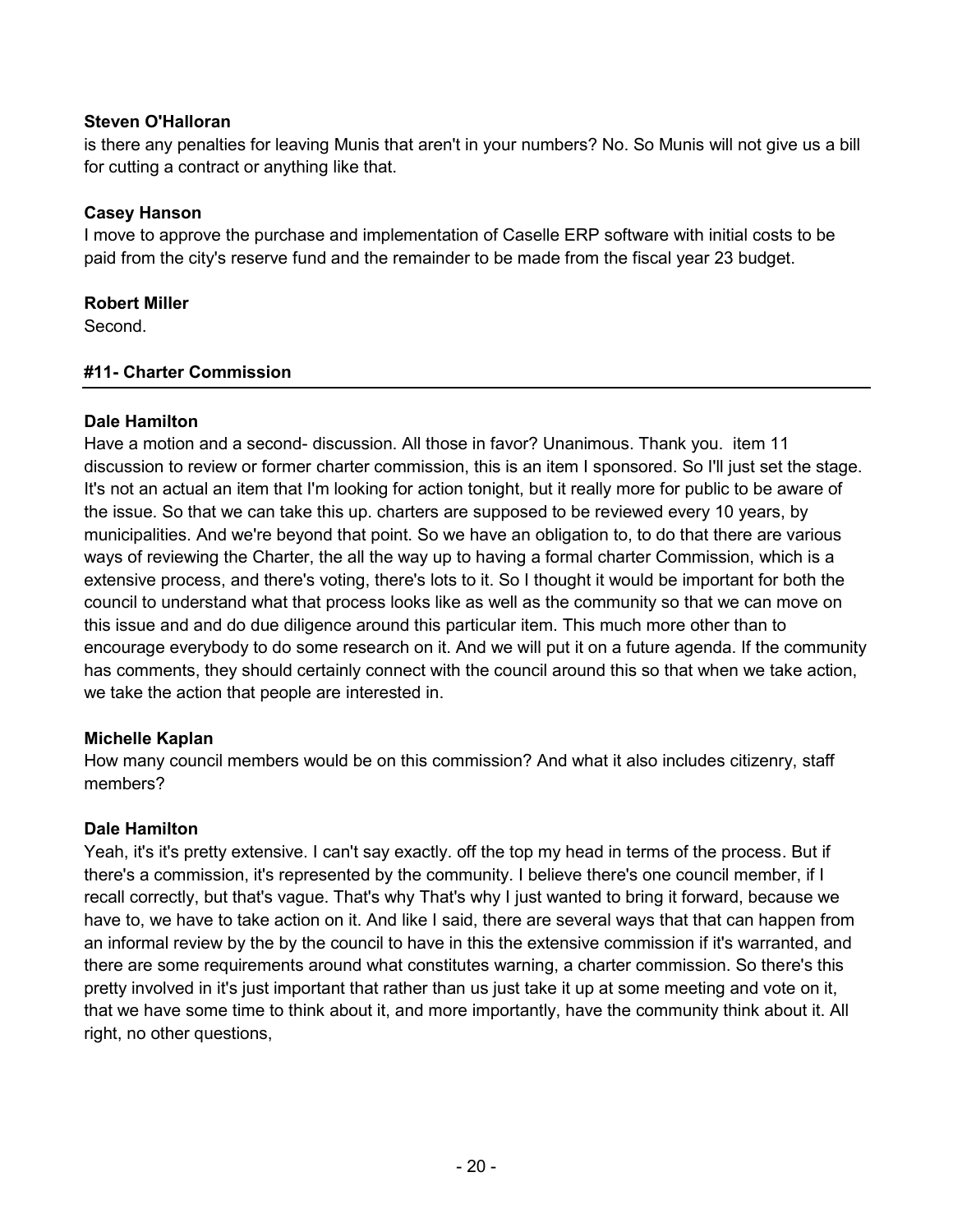# **#12- ARPA Workshop**

# **Dale Hamilton**

item 12 discussion to create a workshop to develop the goals and plan for the usage of ARPA funding Councilor Hanson.

# **Casey Hanson**

we discussed this at a previous meeting. Is it up? Can I just make a motion? Can I just do that?

# **Glenn Moshier**

Just real quick before you make your motion? I just want I would like to just make the recommendation staff, we've discussed this at our last department head meeting. And we think that the there's been some educational opportunities through MMA and other entities that we think we think it might be beneficial both to the board, as well as to the community for our first workshop, because we're likely to have multiple workshops on this issues being you know, there's a significant amount of money and a lot of feedback that we're going to want to be receiving before final decisions are made. So I think it might be beneficial to the board into the community, at this initial workshop, to seek one of these entities to come in and provide us with some education as far as acceptable usage, the reporting requirements, and, you know, and some of the intricate details that go into the decision making as to how we can spend this money because what I what I hate to have happen is I hate to open it up for community members to come and give us ideas about how we should spend the money only for us to turn around and tell them Well, no, without any real explanation or any real education. Well, no, those aren't acceptable uses are. And this is why so I think maybe if we initiate and start the process with an educational opportunity for everyone to learn exactly how these funds are intended to be spent, and what strings are attached or what parameters are in place, that may help us going forward to be able to kind of eliminate the angst of not listening to the community because we didn't, you know, didn't essentially spend it in the way you know, certain people wanted to because we just couldn't it wasn't didn't fit within the parameters of the intention. So just an idea and I just wanted to put that out there for you.

#### **Casey Hanson**

So I'll pose my motion as motion to have a series of meetings in which to discuss the goals and plan for uses of the ARPA funding. With the first of those meetings being first of those workshop meetings being primarily educational so that we all know what we can use that money for?

#### **Dale Hamilton**

There's a motion, is there a second?

**Marc Blanchette**  Second

**Dale Hamilton**  discussion?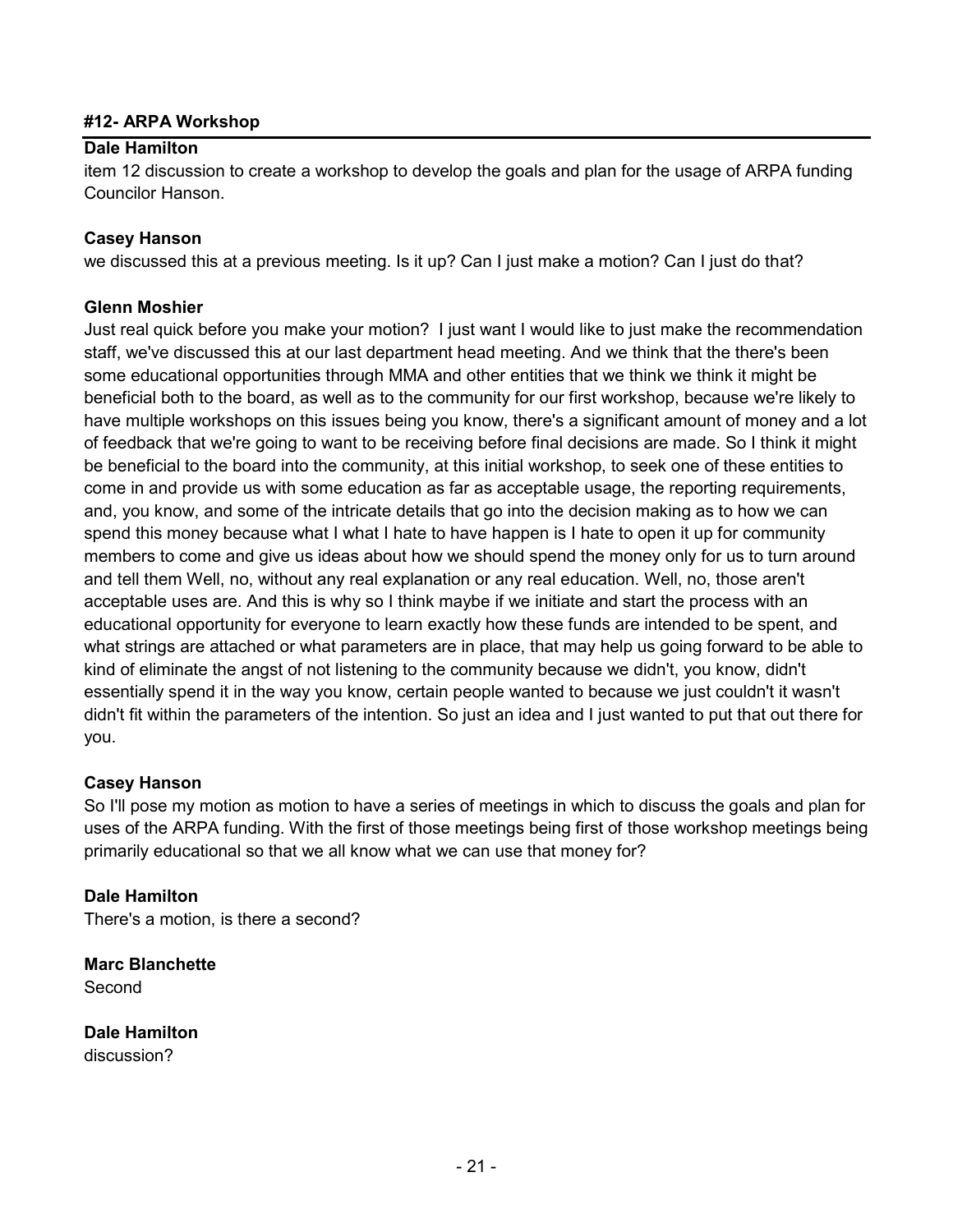# **Michelle Kaplan**

I think that it would be more useful, given that the ARPA funding is put in place for the city to cover certain expenses. And who better to decide what those expenses are, then the department heads. They know what their needs are. They know what losses there have been during the pandemic. And I think that they would be more capable of deciding or coming up with things that they can or can't use that funding for.

# **Marc Blanchette**

Part of the education process for us

# **Robert Miller**

there's no reason that we can't be discussing that at the meetings, right? Oh,

# **Michelle Kaplan**

I don't think that we should make it a wish list. Either of, you know, freebies, to anybody, you know, coming up with programs that we don't already have. And, you know, you had mentioned childcare programs and stuff like that, I just don't think that we need to have a program out there that we're just going to take away at some other point. You know, if, if our snowplow drivers, for example, need better wipers. He's laughing, but I had the privilege of going with the snowplow drivers, and they can't even see in the storm because their wipers are frozen. And there's snow and ice all over the windshield, they have to stop and manually scrape the windshield, from the inside of the truck. And you know, if ARPA money can be used, make safer conditions for them. And then also make safer conditions for the residents of Ellsworth, who paid the taxes to have decent roads that they don't currently have, I'd rather use it for that, then another program such as a welfare program, that we're just going to give away money, that's not going to last very long because that money is going to run out. We're crying about the streetlight, we're crying about roads and potholes. But we're not talking about using the ARPA money to do something that benefits 100% of the citizens of Ellsworth

# **Gene Lyons**

Oh, I just lost my train of thought. I just wonder if she meant like the department heads could decide and then kind of bring it to us to say, hey, can we spend it this way? Is that what you were thinking? Okay.

# **Dale Hamilton**

So, in terms of the motion to have workshop, I think I don't think what is being proposed is, I think they all relate, because no one has identified exactly what the where the funding should go. And I think the starting point is understanding what the conditions are, because none of us know that we're sitting here we don't know exactly how the money can be used. And I think that would be beneficial. Because ultimately, even if the department heads suggest something, it's got to come through the manager to us to approve. So having that understanding will will give us a better grounding whatever direction we go with it. So I I support that motion and think that that's the right way to get the education behind it. Other comments? All in favor of the motion. Four for all opposed, three against (O'Halloran, Lyons, Kaplan against) motion passes, we will set up first workshop.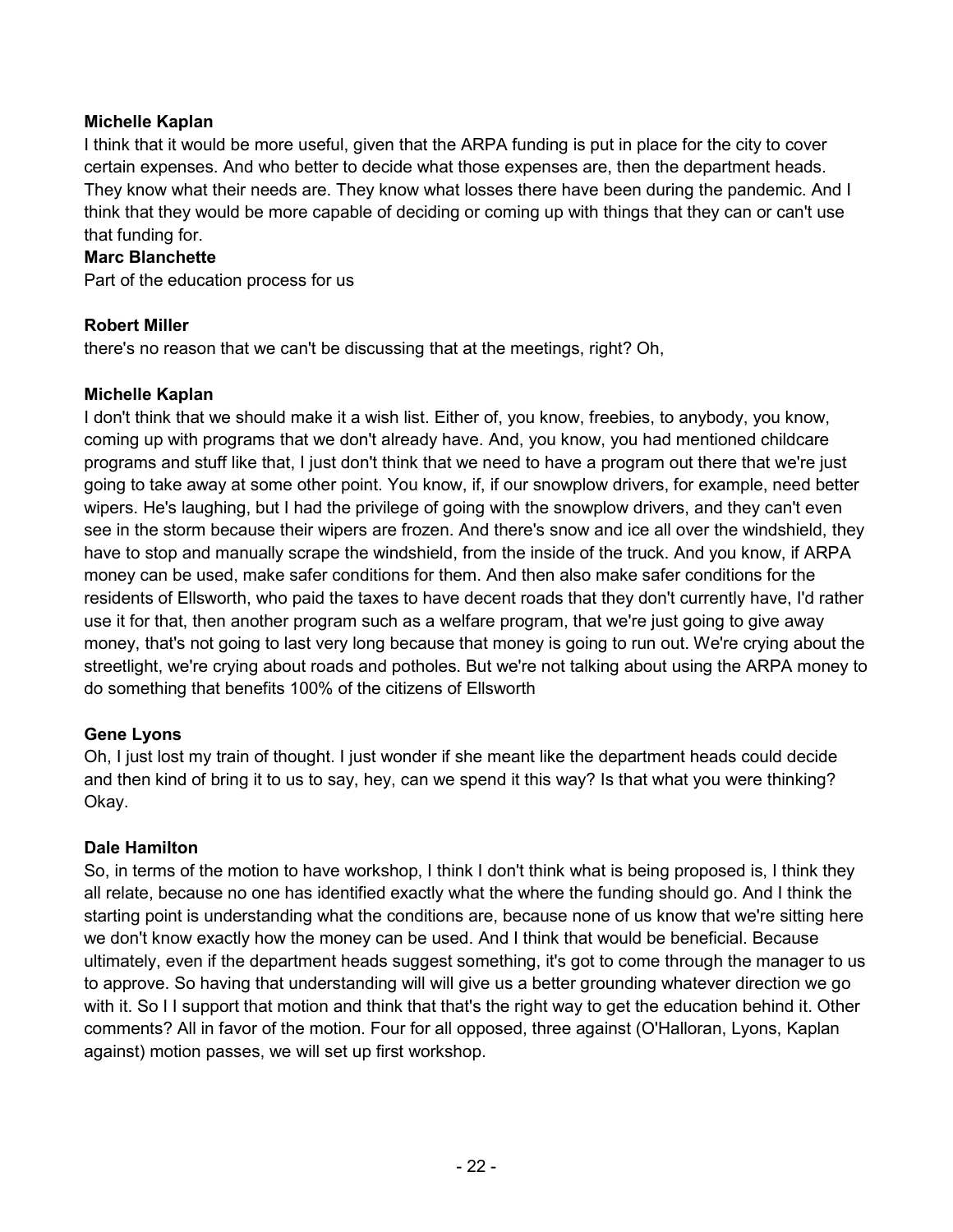#### **#13- Consent Agenda**

#### **Dale Hamilton**

Consent Agenda, all items of asterisk are considered to be routine and be acted by one motion, since there's only one item on that that will happen. Item 13 is Council order number 021422 To request of the deputy Treasurer Tax Collector to accept supplemental bill payments and authorize the city manager to release that properties from municipal quitclaim deeds.

#### **Marc Blanchette**

Move as presented, Mr. Chairman,

**Dale Hamilton** 

have a motion.

**Robert Miller**  Second,

#### **#14- Business Licenses and Public Hearings**

#### **Dale Hamilton**

second- discussion. All those in favor? Unanimous. New business public hearing an action on the issuance of business licenses are all of these in order, no problems with anything. There are a number of them. So I'm just going to ask quickly, is there anyone here that is going to comment during public comment? Otherwise, I need to open and close the public comment. But I'll do that much faster. Knowing that there are no, nobody's here to comment on any of those. All right.

• The Atlantic coast in 200. High Street for renewal of a city lodging house license. So public hearing public hearing is open. Public Hearing is closed.

**Marc Blanchette**  Move as presented.

**Dale Hamilton**  We have a motion

**Robert Miller**  Second.

**Dale Hamilton**  Discussion. All those in favor? Unanimous.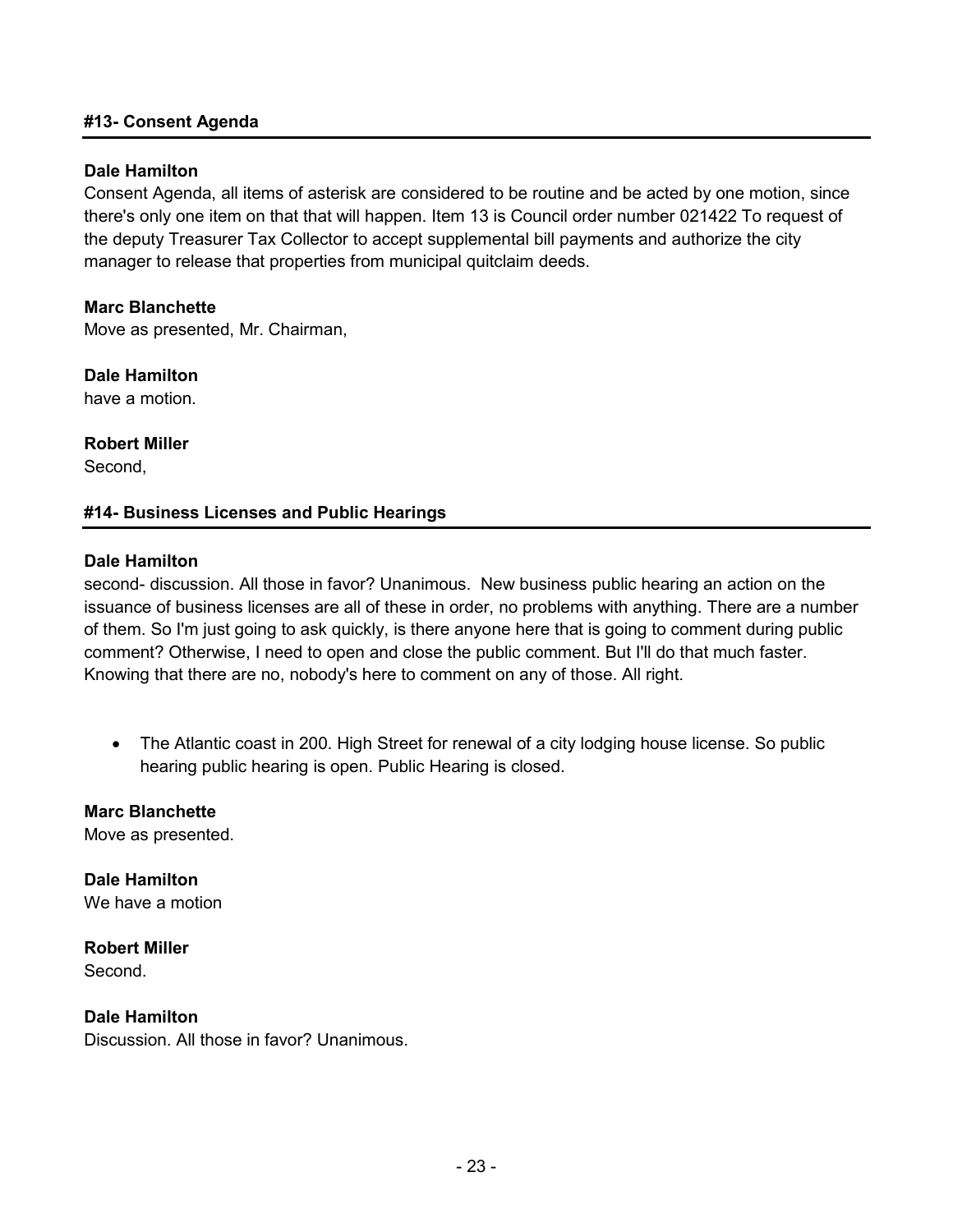Ell governor's LLC DBA Governor's restaurant 253 High Street for renewal of a city Class C license Victualer liquor and renewal of a state restaurant class three and four malt and Vinous liquor license is a public hearing. Public Hearing is open. Public Hearing is closed

# **Marc Blanchette**

Move approval of Ell Govs.

#### **Casey Hanson**

Second,

# **Dale Hamilton**

motion and second any discussion? All those in favor? Unanimous.

• Siam sky LLC DBA Siam sky 278 Downeast highway for renewal of a city Class C license liquor and Victualer and renewal of a state class three and four restaurant Malt and Vinous liquor license. So public hearing, public hearing is open. Public hearing is closed. Council

#### **Robert Miller**

to approve as presented Mr. Chairman,

#### **Marc Blanchette**

second

#### **Dale Hamilton**

motion and a second. Any discussion? All those in favor? Unanimous

 Sanjeeva Abeyaskekera DBA Serendib to State Street for renewal of a city Class C license victualer liquor and renewal the state restaurant class three and four malt and vinous liquor license is a public hearing. Public Hearing is open. Public Hearing is closed.

#### **Marc Blanchette**

Move approval of Serendibs.

#### **Robert Miller**

Second.

#### **Dale Hamilton**

Motion and a second any discussion? All those in favor? Unanimous.

 GC Pizza Hut LLC DBA. Pizza had to 11 High Street for renewal of a city Class C victualler. And liquor license and renewal of a state restaurant class four malt liquor license. is a public hearing. Public Hearing is open. Public Hearing is closed.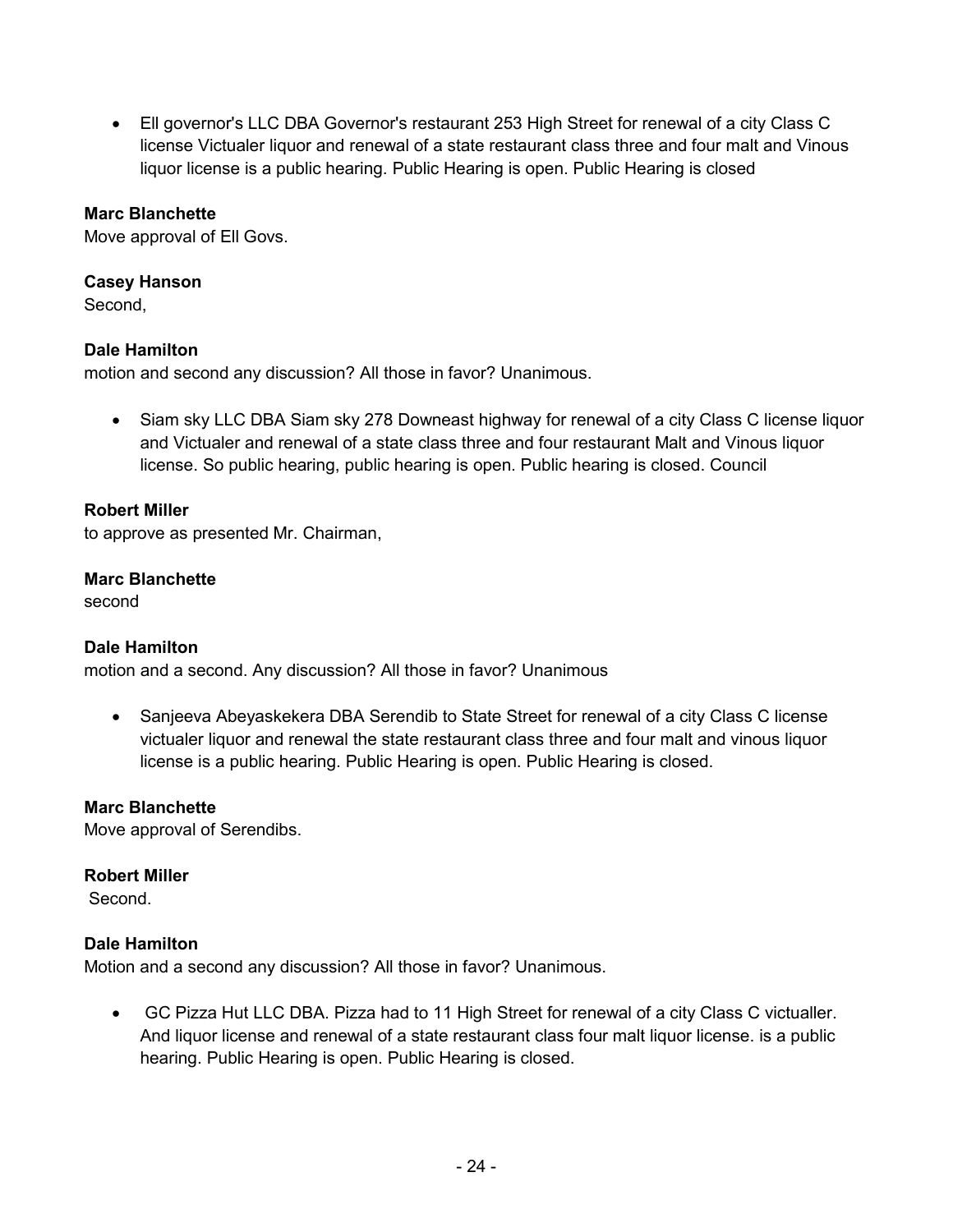# **Marc Blanchette**

Move approval Mr. Chairman,

#### **Robert Miller**

second,

#### **Dale Hamilton**

motion and a second any discussion? All those in favor unanimous.

• the grand 165 Main Street for renewal of a city Class B license Victualer liquor and amusement and renewal of a state other auditorium theater class three and four malt and Vinous liquor license. This is a public hearing. Public Hearing is open. I'll go a little bit slower. Public hearings closed.

#### **Marc Blanchette**

Mr. Chairman, can we take our time I really want to think about this one. move approval of the grand

#### **Casey Hanson**

second.

#### **Dale Hamilton**

You have a motion and a second. Any discussion? All those in favor. Unanimous

 Charlie's pizza 18 Hancock Street for renewal of a city class C licensed Victualer and liquor. So public hearing. Public Hearing is open. Public Hearing is closed.

#### **Marc Blanchette**

Move approval of the applicant.

#### **Dale Hamilton**

Second. Motion and a second. Any discussion? All those in favor? Unanimous. Thank you.

#### **#15- Council Order 021401- Harbor food vending contract**

#### **Dale Hamilton**

Item 15. Council order number 021401. request to the harbor commission to award a food vendor contract for the Harbor Park.

#### **Lisa Sekulich**

Good evening councilors Lisa Sekulich. I'm here for the harbor commission tonight. On Friday, January 28th, city of Ellsworth held a bid opening for proposals to serve as the city's food concession vendor at Harbor Park. We received one RFP from the previous food vendor Harris's harbourside takeout. The harbor commission then met on Thursday February 3 to discuss the proposal we received and the recommendation of the council. Since I want to proposal was received the commission voted to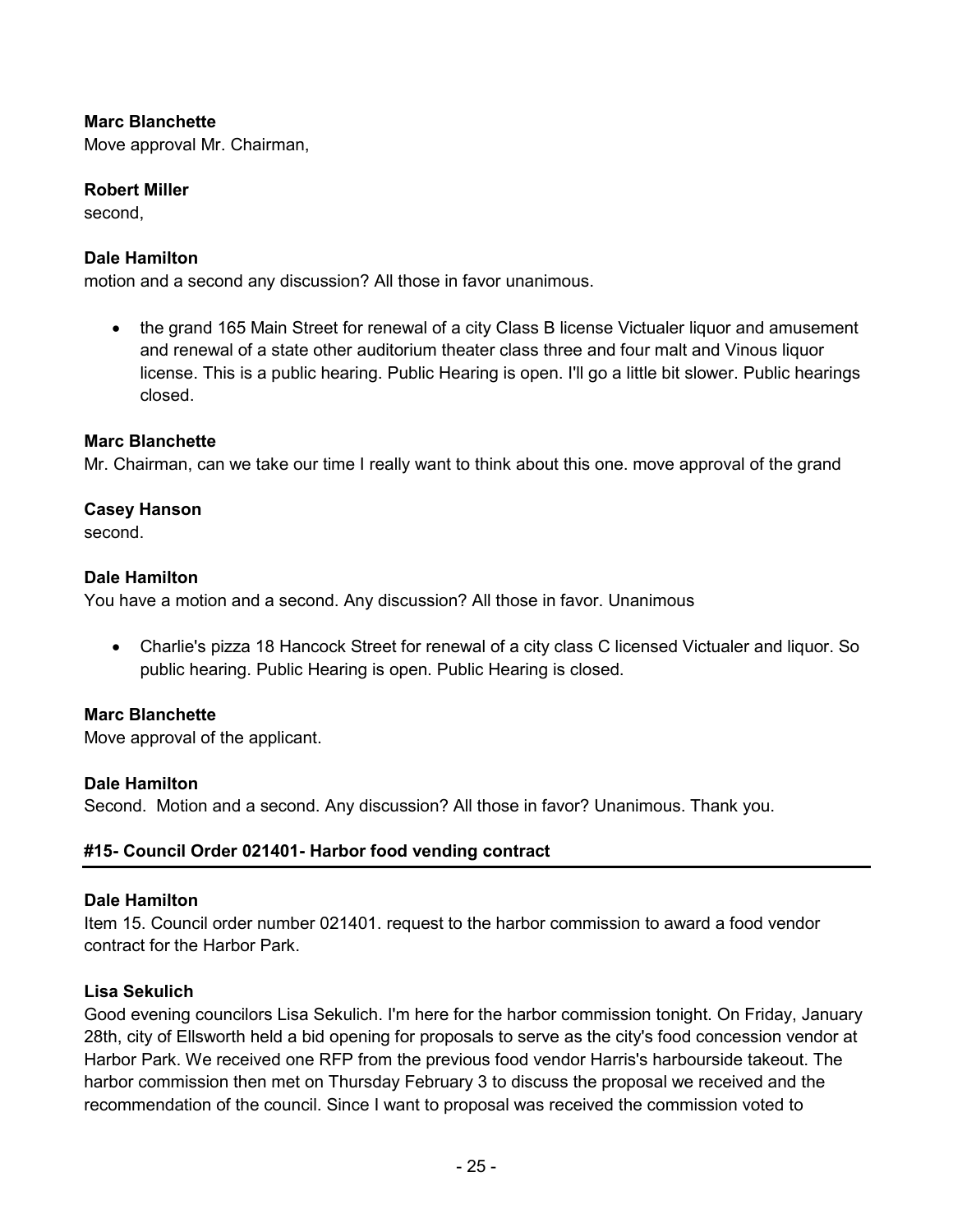recommend proceeding with the vendor Harris's harbourside takeout with some stipulations, recommendations for acceptance or approval from the council. The commission would like to offer a one year contract with two potential additional one year term extensions with the rental fee to be negotiated. They would like to Shack to be open in 10:30am to 6pm each day. They would like to stipulate that the Grease trash manage worked out, kept up better during the current contract. They would like the bushes and bamboo in the area behind the vendor to be kept up by the vendor. And the Public Works crew would do the initial spring cleaning, but then the vendor would take on the maintenance behind their shack during the rest of the season. If the council agrees with harbor Commission's recommendation, then the following motion is on your sheet.

# **Marc Blanchette**

any truth to the rumor that Mike is going vegan this year?

# **Lisa Sekulich**

since there's lobster on the menu, I'm going to guess not

# **Robert Miller**

does it? Does this contract preclude anybody else with a food truck from coming into the park that not for the whole season? But just for weekend?

# **Lisa Sekulich**

yes and no. We have vendors that come in for like autumn gold and those types of things. But essentially, yes, this is the RFP was for that potential option. Had we received a second RFP that we might have looked at multiple vendors, but since we only received one this is the one we're proceeding with.

#### **Steven O'Halloran**

is \$400 per month. Is that for 12 months, four months, three months,

#### **Lisa Sekulich**

just from May 15 to October 15, I believe it is during the harbor. Yep. And that has gone up. You know, the site is essentially cities. You know, we have the hookups. And we have the site and it's kind of to help bring smaller type businesses. And since his since he started his rent, or what he's paid city for rental for that space has gone up each year.

#### **Marc Blanchette**

I think it's a very good choice. Mike's done a very good job down there, he and his family and they enjoy it. And from people I've talked to down there, they enjoy having him there.

#### **Lisa Sekulich**

So I think overall, it's been a good experience for everybody.

# **Steven O'Halloran**

Why? Why does the city feel that they need to charge the approved vendor?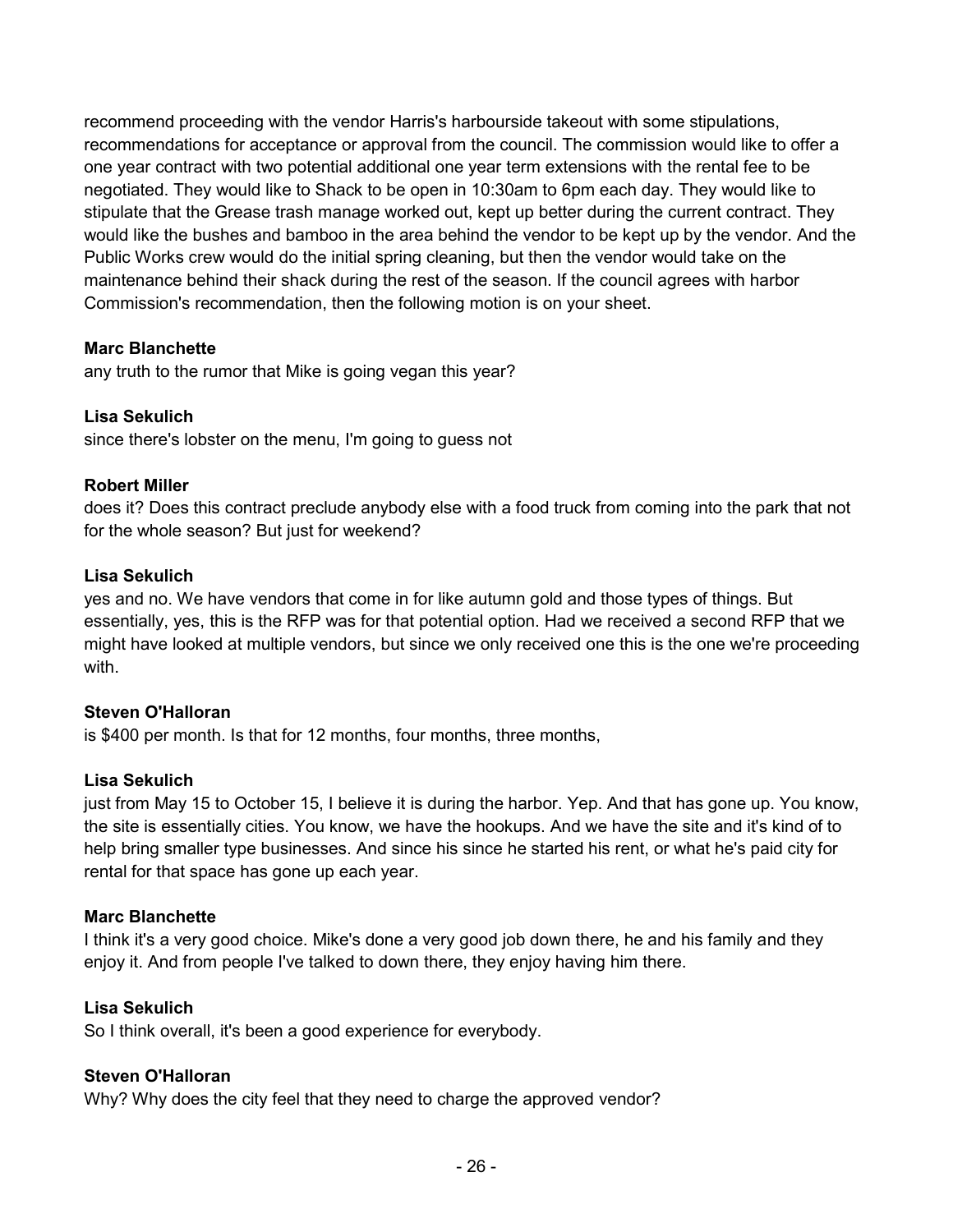# **Lisa Sekulich**

It's basically a rental for the space and the hookups that we have there.

#### **Steven O'Halloran**

So there is some hookups that go with

#### **Lisa Sekulich**

There is sewer and water hookups. Yep. Okay, they pay the bill but we have the we put in we made the investment into the fa space to allow the hookups

#### **Steven O'Halloran**

okay seems like he's doing or whoever you choose is doing quite a service for that area. I just questioned the logic of charging them to do that service. I guess that's the way it's always been am I correct

#### **Lisa Sekulich**

Yeah. Yeah, it's essentially like a leased space right. You know, it's it's for better I mean, it's a it's not a building because he owns the building but it's a leased space with hookups much like a camp space or you know what I mean? So

# **Glenn Moshier**

and exclusive rights

#### **Lisa Sekulich**

and exclusive rights to sell at the harbor other than autumn golden some other smaller.

#### **Marc Blanchette**

Mr. Chairman, Move to approve a one season contract for commercial lease agreement with Michael hairs. DBA Harris's harbourside takeout for vending concession stand at the Ellsworth harbor at a price of \$400 per month with the conditions noted above and to authorize the city manager to sign the lease agreement.

#### **Robert Miller**

Second,

#### **Dale Hamilton**

motion and a second discussion. All those in favor? Unanimous

#### **#16- Presentation on the upcoming Comprehensive Plan**

#### **Dale Hamilton**

Item 16 A presentation by the economic development director and staff with on the upcoming comprehensive plan which I sponsored.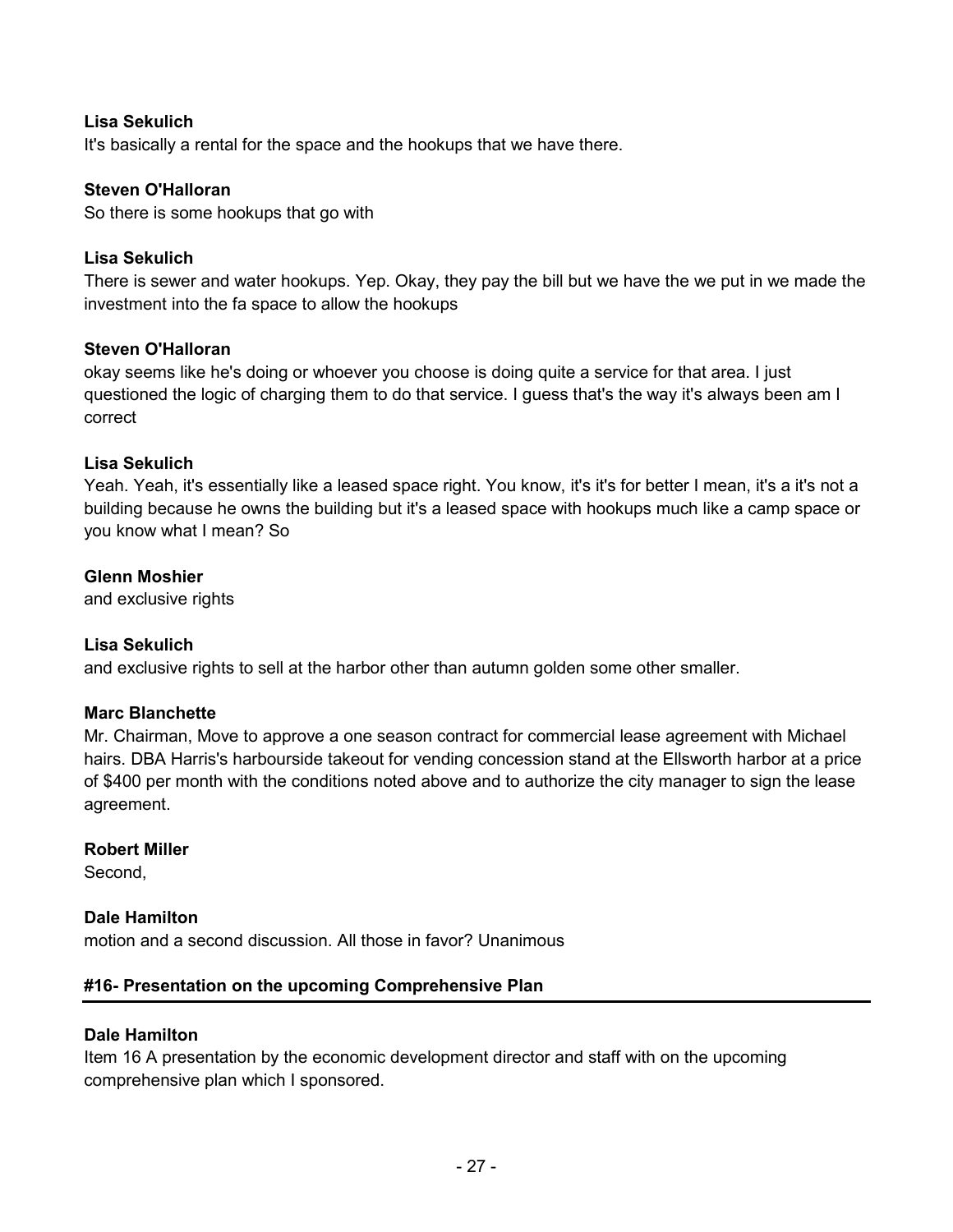# **Elena Piekut**

Well, it's true. I'm not the economic development director. Good evening. I'm the city planner Lena packet. And the economic development director will follow me for this Second item, I put together a handful of slides there's this was more or less also what was provided in your packet prior to the meeting. But I thought this might be easier for the public to view. There's only a handful, but there's a fair amount of content in there. So these are also, if you go to the planning department page on the website, it'll be pretty much the first thing you see. So if you'd like to either follow along right now, or look at it later, that is available. So my primary goal this evening, and thank you, Councilor Hamilton for the request to do this is to provide an overview of the opportunities that the public will have to participate in the upcoming Comprehensive Plan process, I would say the second goal is to kind of do the same for Council and to review the importance of the plan in advance of both the process and the next agenda item. Which will have to do with more of a financial decision, there's no decision associated with this item. This is really just informational. So to to kind of give an overview of the role of public participation in this process. You'll see on the right hand side, it's kind of a bottom up process, right. So there's room for participation by the public at each level of this. So it moves up through what we envision as some subcommittees that would be focused on the different topic areas that the plan requires, which I'll get into in a minute, a steering committee that oversees the entire process, and pulls together with a consultant the complete draft of the plan, which would go to the planning committee or the planning board, to make a recommendation to council which would then adopt the plan. And finally, it goes to the State Department of Agriculture, conservation and forestry, which makes a finding as to whether it's consistent with the growth management program. So I mentioned that in here, the growth management program is what lays out the rules for comprehensive plans. That includes they want to see in fact that you've really strongly encouraged public participation and met some certain minimums. But comprehensive planning, by its nature, is meant to include a lot of participation anyway, so that is about the best practice. As I mentioned, it's built into each phase. So you'll see a little more later on and in your packets as well, the different forms that that can take at each level as it moves up the chain in this process. And to kind of give you a broad idea of what it is the comprehensive plan, I mean, it's called comprehensive for a reason. In another state, it might be called a general plan or a master plan. It really is the public's opportunity to provide marching orders in a sense to look at the current data conditions, needs and desires of the community and formulate this guiding policy document. So that partly is like an overall vision. What do you see Ellsworth being in 10 years? 20 years? More specifically, that's going to inform your land use decisions, what kind of ordinances do you put in place, the zoning the regulations that govern subdivisions and site plan development, some of the more programmatic decisions that the city makes, the types of services that we provide, how we provide them, how we do take in revenue, and also a large role it has in capital related decisions. So all of our facilities and utilities, our human resources, etc. And, you know, this might be a little bit jumping back and forth in order, but hopefully, by the end, you kind of got the full picture picture and an in conjunction with what I provided in writing, it helps paint, paint the picture to so there'll be at these different levels in the process, which we anticipate taking 18 to 24 months is kind of a reasonable timeline for a full comprehensive plan. I think in the future, you know, thinking a little far in the future right now. Something I've seen work well is if you update it on a rolling basis and do like a chapter at a time, that makes it a little bit more achievable to bite off a little bit at a time. So all along through the process, you know, I've put this presentation on our website, we have a space. Now for updates like that we have other things that we can make. So just following along with agendas and minutes and the online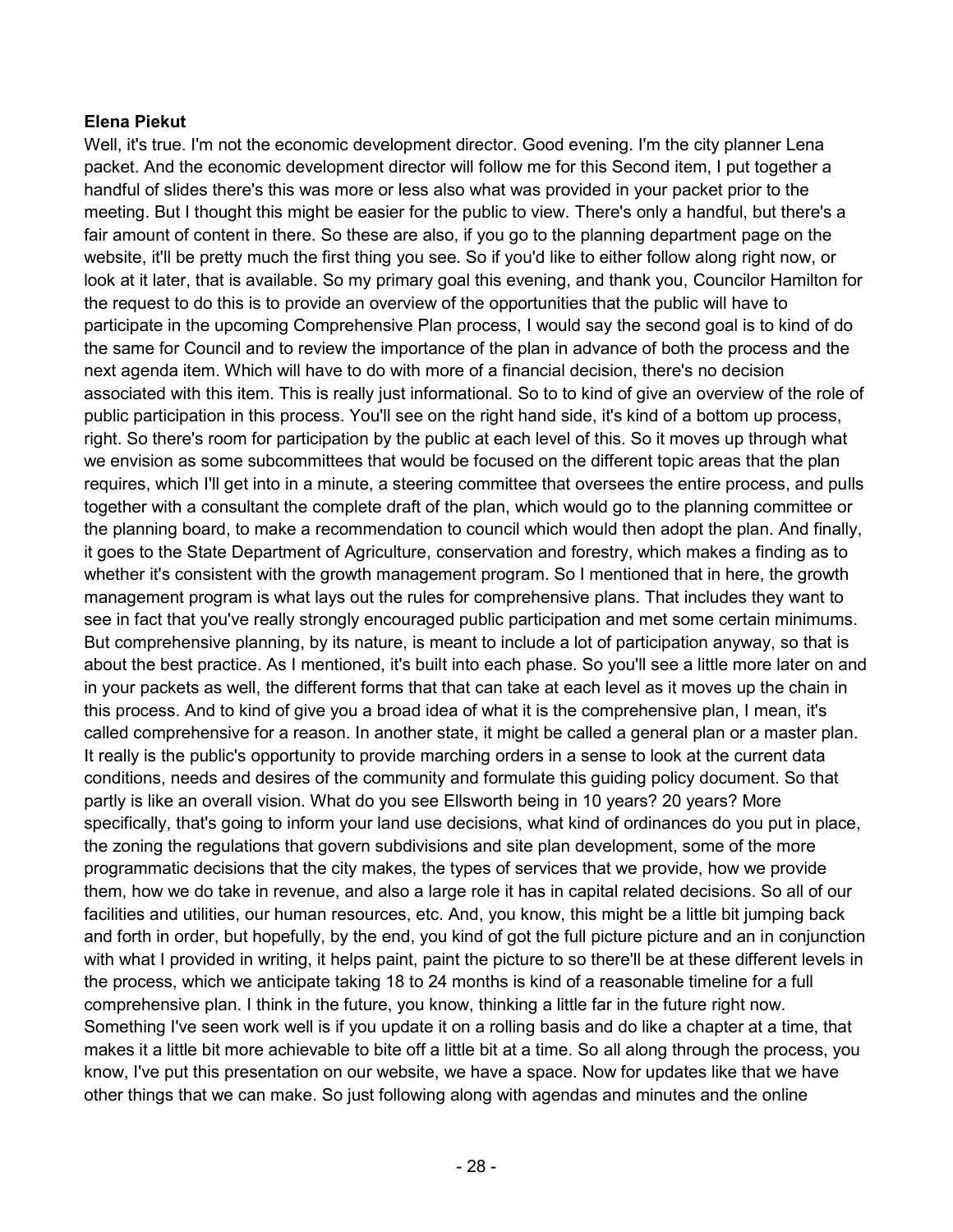resources that will be created over the course of the process. Volunteering, there will be both a steering committee for the effort and then subcommittees for the different topic areas, which I'll show you a list of what's required in the plan in a minute. So lots of opportunities to volunteer, as a member of one of those committees, and then commenting at any of their meetings, also at the planning board and at the City Council, when we get to those stages. So the committee meetings would all be, of course open to the public. And I foresee a citizens comment item on the agenda, like a council meeting. So you could speak to anything really, regardless of what's on their particular agenda that night. Once it gets further along in the process, the planning board, when it gets to the point of recommending a plan for adoption, would have the minimum of two public hearings, fully noticed and everything. That's the time to, you know, have read the draft plan in its entirety, make comments on that, once the planning board makes a decision and recommends adoption to the city council, again, a couple of public hearings, at least, you know, there could be more if there were revisions or something happened that required more to provide further comment from the public before the council decides to adopt it, and send it on to the state for a finding of consistency. Throughout all of those committee processes, looking at the different topic areas, there will likely be surveys, listening sessions, potentially interviews with different community groups like going to certain segments of the population rather than forcing everybody to come to us at seven on a weeknight. And maybe design Charettes something like what you see in the photo, which is maybe a more fun interactive kind of session, of course, encouraging others to participate, sharing the word. And again, at the end, actually reviewing the plan when it comes to fruition, comparing it to the old plan from 2004, and making sure your comments are heard before it's adopted. Now, this is a lot. That's part of why it's online. So I'll focus on the right hand column, it's divided into things that we'll be looking for from the council over this fairly long time period. The center column is things that staff, the planning committee slash Planning Board, and the associated consultant role would have to take on and then the third column actions by the public. So again, I put in citizens comments at regular council meetings, because you do have that standing and depending on the comment, it might not be the best venue for it. But people can always come here and speak to you about what they're seeing, experiencing needing. So short term, the top row that's kind of this spring into the summer. Before you tonight is a decision about funding with TIF funds. There'll be a couple of steps this spring to prepare an RFP, release it ultimately award a contract to a consultant, you'll be going through your FY 23 budget process this spring. So actions by the public is to attend those workshops and another opportunity to comment as they see fit. We're hoping to at some point soon open up an application process for roles on the steering committee. That would be a pretty large committee and hopefully folks who can make that longer term commitment to see through most of if not the entire effort. And then they start serving on that medium term would be like another year or so as you get into the meat of each topic area. All these little subcommittees are forming and doing their work. So additional opportunities to volunteer and serve on a committee in a topic area that might be of particular interest or if we're lucky expertise for members of the public. Continuing to follow along on the public materials, attending and commenting at those committees, as I mentioned, which would have public comment portion, and then the various different special kind of participation options like Charettes listening sessions and probably a couple of surveys. Long term as we get closer to having a draft to present to the planning board and council in full, there will be, as I mentioned hearings associated with each of those steps. You know, folks should review the draft and just continue to follow along. And then even at the very last stage, when the plan is forwarded to the state DACF for a finding of consistency at that point, the DACF also opens it up for public comment, not only from Ellsworth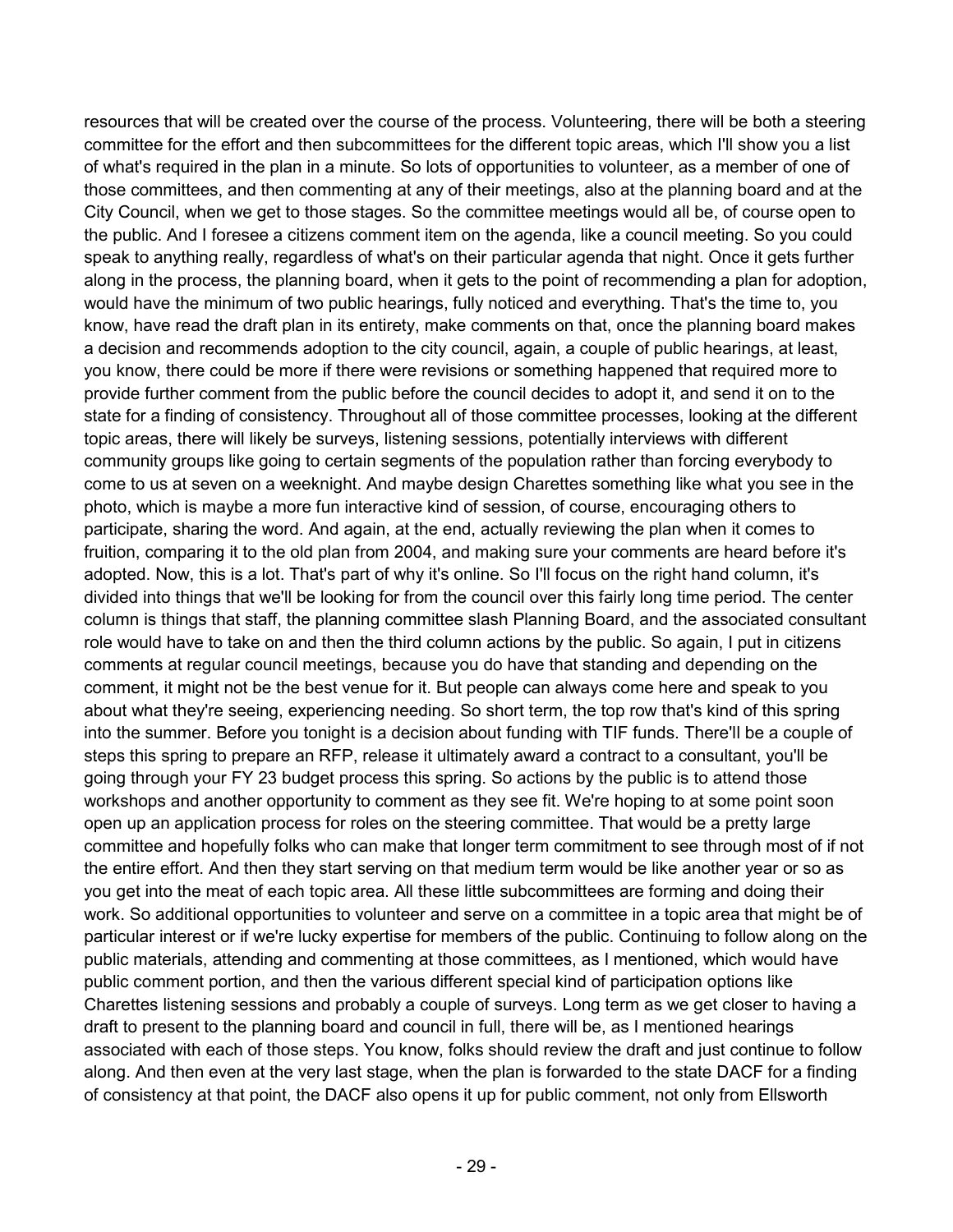residents, but from residents of surrounding communities, and the Regional Planning Commission and other state agencies. So there's a lot of like cracks at that to provide comment on how the plan is being formulated. And finally, once it's all adopted, you know, the council and the planning board should both be using it in developing amending regulations, making decisions about the capital improvements plan, and I would say that the role of the public at that point is to you know, continue to stay engaged and remind decision makers that that is the document that should be looked to when those decisions are being made. So these are the required topic areas under the growth management program. So this is where we would be looking for some dedicated volunteers that might have a particular interest or expertise. Or, you know, when I say interest, I mean, maybe somebody who's particularly affected by it, too, right. So we'll be looking at existing land use, population demographics, economy, housing, recreation, transportation, public facilities and services, fiscal capacity and capital investment plan, historic and archaeological resources, water resources. I feel like I missed marine resources on there. But natural resources, agricultural and forest resources, regional coordination, future land use, and an optional. Well, there's plenty of optional topic areas, but one that's laid out in statute is working sea level rise into different parts of the plan. So I should also say that, in looking at each of these, the the work that's done is looking at what was the plan we had, what is changed? What data do we have to support? What's happening now what has changed, that can be census data that can be data that is collected, through, you know, the A forementioned surveys or other sources outside of the census, what have you. There are some state goals that you need to kind of match up with the very kind of vague, usual goals like protect our resources of the state, right. So they want to just make sure that any community's plan is consistent with that. So it's really data gathering, gathering, analysis, and then some goal setting with associated implementation strategies to get to the point of achieving those goals, right. And so again, kind of backwards, but the reason that this is all important is because the comp plan is what provides your legal basis for certain ordinances such as zoning and impact fees, which Ellsworth doesn't have much of but could in the future. Same with rate of growth ordinances, a community can't have any of those types of ordinances by state law, unless you have a consistent, comprehensive plan. I guess our comprehensive plan is expired. So often, people raise the question of what does that mean for the legality of our ordinances? It does leave them more open to challenge. However, we're not so far gone, that the old plan is meaningless, right? So those ordinances were developed with a consistent plan for the most part. The Comp Plan also gives you the basis for your capital improvements planning, which is kind of a five or 10 year horizon, planning and funding mechanism for the big investments that the city makes. So as you work through a capital improvements program each year, the council should be asking the question, sort of how to the data that we have the needs and desires that have been expressed, how are those informing affecting our long term plans for making these capital investments? So if you go back to something like the topic of recreation, folks are saying, Oh, I really wish we had x amenity, it's documented in the plan. Oh, and along with that our population is going to grow, projected to grow by X percent in this many years. Oh, okay. In this many years, we're probably going to need that amenity. And that's what people are saying they want. So that's when you put it in the CIP. Again, it establishes those sorts of goals and implement implementation strategies, and provides that basis for not only legal decisions about ordinances, but wise decisions about spending, and how you what types of ordinances and what types of planning tools and related tools are worked into those ordinances. So with all that said, we have a portion of the anticipated funds required to do a full comprehensive plan at this point in time, the following Agenda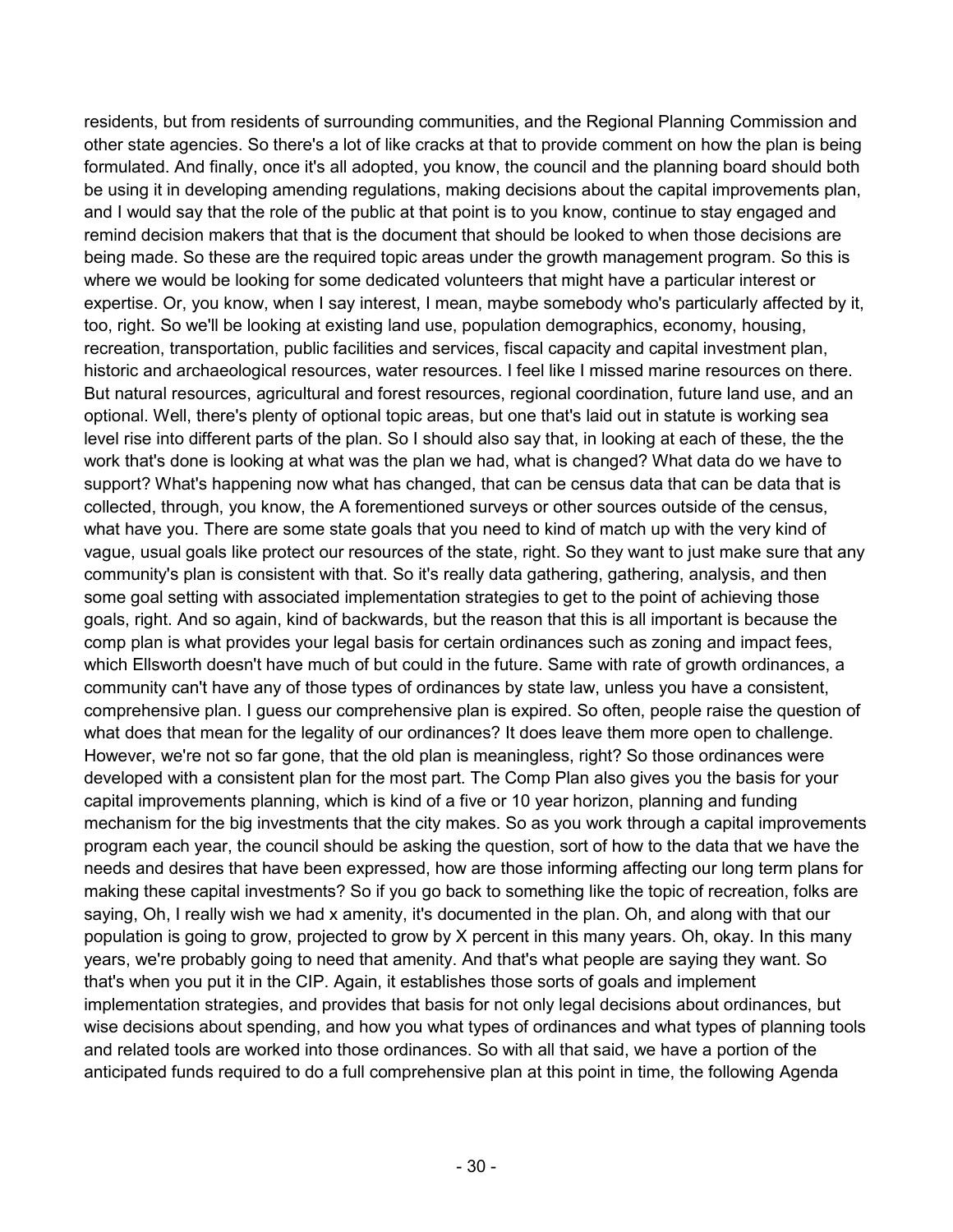Item, we'll get into that a little bit more. And there will be we anticipate at this time a small request in the FY 23 budget to get to that full funding. So I'm happy to turn it over to Janna for the next item.

# **Dale Hamilton**

So thank you very much for the presentation. Probably some questions. Before we jump in.

# **Michelle Kaplan**

I'm hearing regulations, ordinances, restrictions, land use restrictions and regulations. A lot of restrictions that we're talking about, you know, legalities, whatnot. How much does having a comprehensive plan impact private property rights?

# **Elena Piekut**

Well, the regulations in question right now are mostly things we already have zoning Site Plan Review subdivision. How much they affect them on a spectrum. Ellsworth is pretty lacks. So that's open to interpretation or opinion. But that's why, I guess if you had a comprehensive plan that said, we don't want to zone anything, everything should be a free for all, then maybe you'd abolish your zoning ordinance. Is that the likelihood? Probably not. But the comp plan is the process for people to say what they'd like to see for the city, you derive the regulations from that.

# **Michelle Kaplan**

And the steering committees? Is it kind of to gauge? Like, are you literally steering the committee in what people like the consultant? Do they literally use any techniques to get predetermined outcomes or

# **Elena Piekut**

so the idea of a steering committee is to steer the process to serve as you know, Assistant to the planning board, me, the consultant, somebody to bounce ideas off of as we go through that figure out? Is this the timeline we want to go with and the consultant role I see is more of a facilitator and bringing in, you know, potentially tools or ideas that we might not have thought of or used here.

# **Michelle Kaplan**

Couple more questions? How close are these comprehensive plans to the 17 Sustainable Development Goals? That are with agenda 2030?

# **Elena Piekut**

I would have to look at that I'm not familiar

# **Michelle Kaplan**

that that should be good.

# **Dale Hamilton**

So what one of the things you mentioned this evening, and why it's important to start this process is, is that comprehensive planning is intended to be inclusive of the community and that there'll be a lot of effort to get the community involved. And that's one of the things that I would strongly encouraged. And my personal belief is that there should be voices from all different perspectives at the table to develop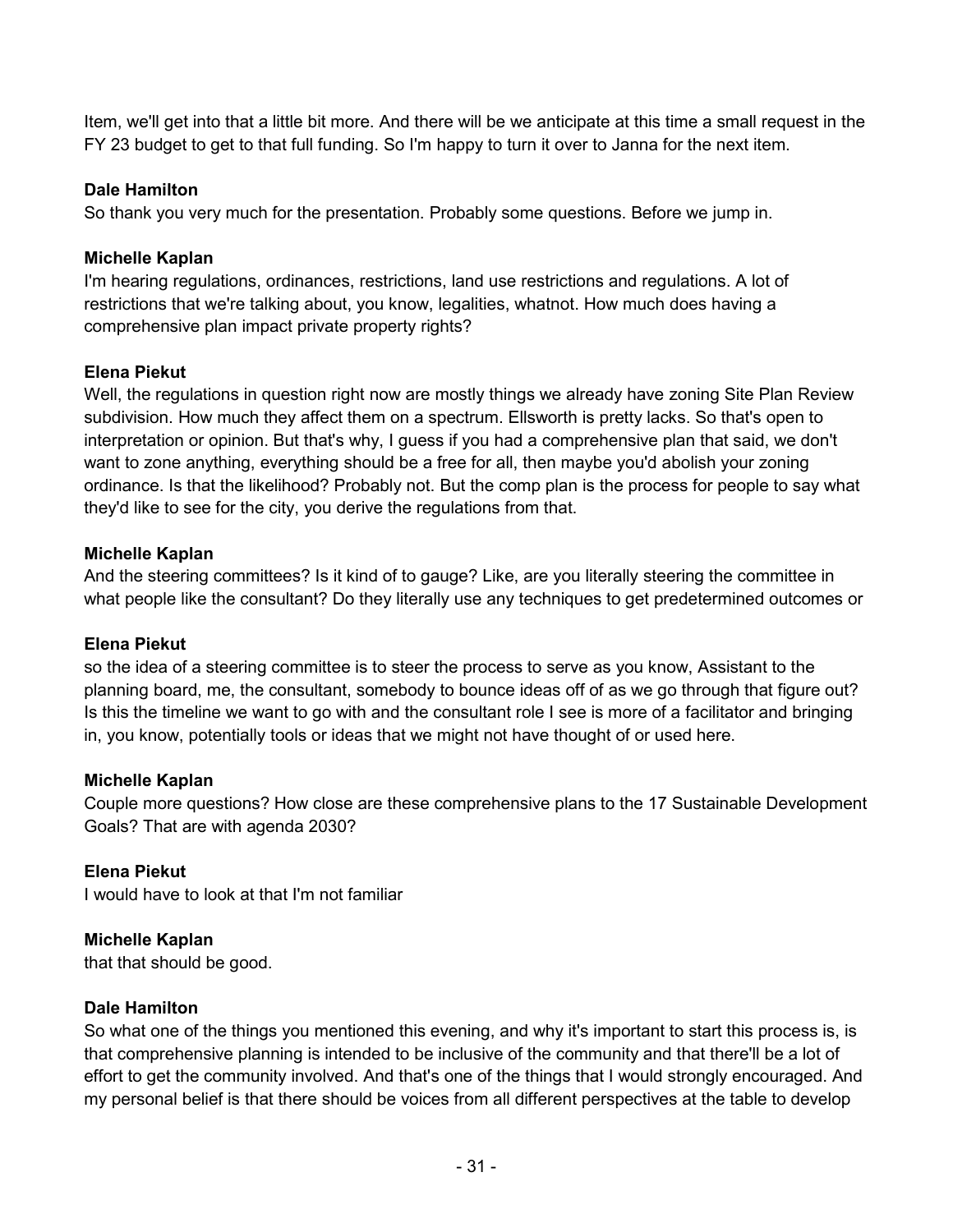something for the community. We're not all we don't think the same way. We have differences of opinion. And the culture we're in now with the everything is so divisive. And this attempt to if you don't think my way, I don't want to talk to you. I don't think we want that for Ellsworth. And so I hope that the community will participate in these committees lend their expertise, their their opinions, to create a plan that looks for the future of the city, what it's going to be, and to recognize that we all should compromise in what we think so that this can be something that we can utilize to move the city forward. Not just have a product that meets regulatory requirements, but can actually be something that that guides us for many years to come. And we hear it all the time, at least I do. From why are we doing why didn't we do this? Why didn't we think about that? What? Why are we so behind in these areas? That's what planning is all about. And the more voices we can get to the table, this will be a long process, as you said, I think the better and this really, tonight is just an attempt to get the community thinking about it. And I hope that people will find a way to participate.

# **Elena Piekut**

And Don't bombard me with it. Well, if you do, that's fine. But you know, I anticipate people saying, Oh, how can I? How can I do this? And I'm we're not quite ready to advertise for available positions and scheduled meetings and everything. So keep an eye out. Because when it's time we will and you make a good point, I kind of anticipated the question about what is the role of a consultant. And when I say facilitation, I think part of it is not just facilitating a good process, when you've got a bunch of different people in a room and a bunch of different opinions. But when it comes to sifting through all of that input, it's not like we're going to have 95% of people saying one thing and 5% another, it might be 51% and 49%. Or it might be 60 and 40. And so part of that facilitation is okay, you know, you've got competing priorities and competing interests, and how do you balance that? And because it is possible to have regulations that or capital improvements, programs, whatever comes out of it, that do balance those different interest, it's not one way or another. If that were the case, we'd be, you know, an industrial wasteland or, like, conservation land only. But that's not the reality. We have a little bit of everything. And that's what it takes to have a vibrant community with lots of opportunities. Right. So.

# **Dale Hamilton**

Other questions, comments? All right. Thank you. Thanks.

# **#17- TIF Funds to be allocated to the Comprehensive Plan**

# **Dale Hamilton**

Item 17 discussion and action on allocating TIF funds toward the comprehensive plan.

# **Janna Richards**

Good evening, I'm Janna Richards, the development services director. First, before I go toward my request, and some of that background information, I just like to reiterate the fact that Ellsworth is really unique in geography as well, in that we have people that would represent different geographical areas of the city. You know, we have people that live in North Ellsworth, people that live on lakes, people that live in the rural area versus a downtown urban area. So those voices are going to be very important in representing all of Ellsworth. So I would just encourage people to look at the slide that Elena had put together of those, I think it was like 10 different elements or areas that the plan will look at to see if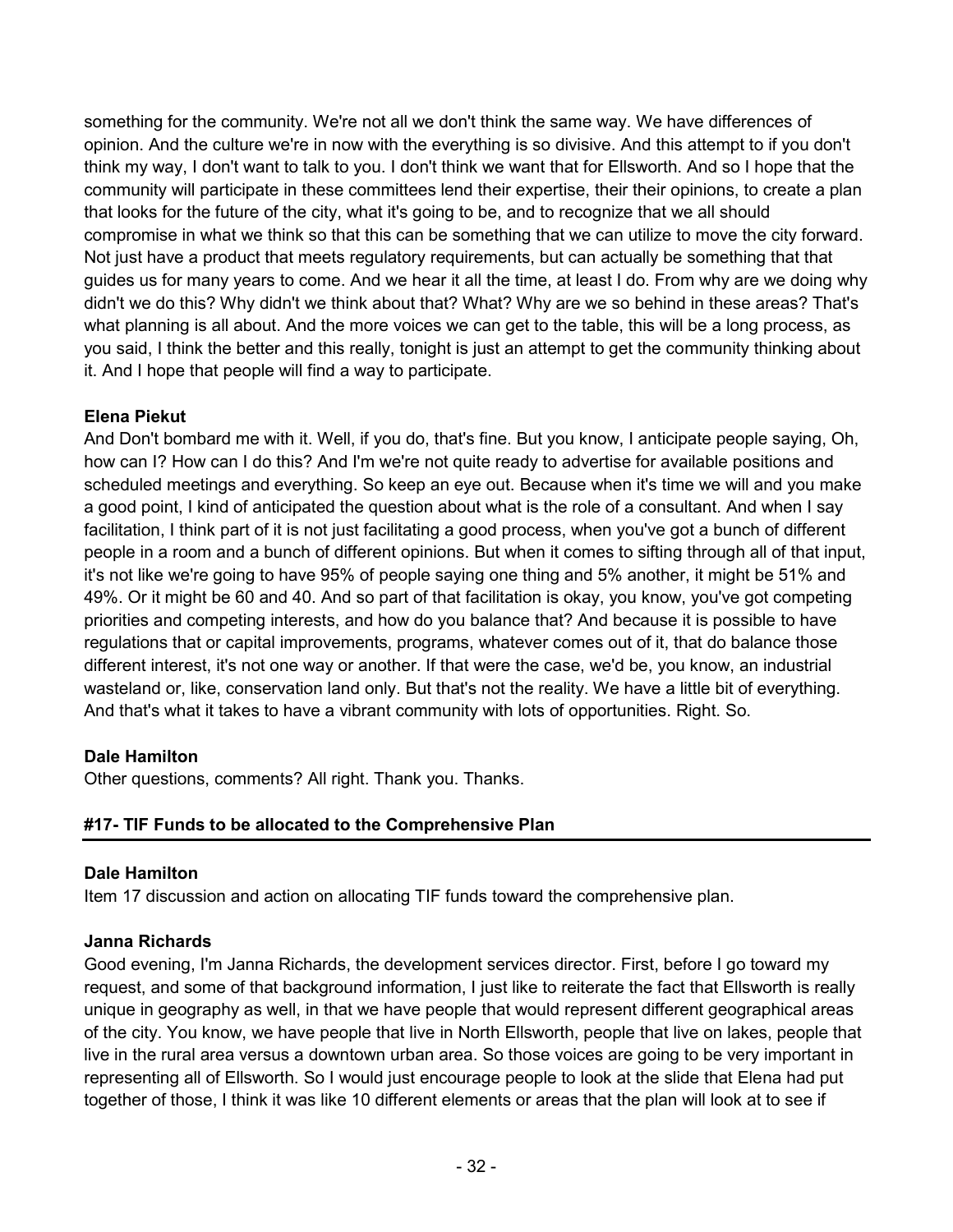there's a an area that resonates with you. We've already met with the harbor commission, who was very interested in talking about the water and marine resources as they should be. Of course, we would, more than likely they would have to be an Ellsworth resident to be able to be on these subcommittees as well as the steering committee. But if there's questions as to, you know, what the different elements are, you could either read the plan or we could help summarize them for people. So please feel free to reach out if there's any questions on the different areas that the comp plan covers. So just putting that plug out there one more time to the public if they want to reach out. So if the council can remember back to the FY 2022 budget cycle, in the planning budget, that for last year, we put in a request for \$35,000. That would be put toward the comprehensive plan. With the caveat that would we would be coming back for more funding because there's an estimated budget of about \$100,000 to do a full comprehensive plan. I Also, when presenting that budget request, stated that I would look into the use of TIF funding tax increment finance funding to be put toward the comprehensive plan and see if it is an eligible use for TIF funds, had a conversation with the state department of economic and community development. And it turns out that it is an eligible use to be able to use that toward the comprehensive plan. And looking at the various elements that Elena had up there, staff was able to determine that approximately 47 and a half percent of the comprehensive plan could be eligible for TIF funding. So out of \$100,000 budget, that equates to approximately 49, approximately, exactly \$47,500. So tonight, I am here to request that the city council allocate \$47,500 of unallocated to funds to be allocated toward the comprehensive plan.

# **Dale Hamilton**

**Discussion** 

# **Marc Blanchette**

I'll make that motion.

# **Dale Hamilton**

Have a motion to accept that. Is there a second?

# **Robert Miller**

Second?

# **Dale Hamilton**

Discussion? Seeing none all those in favor? All those opposed? Those abstaining? We didn't know which one you voted no, I was opposed. Thank you. (4 in favor, 3 opposed. Opposed were Kaplan, O'Halloran and Lyons) Motion passes

# **#18- Discussion to change Council meetings to twice per month**

# **Dale Hamilton**

item 18. Discussion to change city council meetings to meet twice per month on the first and third Mondays sponsored by Councilor O'Halloran.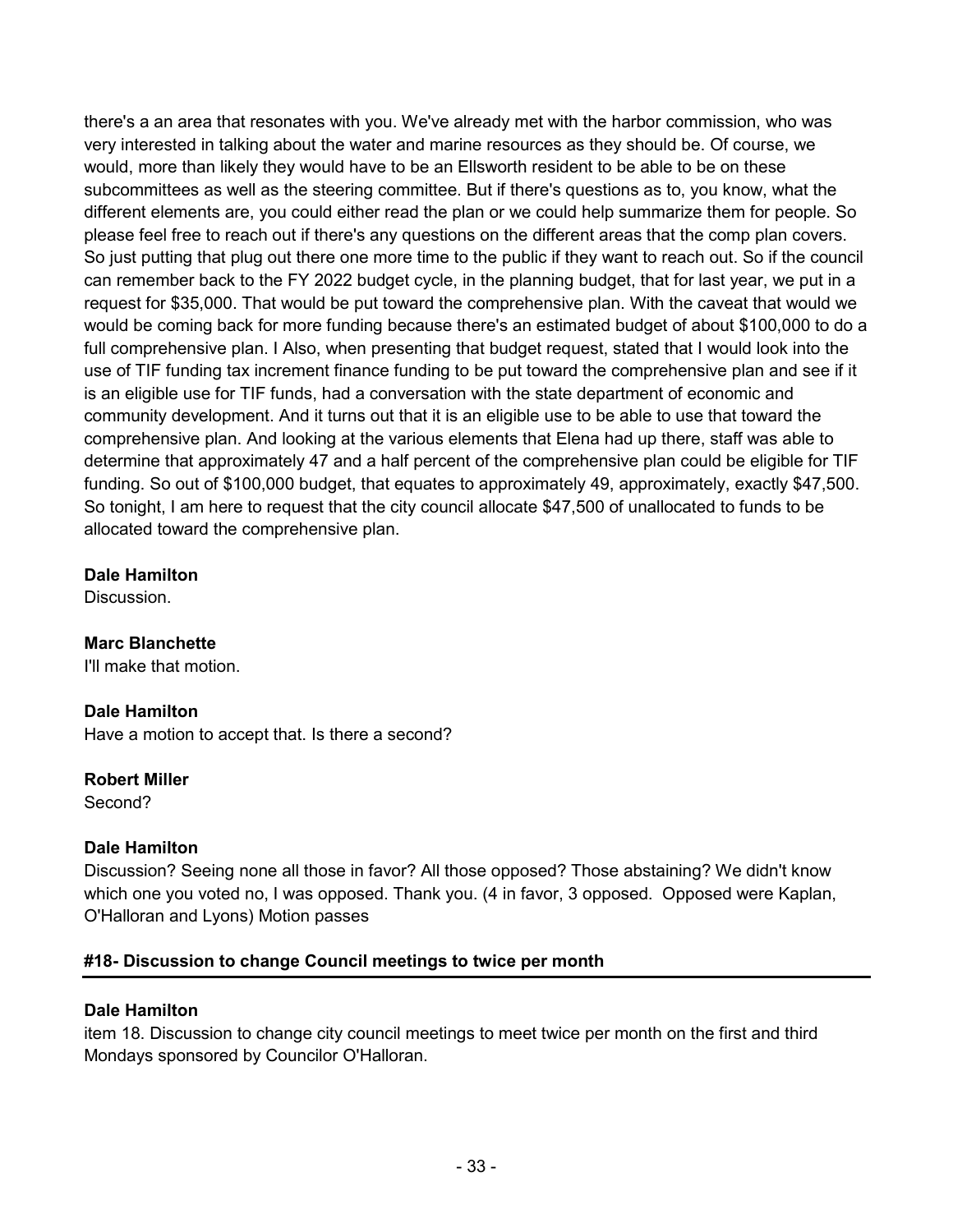# **Steven O'Halloran**

Thank you, Mr. Chairman. I would like to propose the City Council meet the first and third, when up Monday of every month. It seems that there's big agendas. I as a new counselor have many things that I would like to put on the agenda. And I have tried to be fair to the other counselors by not putting a grocery list on Agenda each month tried to put one or two. But when when I campaigned to become a counselor, I signed up to work. And there's a lot of work to be done. And I believe that it would be more productive if we had two meetings per month. And I think that it could be changed again with another counselors suggestion if it didn't work out. But I think it's worth a try to meet Monday, First Monday and the third Monday of every month to have smaller agendas, maybe better decisions to be made. Therefore, I bring that before you for discussion.

# **Michelle Kaplan**

Would that not have to go through the organizational meeting?

# **Dale Hamilton**

That would be a decision that this group would make.

#### **Marc Blanchette**

I agree it would have to go to the organizational meeting in November. The question arose last July of changing the council meeting to 6pm. And that's what we decided then we'll still put it off until November. I feel the same thing here. I also feel that a new counselor in all of meeting number three, to determine that the meetings run long. So far, we're at an hour 45 Hell, that's nothing. And if the same counselor would stop dragging the the meeting out with extra extra long explanations, and the bashing of our great employees that we have here at City Hall. And we could keep the meetings under two hours. So therefore, there's no way that I would vote to go to two meetings a month. It's needless useless and ridiculous.

#### **Gene Lyons**

I would say that. I do believe that we should stay until all the agenda items are met on a certain night, sort of like the last time we put off, I think we probably should have stayed that night a little longer and taken care of I'm not sure, two meetings a month is necessary. But some, I mean, if there's a night that we have to go until midnight, that's what we signed up for her. And so I don't have a problem with that.

#### **Casey Hanson**

I just had two thoughts about it one was thinking about, I actually think this meeting has gone fairly smoothly. But if there's a way to create an organization within the meeting that allows us to be efficient with our items, I think we should think about that. And that's another thing we could do at the organizational meeting. And then my other thought about meeting twice per month is that one thing I think that's really important for the Ellsworth City Council is that there's a wide range of people who volunteer beyond the city council and apply to be on the city council. And I think if we make it twice as much work twice as many meetings per month, you're gonna limit who ends up running for city council, and maybe eliminate people who are parents of young children or working full time. And I think it's worth paying attention to that. So that we have broad representation on the city council.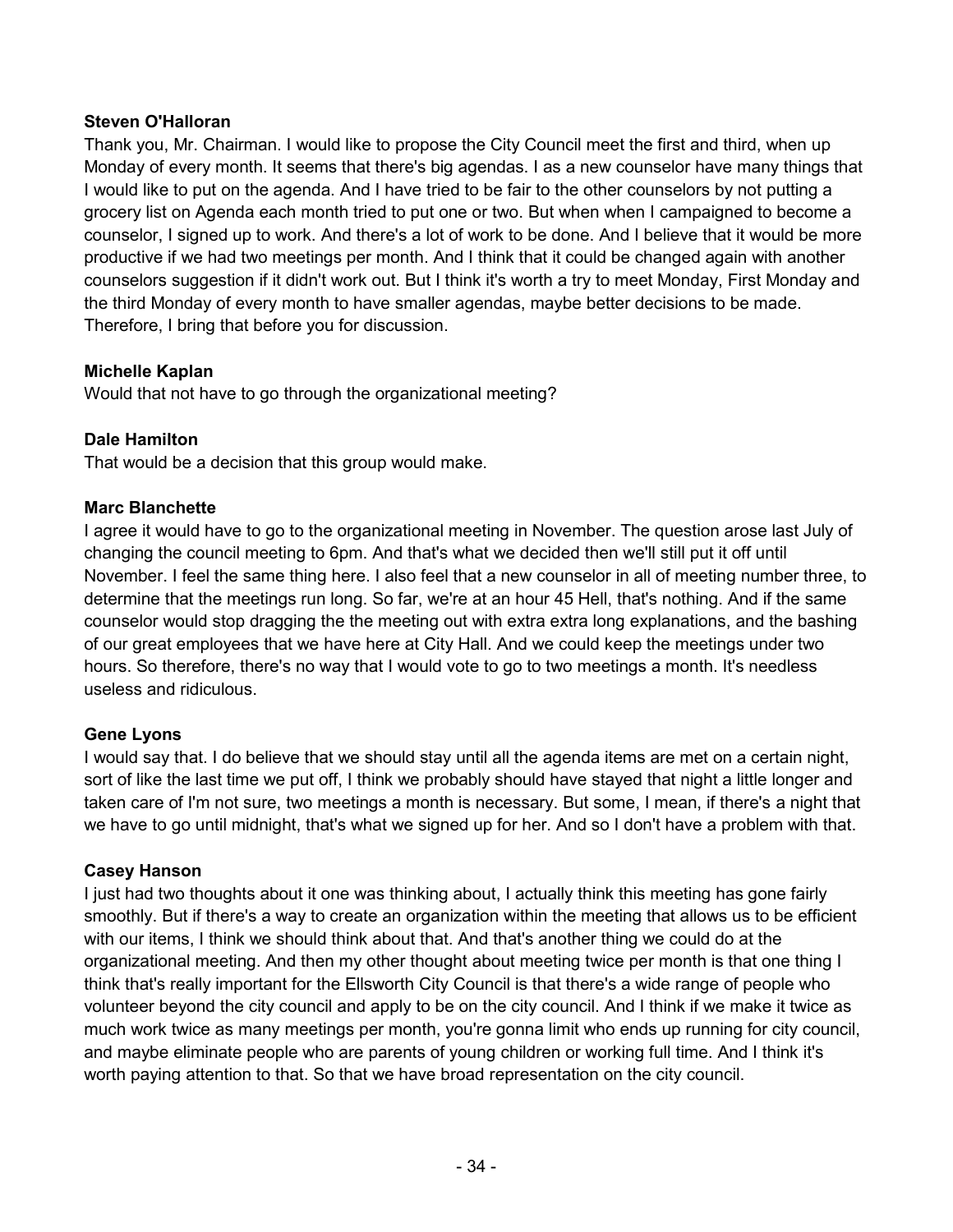# **Michelle Kaplan**

As far as me doing it twice, I'll do it every day, if I have to, coincides with my work schedule, but I'm more thinking of the staff that said stay late. That's why we took it from seven o'clock to six o'clock, so that we didn't have such a long day for city staff to be here. But at the same time, you know, I think that if there's items that are particular interest, and we're concerned about going over, then I think that those can be addressed during the committee assignments, whether it's finance committee or ems, harbor commission, etc, etc. If we work those items down to streamline them, we can make the meetings go smoother. And this speed them up.

# **Steven O'Halloran**

Is this board, Is there a limit of the amount of agenda items we can have? Thank you. a limit that is acceptable for number of agenda items by a counselor.

# **Dale Hamilton**

There's, to my knowledge, there's nothing that states anywhere that limits an agenda other than what's reasonable and realistic to get through.

# **Steven O'Halloran**

I'll just put more on the agenda. I've been trying to be very, very cautious of everybody's time and trying to put one or two but if we don't have support for two meetings, or even a trial trial of two meetings, then simply I will ramp up the number of agenda items that I send in.

#### **Dale Hamilton**

Just want to come on council or Kaplan. And I I completely agree with your suggestion. I think that if we have I don't believe that the council meeting is the form the place to vet issues. I think it happens at committee meetings. I absolutely agree with you. And I think that if we as individual counselors have items that need to be vetted, that we should either take them to staff, manager Moshier to see if staff need to get involved first or we take them to the committees. And then we put things on the agenda that are focused and are boiled down to us so that we so that the community one has an opportunity to participate, and then the committees they do and the council meetings, if we're voting on an issue, they get to comment but they don't get to participate in the process. So I think your committee suggestion is a great suggestion in terms of making sure that before we place an item, we go through that in our our heads of saying is this ready for the council to take action on? Has the community been involved? Has the staff been involved? We have the information so that when an item comes to us, it's presented to us in that fashion, because when we vote, we should have that kind of information. We shouldn't use this form to try to gather that so I think that's an excellent suggestion and would be a way for us to make sure that the agenda is focused and streamlined for us to act on the way that we need to.

#### **Michelle Kaplan**

Councilor O'Halloran, And if you have more than 10 items will you at least bring pizza.

#### **Steven O'Halloran**

I'm trying to be conservative and not put not hog the the agenda. But there's a lot of work to be done. Even, you know, the ideas. I'm not saying that you have to vote for the ideas. I'm just saying that the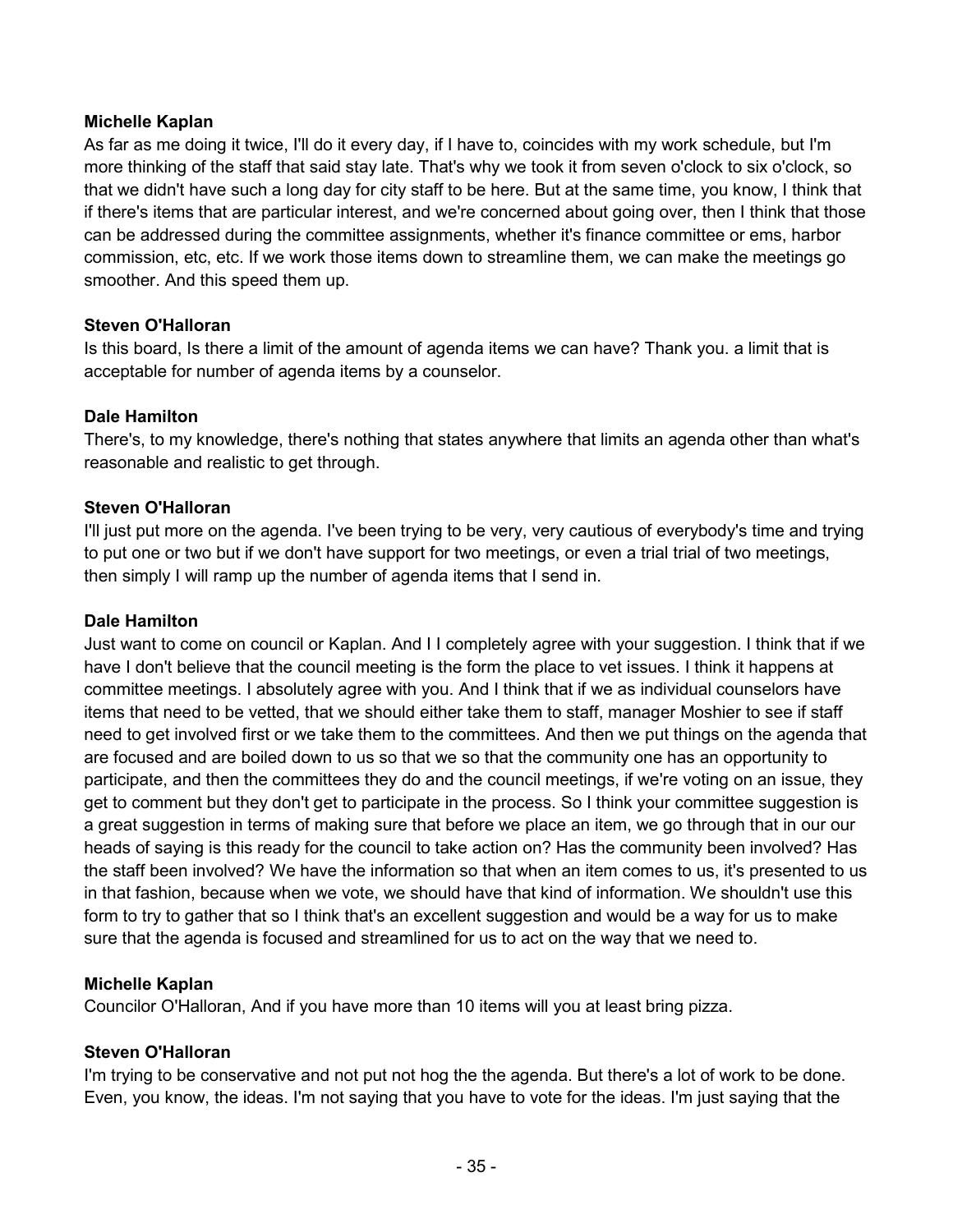ideas, that's what this is about. And if everyone wants one meeting a month, I believe it's a two meeting a month job. And but if this counsel doesn't agree with that, then there's nothing I can do about that. Other than ramp up my agenda request.

# **Michelle Kaplan**

And so, I'm okay with two meetings. Just for example, tonight, you know, I come home from work, kids still at track, and go to run, get him, then get him fed, get him back to the house, and then get here by six. And if we go very late, then I've seen him for five minutes in the morning and five minutes in the evening. And, you know, it's it can't be much different for city staff, that have kids going to school here, kids in sports. People that are you know, that, that they're up at five in the morning here. I don't know what time they get here. Whether you're here pretty early, and they're still here at eight o'clock at night. So I can see your point as to join two meetings and getting everyone home early. But at the same time, do we want to do that to twice a month?

# **Gene Lyons**

I just want to reiterate that, like we put off four agenda items. Last Last, my brain? I don't want to do that again. I would rather cover them that night. However many it is we stay till it's done be done with it.

# **Dale Hamilton**

Is Is there emotion or not?

# **Marc Blanchette**

I just want to explain to Councilor O'Halloran. As a counselor, you have a responsibility and the right to put items on the agenda. Responsible items. I've seen your proposals that you want to have in the next two or three months. Absolute ridiculous. They just make no sense whatsoever. And you want to shorten these meetings.

# **Dale Hamilton**

Councilor Blanchette, Can you rather than direct to a counselor? can you just direct the comments to Sure, thank you.

# **Marc Blanchette**

Agenda request need to be responsible request. They cannot be this. Where the hell did that idea come from type of request. The ones that we've been made aware of have no standing whatsoever. The first of all, one flies in the face of the law. And to the second one puts the safety of every city employee at risk at times and to even have that on the agenda. That take up time. And now he wants to do this twice a month. No, the word here is responsible request. The the ones that Councilor O'Halloran has proposed for March and April meetings. They're embarrassing. They should never come before this board.

# **Steven O'Halloran**

When I was elected, I was told I could put anything I wanted on the agenda for discussion. And that's, it shouldn't take long if they're ridiculous to hear the item and go on to the next one.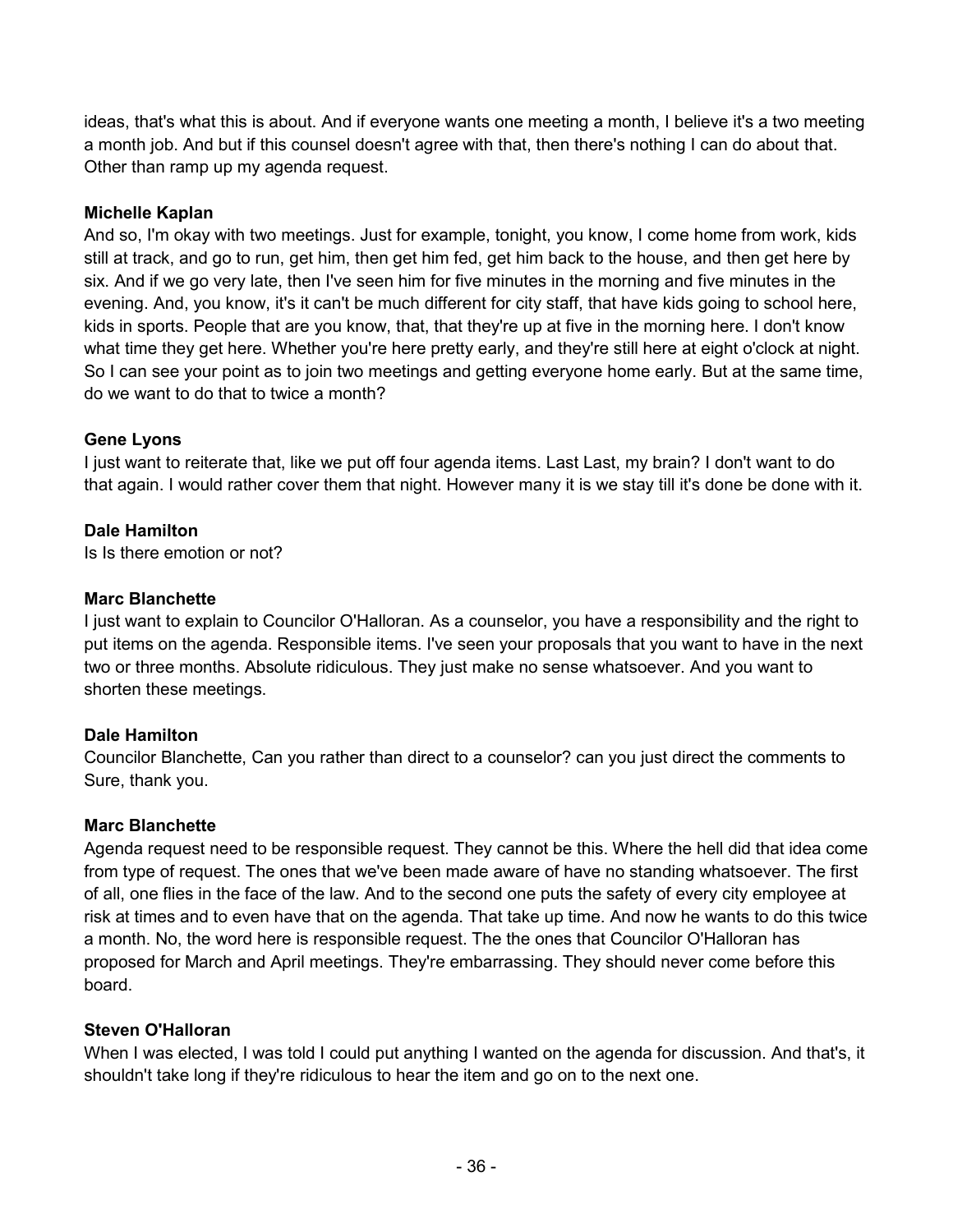#### **Marc Blanchette**

This one has taken 12 minutes so far.

#### **Steven O'Halloran**

I simply believe I should put what I believe just because Mr. Or a council member disagrees with an agenda item. I think that's what the council is here for. I saw some council members disagree with someone else's agenda item, put it on the table, talk about it and make a decision.

#### **Dale Hamilton**

Is there a motion on this item?

#### **Steven O'Halloran**

I'll make a motion. It may fail. And that's fine. I'll make a motion that this council meet twice a month starting July 1 of 2022 to the first and third Monday of every month.

#### **Dale Hamilton**

Is there a second? Hearing no. Second, the motion sits and we don't address it. Thank you.

#### **#19- Executive Session-**

#### **Dale Hamilton**

Item 19 executive session pursuant to one MRSA section 405 6 (D). For discussion of labor negotiators from Ellsworth highway unit, Massachusetts and northern New England, Labor's District Council local 327. Is there a motion?

#### **Michelle Kaplan**

Motion to move to Executive Session?

#### **Robert Miller**

Second

#### **Dale Hamilton**

And we will be coming out for that. Well, let me take the vote first. We have motion in second All in favor going into Executive Session. All opposed? One opposed? (O'Halloran opposed) For the public, we will be coming out of Executive Session. Not likely to report. However, we need to come out of Executive Session and then to go into Executive Session for another reasons, but we will be coming out momentarily before going into that to make that separate motion. So we'll just Yep, we're back on. Alright, so we are back out of Executive Session. Motion by Kaplan to come out of Executive, second by Miller, unanimous.

#### **Michelle Kaplan**

Chairman, move that we approve the side agreements. From the Ellsworth highway unit Massachusetts and northern New England Laborers District Council local 327 to be approved as presented.